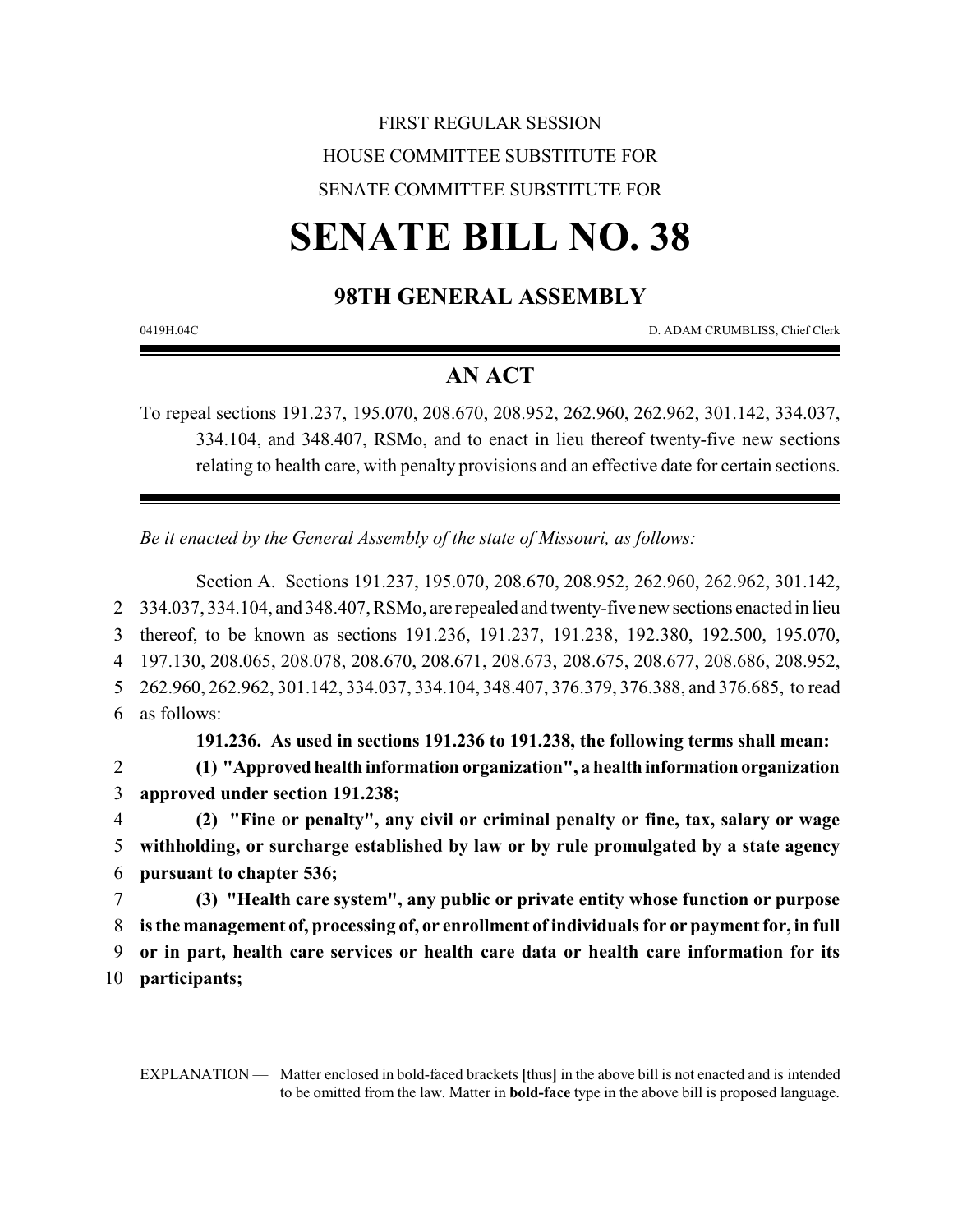**(4) "Health information organization", an organization that oversees and governs the exchange of health-related information among organizations according to nationally recognized standards.**

191.237. 1. No law or rule promulgated by an agency of the state of Missouri may impose a fine or penalty against a health care provider, hospital, or health care system for failing to participate in any particular health information organization.

 2. A health information organization shall not restrict the exchange of state agency data or standards-based clinical summaries for patients for federal Health Insurance Portability and Accountability Act (HIPAA) allowable uses. Charges for such service shall not exceed the cost of the actual technology connection or recurring maintenance thereof.

3. **[**As used in this section, the following terms shall mean:

 (1) "Fine or penalty", any civil or criminal penalty or fine, tax, salary or wage withholding, or surcharge established by law or by rule promulgated by a state agency pursuant to chapter 536;

 (2) "Health care system", any public or private entity whose function or purpose is the management of, processing of, or enrollment of individuals for or payment for, in full or in part, health care services or health care data or health care information for its participants;

 (3) "Health information organization", an organization that oversees and governs the exchange of health-related information among organizations according to nationally recognized standards.**] All approved health information organizations shall exchange standards-based clinical summaries for patients and all clinical and claims data from any agency within the state with all other approved health information organizations within the state. Failure to exchange such information shall result in the suspension or revocation of approval status by the Missouri health information exchange commission and the immediate termination of any contracts, grants, and any other forms of state funding.**

 **4. (1) The state, including all administrative agencies and departments, shall not convey "state designated entity" status to any health information organization. The state shall recognize all approved health information organizations as being equally eligible for any financial support from the state, or assistance or support fromthe state in securing any other source of funding. The state shall not exchange health information with any nonapproved health information organization unless otherwise required by law.**

 **(2) Only approved health information organizations shall be qualified to respond to contracting procurement opportunities and shall be awarded contracts, subject to the provisions of chapter 34, provided that the state shall not award any contract to any health information organization as a single feasible source vendor under section 34.044.**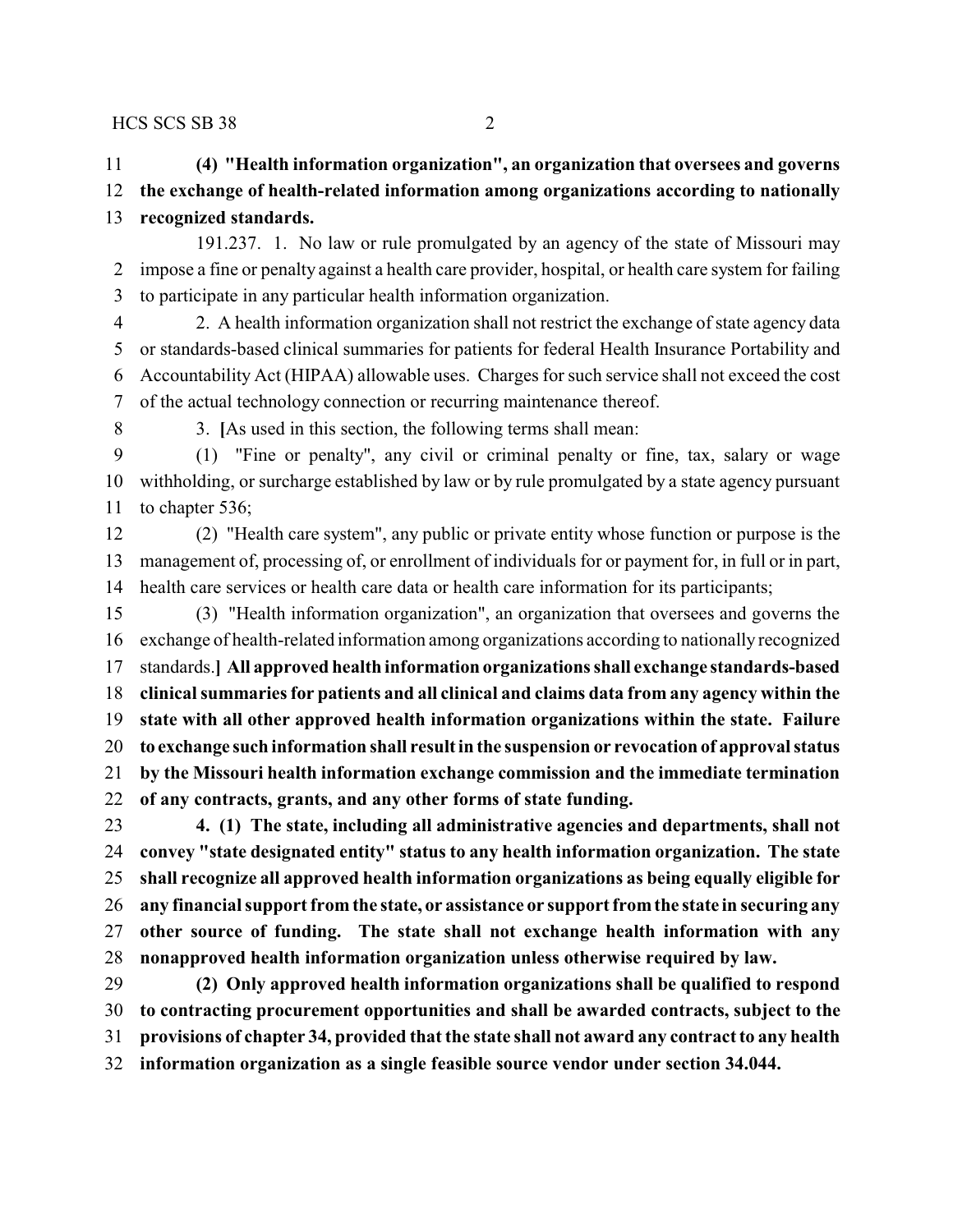**(3) Beginning August 28, 2015, all existing single feasible source vendor contracts awarded to health information organizations operating within the state shall receive no further appropriations.**

 **5. The state shall not restrict the availability of or access to any state agency- sponsored data sets including, but not limited to, MO HealthNet patient level claims data and MO HealthNet patient level clinical data to any approved health information organization.**

 **6. A health care provider or nonapproved health information organization may disclose protected health information to any state agency for any public health purpose that is required by law without authorization from the Missouri health information exchange commission. Nothing in this act shall be construed to limit the use, transfer, or disclosure of protected health information as required or permitted by the Health Insurance Portability and Accountability Act (HIPAA) or any other provision of law.**

**191.238. 1. There is hereby created a "Missouri Health Information Exchange Commission". The commission shall consist of seven members, one of which shall be a member of the senate appointed by the president pro tempore of the senate, one of which shall be a member of the house of representatives appointed by the speaker of the house of representatives, one of which shall be the chair of the joint committee on administrative rules, one of which shall either be the chair of the house budget committee or the chair of the senate appropriations committee on an annual revolving appointment, and with one primary care provider appointed by the speaker of the house of representatives and one health systems representative and one health information technology professional serving as a chief information officer with an understanding of information sharing, Health Insurance Portability and Accountability Act (HIPAA) regulations, and data security best practices appointed by the president pro tempore of the senate. The commission members shall be residents of Missouri and shall not have any common membership with the entities and individuals appointed to the Missouri health information technology advisory board, the Missouri health information organization board of directors, the Missouri health connection board of directors, or any entities or individuals appointed to any board of any health information organization with an interest in providing health information exchange services within the state.**

 **2. Commission members shall elect annually from the members a chairperson and a vice-chairperson.**

 **3. The term of office for each member of the commission shall coincide with the term of his or her elected office if he or she is an elected official. The term of office for nonelected members shall be three years, except that of the initial appointments, one**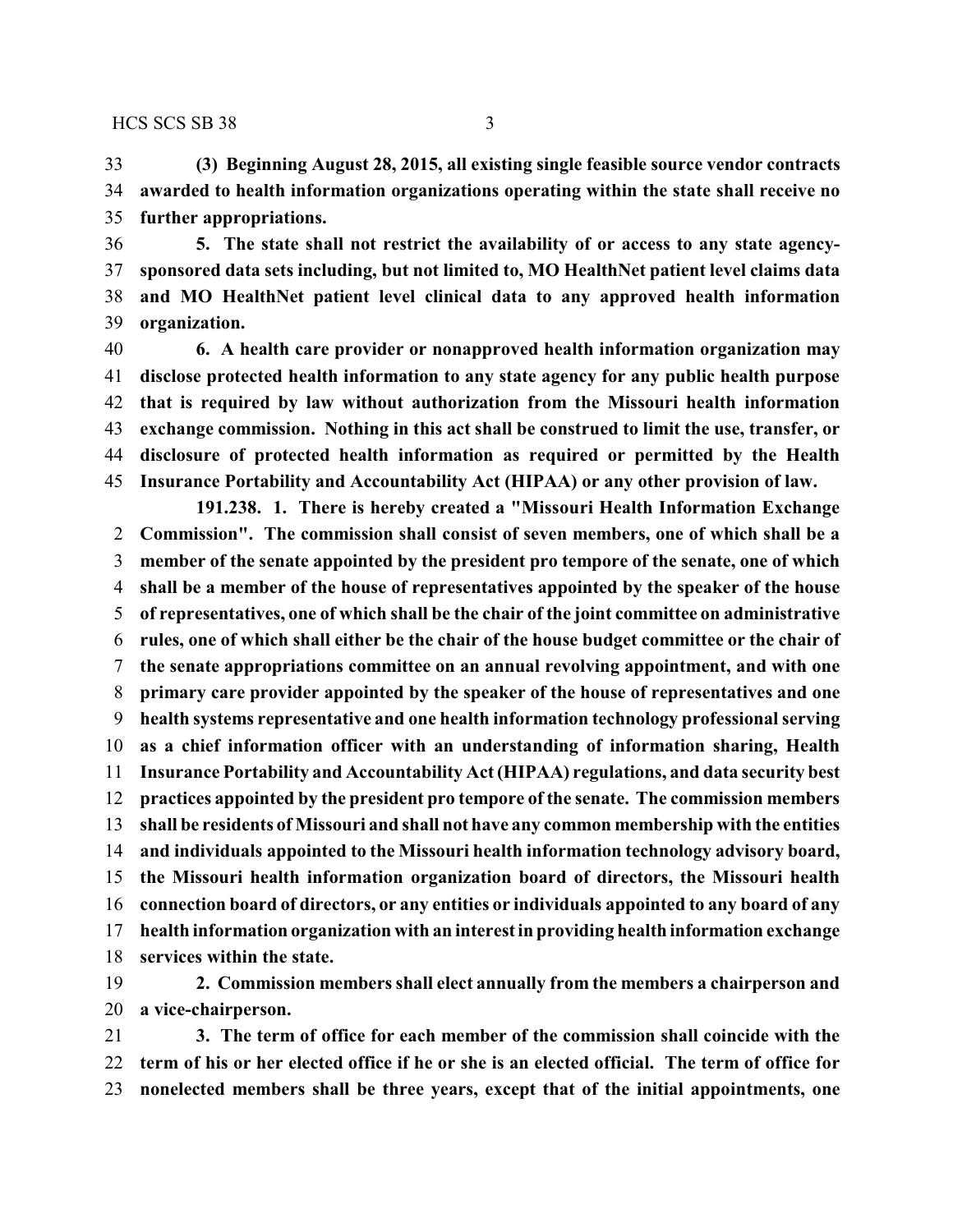**member shall be appointed for a term of one year and two members shall be appointed for a term of two years. Any member may be removed from the commission if four or more members vote for his or her removal in any regularly held or emergency scheduled meeting. Three months before the expiration of the term of an elected official member appointed by the speaker of the house of representatives and the president pro tempore of the senate, the speaker and the president pro tempore shall appoint a successor whose term begins on January first next following. Three months before the expiration of the term of any nonelected member, the members of the current commission shall submit recommendations to the speaker of the house of representatives and the president pro tempore of the senate to fill the position. All nonelected members shall be eligible for reappointment. If there is a vacancy for an elected official member for any cause, the speaker of the house of representatives and the president pro tempore of the senate shall make an appointment to become effective immediately for the unexpired term. If there is a vacancy for a nonelected member for any cause, the chairperson or vice-chairpersonshall call an emergency meeting and the commission shall make an appointment for the vacant seat to become effective immediately for the unexpired term.**

 **4. Each member of the commission shall serve without compensation but shall be reimbursed for actual and necessary expenses incurred in the performance of his or her duties.**

**5. The commission shall have the authority to:**

 **(1) Develop a process by which a health information organization may receive approval status from the commission. The approval process shall include compliance with commonly and equally applied standards designed to ensure the following:**

 **(a) Adherence to nationally recognized standards for interoperability between approved health information organizations and thepromotionof standards that allow data to flow as seamlessly as possible between the approved health information organizations;**

 **(b) Conduct operations in a transparent manner to promote consumer confidence; (c) Adoption and adherence to rules promulgated by the commission regarding access to and use and disclosure of protected health information maintained by or on an**

**approved health information organization;**

 **(d) Financial and operational sustainability in the absence of state and federal funding; and**

 **(e) Maintenance of policies and procedures to address data security including breaches, mandatory cyber insurance coverage, data usage policies and guidelines, and oversight processes and internal auditing practices for addressing data requests;**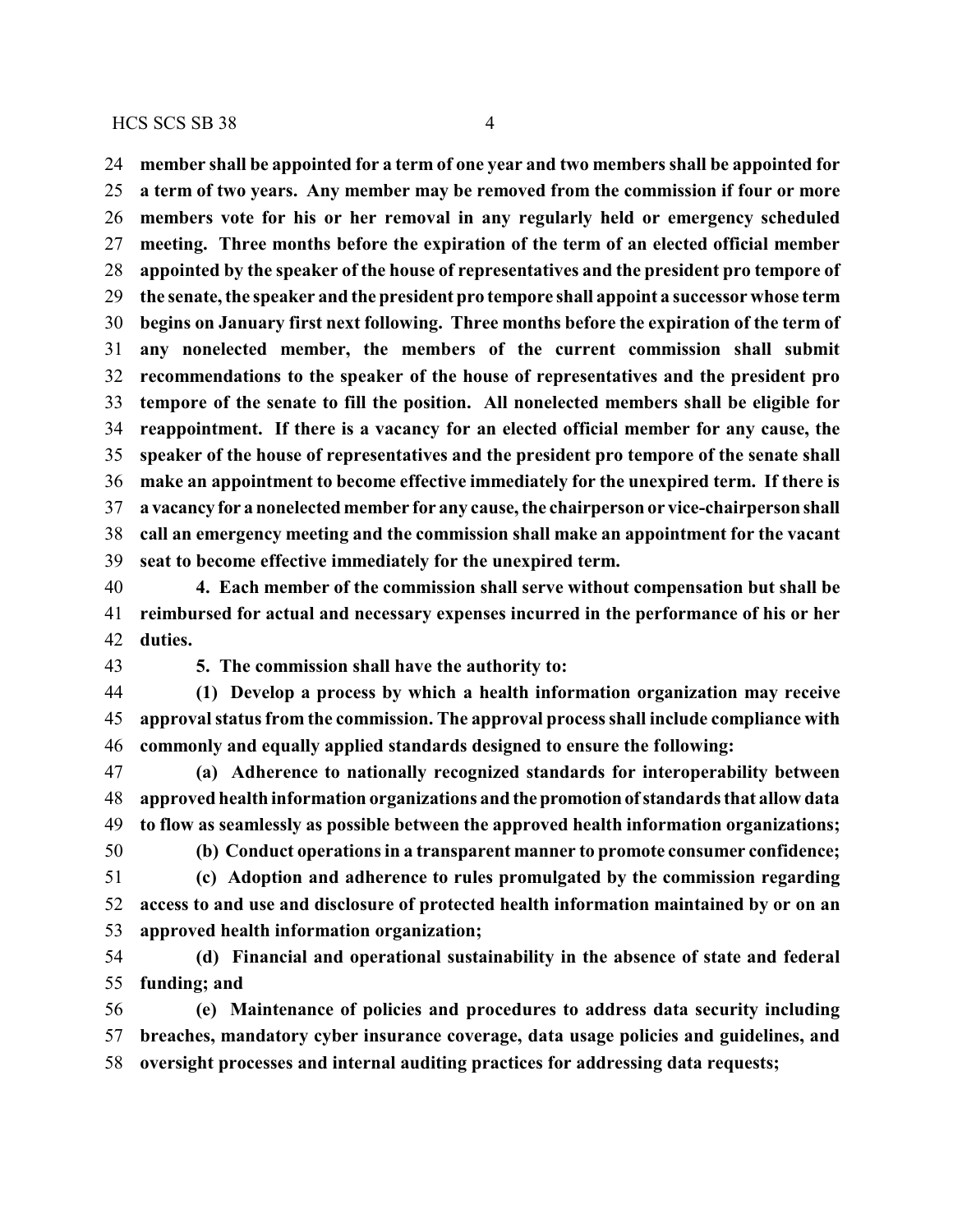**(2) Develop a process for the investigation of reported complaints and concerns regarding an approved health information organization, as well as develop and impose the appropriate proactive and remedial measures to address any identified deficiencies; and (3) Develop a process by which an approved health information organization shall be reapproved at appropriate intervals, provided that the health information organization demonstrates continuing compliance with the approval standards under subdivision (1) of this subsection. The reapproval process shall include the following: (a) An application for reapproval that shall be mailed to each previously approved health information organization in the state at its last known address. Failure to receive the application formshall not relieve a health information organization of the duty to apply for reapproval or the duty to pay any applicable application fees. The application shall include, but not be limited to, disclosure of the following: a. The applicant organization's name and office address; b. A listing of all connections with approved health information organizations in this state for the purpose of exchanging standards-based clinical summaries for patients and all clinical and claims data from any agency within the state; c. The presence of any past or current data security issues and breaches; d. Proof of mandatory cyber insurance coverage; e. Copies of all data usage policies and guidelines; f. A description of oversight processes and internal auditing processes; g. Cash flow projections for the next two years depicting all forms of revenues and expenses; and h. Financial documents including the most recent audited financial statement, the most recent monthly income and balance sheet, and the most recent profit-loss statement; (b) Failure to apply for reapproval status by the deadline set by the commission shall be cause for immediate suspension of approved status; and (c) The commission shall establish application fees as deemed necessary to sustain essential administrative functions. 192.380. 1. For purposes of this section, the following terms shall mean: (1) "Birthing center", any hospital as defined under section 197.020 with more than one licensed obstetric bed or a neonatal intensive care unit or a hospital operated by a state university or a birthing center staffed by certified professional midwives or certified nurse midwives; (2) "Department", the department of health and senior services; (3) "High-risk pregnancy", a pregnancy in which the mother or baby is at increased risk for poor health or complications during pregnancy or childbirth;**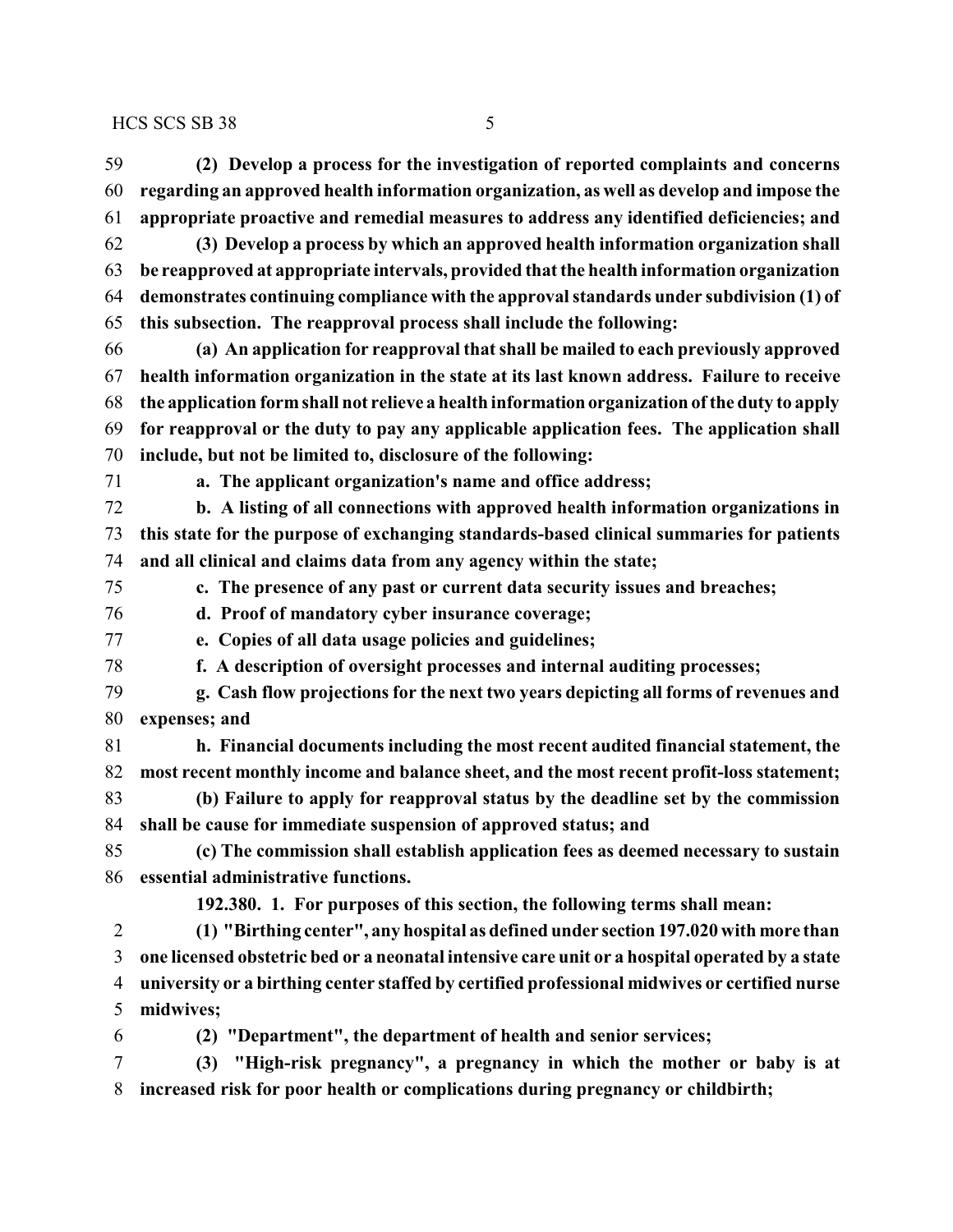**(4) "Perinatal regional center", a comprehensive maternal and newborn service for women who have been assessed as high-risk patients or are bearing high-risk babies, as determined by a standardized risk assessment tool, who will require the highest level of specialized care. Centers may be comprised of more than one licensed facility.**

 **2. There is hereby created the "Perinatal Advisory Council" which shall be composed of representatives from the following organizations who shall focus on and have experience in perinatal care or infant mortality, one of which shall be elected chair by a majority of the members, to be appointed by the governor with the advice and consent of the senate:**

 **(1) One practicing physician who is a fellow from the Missouri section of the American Congress of Obstetricians and Gynecologists;**

 **(2) One practicing physician from the Missouri chapter of the American Academy of Pediatrics section of Perinatal Pediatrics;**

**(3) One representative from the March of Dimes;**

 **(4) One representative from the National Association for Nurse Practitioners in Women's Health;**

 **(5) One representative from the Missouri affiliate of the American College of Nurse-Midwives;**

 **(6) One representative from the Missouri section of the Association of Women's Health, Obstetric and Neonatal Nurses or the National Association of Neonatal Nurses;**

**(7) One practicing physician from the Missouri Academy of Family Physicians;**

 **(8) One representative from a community coalition engaged in infant mortality prevention;**

 **(9) Four representatives from regional Missouri hospitals with one representative from a hospital with perinatal care equivalent to each level;**

**(10) One practicing physician from the Society for Maternal-Fetal Medicine;**

 **(11) Three active private practice physicians specializing in obstetrics and gynecology, family medicine practicing obstetrics, or pediatrics, at least one of which shall be in active practice in a rural area; and**

 **(12) One representative from the show-me extension for community health care outcomes (ECHO) program.**

 **The director of the department of health and senior services and the director of the department of social services or their designees shall serve as ex officio members of the council and shall not have a vote. The department shall provide necessary staffing support to the council.**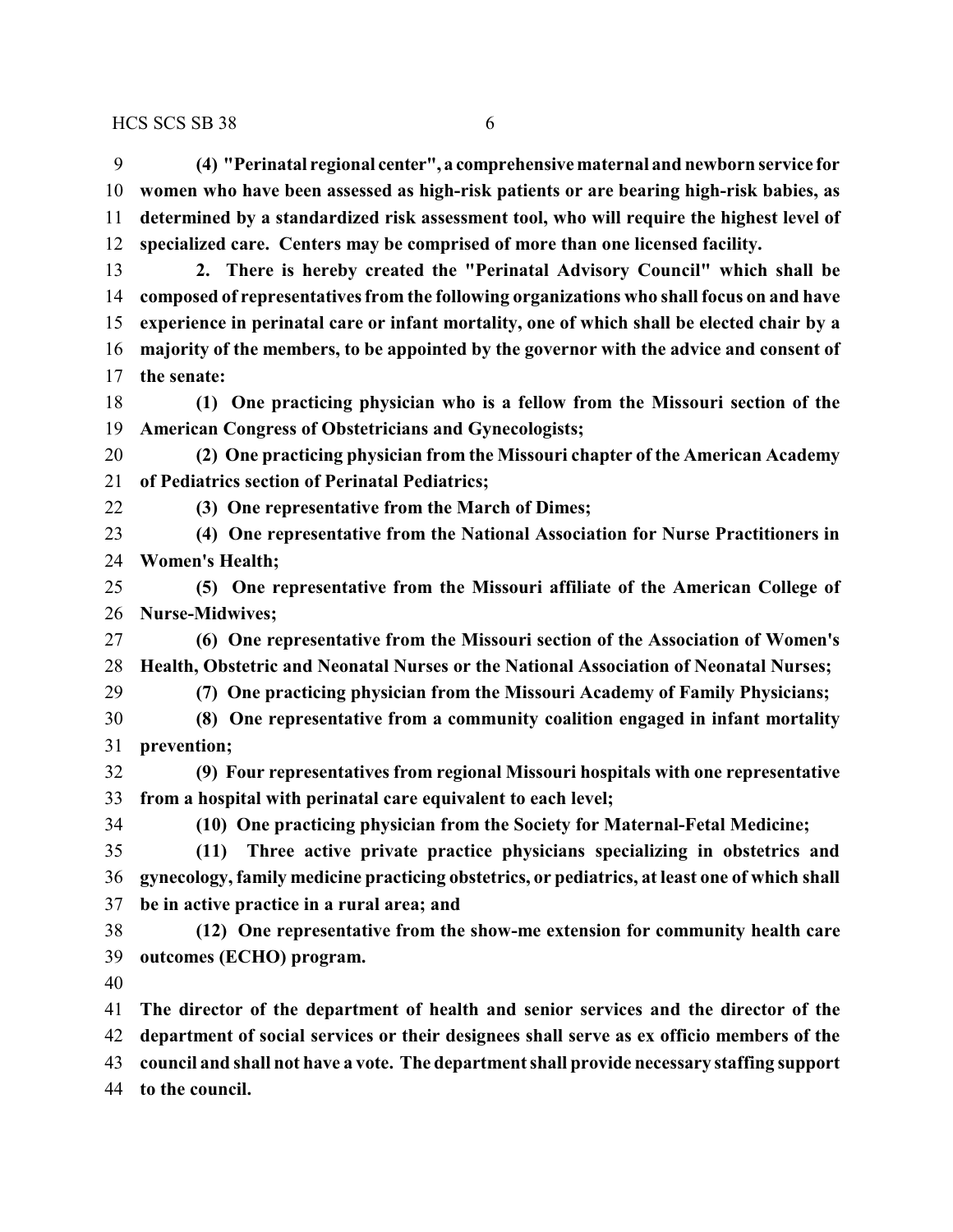- **3. After seeking broad public and stakeholder input, the perinatal advisory council shall make recommendations for the division of the state into neonatal and maternal care regions. When making such recommendations the council shall consider:**
- **(1) Geographic proximity of facilities;**
- **(2) Hospital systems;**
- **(3) Insurance networks;**
- **(4) Consistent geographic boundaries for neonatal and maternal care regions, where appropriate; and**
- **(5) Existing referral networks and referral patterns to appropriate birthing facilities.**
- **4. The perinatal advisory council shall establish criteria for levels of birthing center care including regional perinatal centers. The levels developed under this section shall be based upon:**
- **(1) Evidence and best practices as outlined by the most current version of the "Levels of Neonatal Care" prepared by the American Academy of Pediatrics;**
- **(2) The most current published version ofthe "Levels of Maternal Care" developed by the American Congress of Obstetricians and Gynecologists and the Society for Maternal-Fetal Medicine; and**
- **(3) Necessary variance when considering the geographic and varied needs of citizens of this state.**
- **5. Nothing in this section shall be construed in any way to modify or expand the licensure of any health care professional.**
- **6. Nothing in this section shall be construed in any way to require a patient be transferred to a different facility.**
- **7. The department shall promulgate rules to implement the provisions of this section no later than January 1, 2017. Such rules shall be limited to those necessary for the establishment of levels of neonatal and maternal birthing center care under subsection 4 of this section and the division of the state into neonatal and maternal care regions under subsection 3 of this section. Any rule or portion of a rule, as that term is defined in section 536.010, that is created under the authority delegated in this section shall become effective only if it complies with and is subject to all of the provisions of chapter 536 and, if applicable, section 536.028. This section and chapter 536 are nonseverable and if any of the powers vested with the general assembly pursuant to chapter 536 to review, to delay the effective date, or to disapprove and annul a rule are subsequently held unconstitutional, then the grant of rulemaking authority and any ruleproposed or adopted after August 28, 2015, shall be invalid and void.**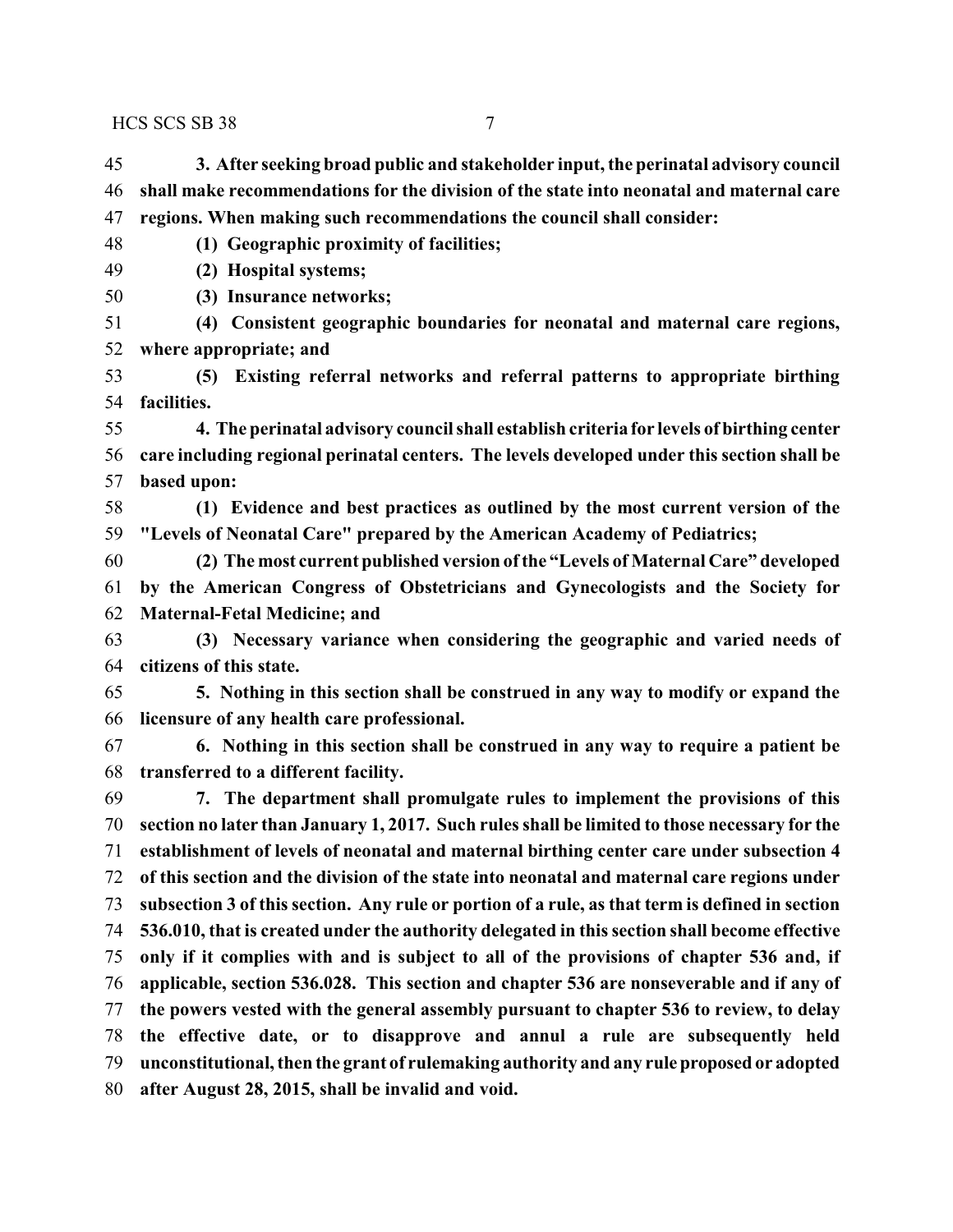**8. Beginning January 1, 2017, hospital applications for license shall include the appropriate level of maternal care designation and neonatal care designation as determined by the perinatal advisory council under subsection 4 of this section.**

 **9. Beginning January 1, 2017, any hospital operated by a state university shall report, as requested by the department, the appropriate level of maternal care designation and neonatal care designation as determined by the perinatal advisory council under subsection 4 of this section.**

 **10. Nothing in this section shall be construed to impose liability for referral or failure to refer in accordance with the recommendations of the perinatal advisory council.**

 **11. The department may partner with appropriate nationally recognized nonprofit organizations with demonstrated expertise in maternal and neonatal standards of care to administer the provisions of this section.**

 **12. The criteria for levels of birthing care developed under subsection 4 of this section shall not include pregnancy termination, or counseling or referral for pregnancy termination.**

 **13. All certified professional midwives may consult with and participate in educational opportunities through the regional perinatal center.**

**192.500. 1. For purposes of this section, the following terms shall mean:**

 **(1) "Cone beam computed tomography system", a medical imaging device using x-ray computed tomography to capture data using a cone-shaped x-ray beam;**

 **(2) "Panoramic x-ray system", an imaging device that captures the entire mouth in a single, two-dimensional image including the teeth, upper and lower jaws, and surrounding structures and tissues.**

 **2. Cone beam computed tomography systems and panoramic x-ray systems shall not be required to be inspected more frequently than every six years.**

**3. Under section 23.253 of the Missouri sunset act:**

 **(1) The provisions of the new program authorized under this section shall automatically sunset on December thirty-first two years after August 28, 2015, unless reauthorized by an act of the general assembly;**

 **(2) If such program is reauthorized, the program authorized under this section shall automatically sunset on December thirty-first twelve years after the effective date of the reauthorization of this section; and**

 **(3) This section shall terminate on September first ofthe calendar year immediately following the calendar year in which the program authorized under this section is sunset.**

195.070. 1. A physician, podiatrist, dentist, a registered optometrist certified to administer pharmaceutical agents as provided in section 336.220, or an assistant physician in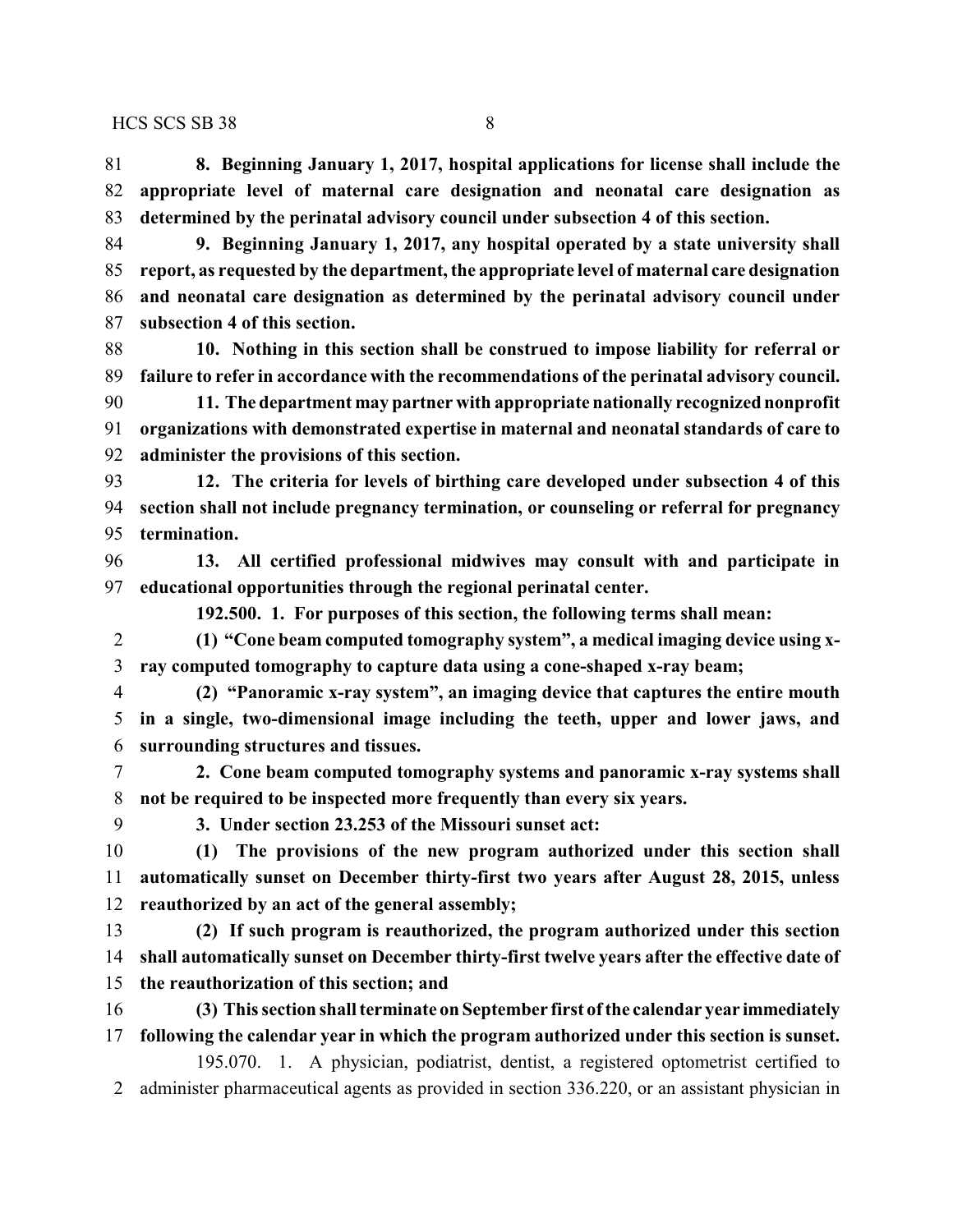accordance with section 334.037 or a physician assistant in accordance with section 334.747 in

good faith and in the course of his or her professional practice only, may prescribe, administer,

 and dispense controlled substances or he or she may cause the same to be administered or dispensed by an individual as authorized by statute.

 2. An advanced practice registered nurse, as defined in section 335.016, but not a certified registered nurse anesthetist as defined in subdivision (8) of section 335.016, who holds a certificate of controlled substance prescriptive authority from the board of nursing under section 335.019 and who is delegated the authority to prescribe controlled substances under a collaborative practice arrangement under section 334.104 may prescribe any controlled substances listed in Schedules III, IV, and V of section 195.017**, and may have restricted authority in Schedule II. Prescriptions for Schedule II medications prescribed by an advanced practice registered nurse who has a certificate of controlled substance prescriptive authority are restricted to only those medications containing hydrocodone**. However, no such certified advanced practice registered nurse shall prescribe controlled substance for his or her own self or family. Schedule III narcotic controlled substance **and Schedule II - hydrocodone** prescriptions shall be limited to a one hundred twenty-hour supply without refill.

 3. A veterinarian, in good faith and in the course of the veterinarian's professional practice only, and not for use by a human being, may prescribe, administer, and dispense controlled substances and the veterinarian may cause them to be administered by an assistant or orderly under his or her direction and supervision.

 4. A practitioner shall not accept any portion of a controlled substance unused by a patient, for any reason, if such practitioner did not originally dispense the drug.

 5. An individual practitioner shall not prescribe or dispense a controlled substance for such practitioner's personal use except in a medical emergency.

**197.130. 1. All hospitals licensed under this chapter shall require admission staff to provide written notice to each patient when the patient is admitted to the hospital under observational status:**

# **(1) During the intake process;**

- **(2) At any time the patient's status changes; and**
- **(3) Upon discharge.**
- 

**Upon discharge the hospital admission staff shall provide written notice to the patient**

**regarding the duration of the patient's inpatient status, observational status, or both.**

**2. Each written notice shall include:**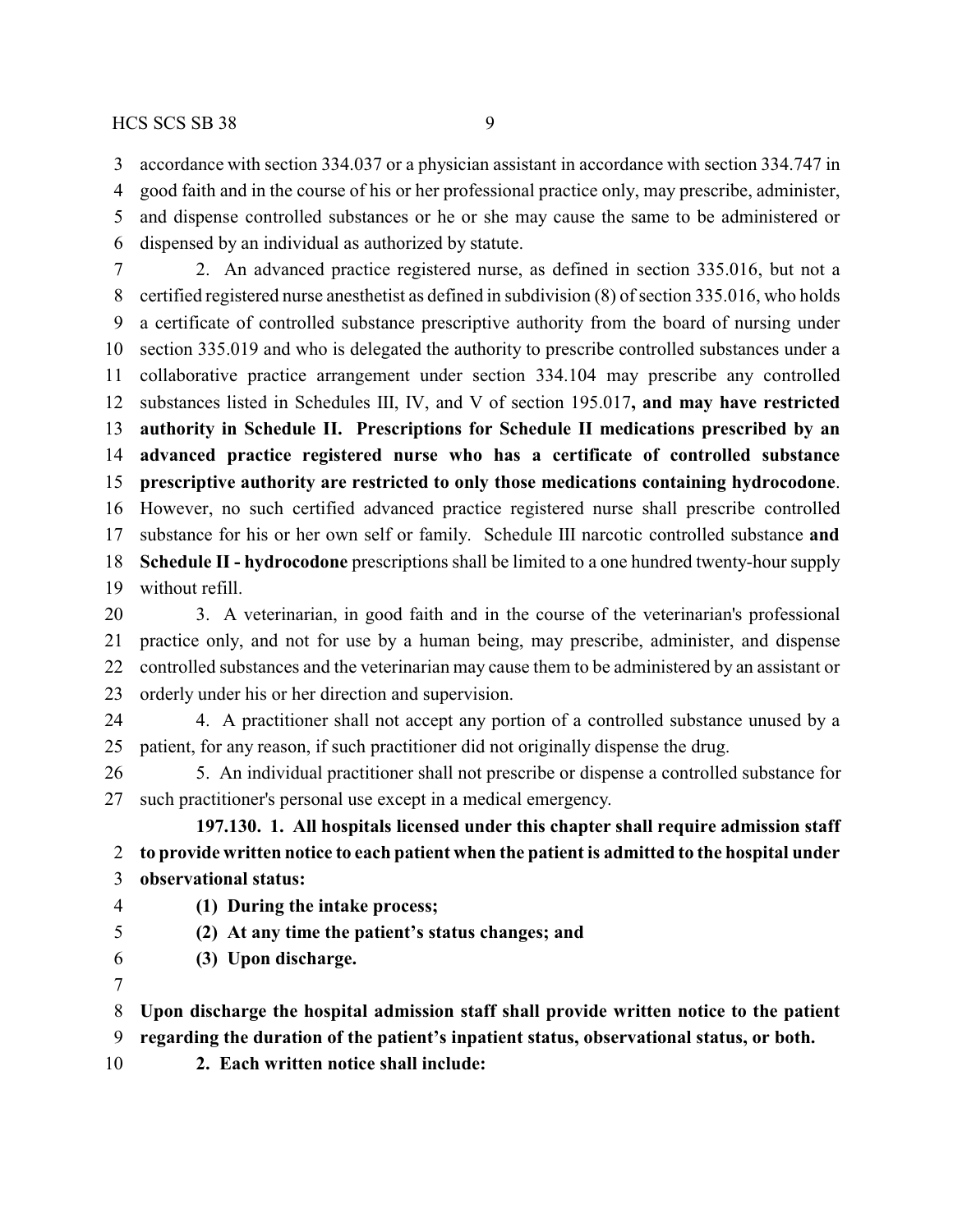**(1) A statement regarding whether the patient is being admitted to the hospital under inpatient status or observational status;**

 **(2) A statement that observation status may affect the patient's Medicare, MO HealthNet, or private insurance coverage for hospital services including medications and pharmaceutical supplies and for home- and community-based care or rehabilitative services at a skilled nursing facility if needed upon discharge from the hospital; and**

 **(3) A recommendation that the patient contact his or her health insurance provider to better understand the implications of a patient's placement in observation status.**

 **3. The department of health and senior services shall promulgate rules to implement the provisions of this section and shall develop an acknowledgment form to meet the written notice requirements of this section. Any rule or portion of a rule, as that term is defined in section 536.010, that is created under the authority delegated in this section shall become effective only if it complies with and is subject to all of the provisions of chapter 536 and, if applicable, section 536.028. This section and chapter 536 are nonseverable, and if any of the powers vested with the general assembly pursuant to chapter 536 to review, to delay the effective date, or to disapprove and annul a rule are subsequently held unconstitutional, then the grant of rulemaking authority and any rule proposed or adopted after August 28, 2015, shall be invalid and void.**

**208.065. 1. No later than January 1, 2016, the department of social services shall procure and enter into a competitively bid contract with a contractor to provide verification of initial and ongoing eligibility data for assistance under the supplemental nutrition assistance program (SNAP); temporary assistance for needy families (TANF) program; child care assistance program; and MO HealthNet program. The contractor shall conduct data matches using the name, date of birth, address, Social Security number of each applicant and recipient, and additional data provided by the applicant or recipient relevant to eligibility against public records and other data sourcesto verify eligibility data. 2. The contractor shall evaluate the income, resources, and assets of each applicant**

 **and recipient no less than quarterly. In addition to quarterly eligibility data verification, the contractor shall identify on a monthly basis any program participants who have died, moved out of state, or have been incarcerated longer than ninety days.**

 **3. The contractor, upon completing an eligibility data verification of an applicant or recipient, shall notify the department of the results, except that the contractor shall not verify the eligibility data of persons residing in long-term care facilities whose income and resources were at or below the applicable financial eligibility standards at the time of their last review. Within twenty business days of such notification, the department shall make an eligibility determination. The department shall retain final authority over eligibility**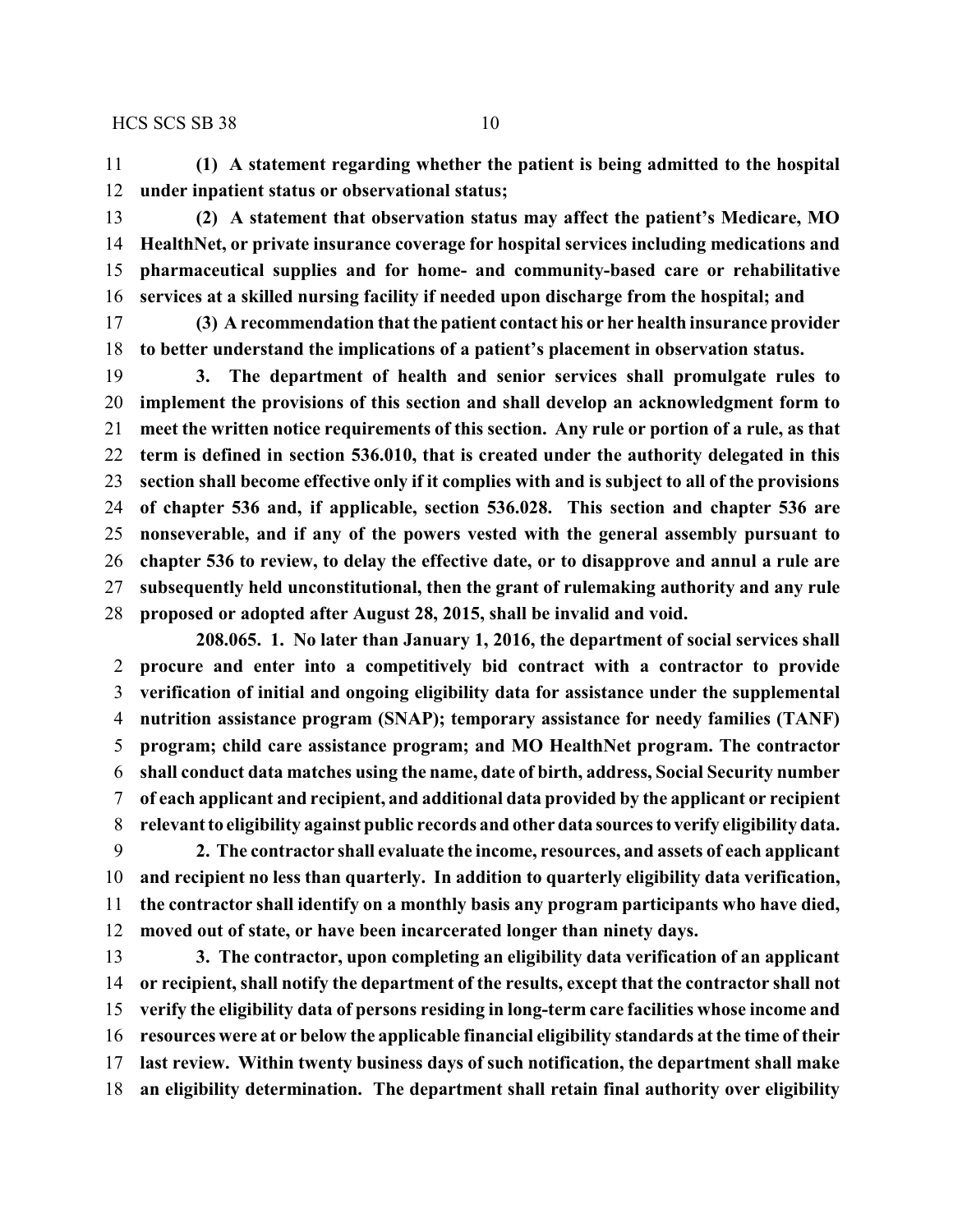**determinations. The contractor shall keep a record of all eligibility data verifications communicated to the department.**

 **4. Within thirty days of the end of each calendar year, the department and contractor shall file a joint report on a yearly basis to the governor, the speaker of the house of representatives, and the president pro tempore of the senate. The report shall include, but shall not be limited to, the number of applicants and recipients determined ineligible for assistance programs based on the eligibility data verification by the contractor and the stated reasons for the determination of ineligibility by the department.**

**208.078. When the department or its designated division receives information, including from a MO HealthNet managed care plan, that a MO HealthNet participant, excluding a child in the custody of the state, resides out of state, such participant's MO HealthNet services shall be terminated as provided for under this chapter.**

208.670. 1. As used in this section, these terms shall have the following meaning:

 (1) "Provider", any provider of medical services and mental health services, including all other medical disciplines;

 (2) "Telehealth", the use of medical information exchanged from one site to another via electronic communications to improve the health status of a patient.

 2. The department of social services, in consultation with the departments of mental health and health and senior services, shall promulgate rules governing the practice of telehealth in the MO HealthNet program. Such rules shall address, but not be limited to, appropriate standards for the use of telehealth, certification of agencies offering telehealth, and payment for services by providers. Telehealth providers shall be required to obtain patient consent before telehealth services are initiated and to ensure confidentiality of medical information.

 3. Telehealth may be utilized to service individuals who are qualified as MO HealthNet participants under Missouri law. Reimbursement for such services shall be made in the same way as reimbursement for in-person contacts.

 **4. The provisions of section 208.671 shall apply to the use of asynchronous store-and-forward technology in the practice of telehealth.**

**208.671. 1. As used in this section and section 208.673, the following terms shall mean:**

 **(1) "Asynchronous store-and-forward", the transfer of a patient's clinically important digital samples, such as still images, videos, audio, and text files, and relevant data from an originating site through the use of a camera or similar recording device that stores digital samples that are forwarded via telecommunication to a distant site for consultation by a consulting provider without requiring the simultaneous presence of the patient and the patient's treating provider;**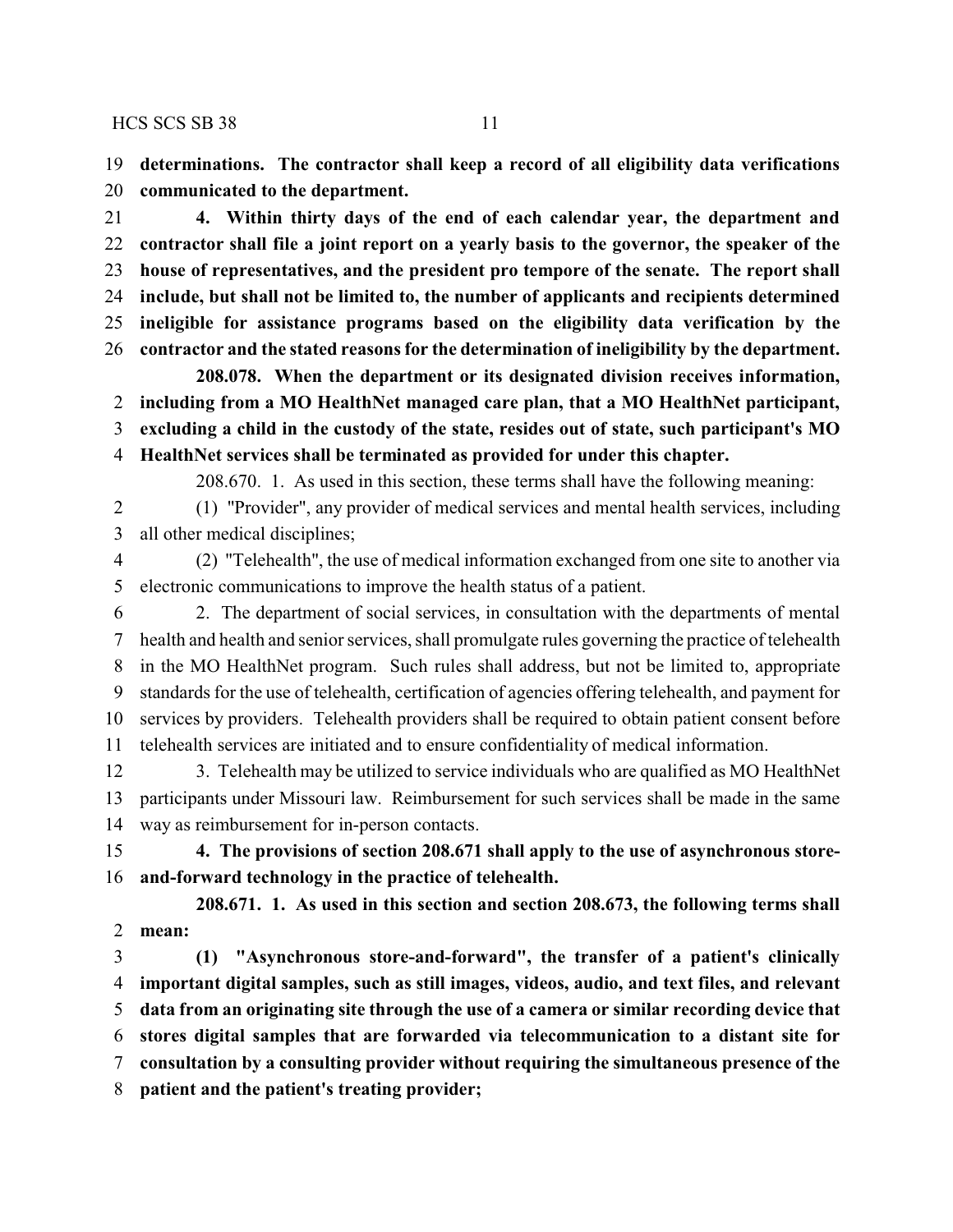**(2) "Asynchronous store-and-forward technology", cameras or other recording devices that store images which may be forwarded via telecommunication devices at a later time;**

 **(3) "Consultation", a type of evaluation and management service as defined by the most recent edition of the Current Procedural Terminology published annually by the American Medical Association;**

 **(4) "Consulting provider", a provider who, upon referral by the treating provider, evaluates a patient and appropriate medical data or images delivered through asynchronous store-and-forward technology.**

 **If a consulting provider is unable to render an opinion due to insufficient information, the consulting provider may request additional information to facilitate the rendering of an opinion or decline to render an opinion;**

 **(5) "Distant site", a site where the consulting provider is located at the time the consultation service is provided;**

 **(6) "Originating site", the site where a MO HealthNetparticipant receiving services and such participant's treating provider are both physically located;**

 **(7) "Provider", any provider of medical services or mental health services, including all other medical disciplines, licensed in this state who has the authority to refer patients for medical services or mental health services or dental health services within the scope of practice and licensure of the provider;**

 **(8) "Telehealth", the same meaning as such term is defined in section 208.670. Telehealth shall include the use of asynchronous store-and-forward technology for orthopedics, dermatology, ophthalmology in cases of diabetic retinopathy, burn andwound care, and maternal-fetal medicine ultrasounds;**

**(9) "Treating provider", a provider who:**

- **(a) Evaluates a patient;**
- **(b) Determines the need for a consultation;**

 **(c) Arranges the services of a consulting provider for the purpose of diagnosis and treatment;**

 **(d) Provides or supplements the patient's history and provides pertinent physical examination findings and medical information to the consulting provider; and**

 **(e) Is physically present in the same location as the patient during the time of the asynchronous store-and-forward services.**

 **2. The department of social services, in consultation with the departments of mental health and health and senior services, shall promulgate rules governing the use of**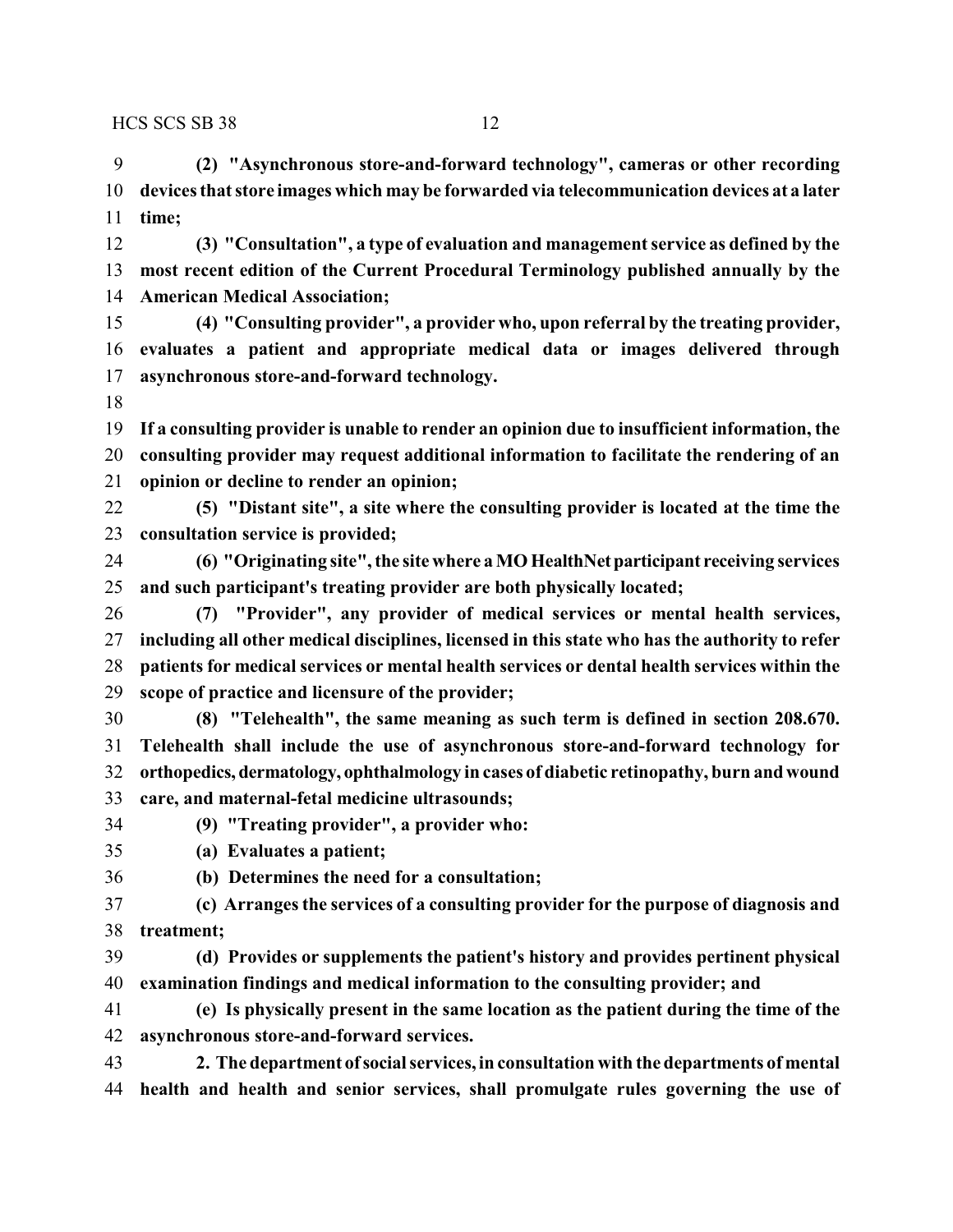**asynchronous store-and-forward technology in the practice of telehealth in the MO HealthNet program. Such rules shall address, but not be limited to:**

 **(1) Appropriate standards for the use of asynchronous store-and-forward technology in the practice of telehealth;**

 **(2) Certification of agencies offering asynchronous store-and-forward technology in the practice of telehealth;**

 **(3) Time lines for completion and communication of a consulting provider's consultation or opinion, or if the consulting provider is unable to render an opinion, time lines for communicating a request for additional information or that the consulting provider declines to render an opinion;**

 **(4) Length oftime digital files ofsuch asynchronous store-and-forward services are to be maintained;**

**(5) Security and privacy of such digital files;**

**(6) Patient consent for asynchronous store-and-forward services; and**

 **(7) Payment for services by providers; except that, consulting providers who decline to render an opinion shall not receive payment under this section unless and until an opinion is rendered.**

 **Telehealth providers using asynchronous store-and-forward technology shall be required to obtain patient consent before asynchronousstore-and-forward services are initiated and to ensure confidentiality of medical information.**

 **3. Asynchronous store-and-forward technology in the practice of telehealth may be utilized to service individuals who are qualified as MO HealthNet participants under Missouri law. Reimbursement for such asynchronous store-and-forward services shall be made so that the total payment for the consultation shall be divided between the treating provider and the consulting provider. The total payment for both the treating provider and the consulting provider shall not exceed the payment for a face-to-face consultation of the same level.**

 **4. The standard of care for the use of asynchronous store-and-forward technology in the practice of telehealth shall be the same as the standard of care for face-to-face care.**

**208.673. 1. There is hereby established the "Telehealth Services Advisory Committee" to advise the department of social services and propose rules regarding the coverage of telehealth services utilizing asynchronous store-and-forward technology.**

**2. The committee shall be comprised of the following members:**

**(1) The director of the MO HealthNet division, or the director's designee;**

**(2) The medical director of the MO HealthNet division;**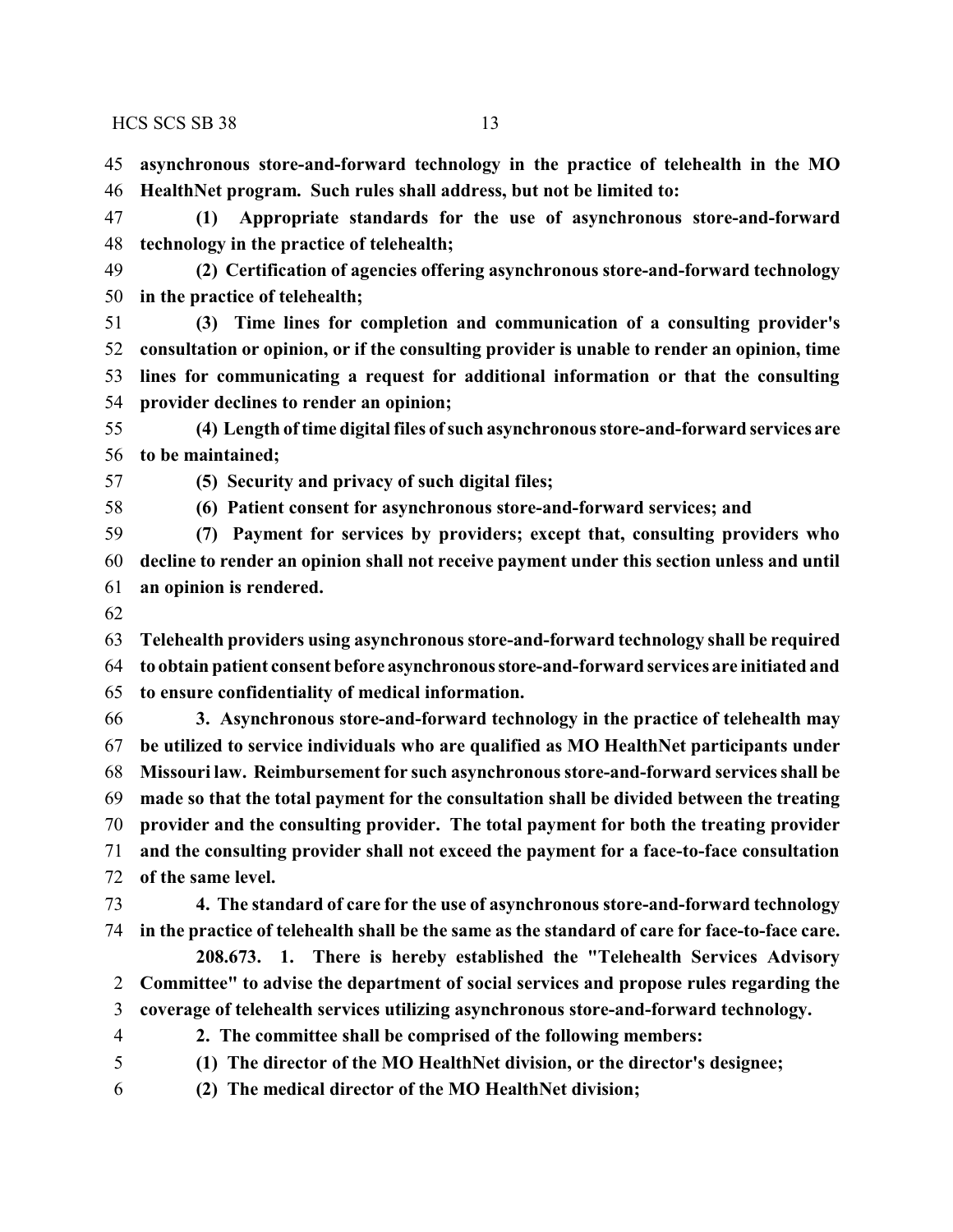**(3) A representative from a Missouri institution of higher education with expertise in telemedicine;**

**(4) A representative from the Missouri office of primary care and rural health;**

**(5) Two board-certified specialists licensed to practice medicine in this state;**

 **(6) A representative from a hospital located in this state that utilizes telehealth medicine;**

 **(7) A primary care provider from a federally qualified health center (FQHC) or rural health clinic; and**

 **(8) A primary care provider from a rural setting other than from an FQHC or rural health clinic.**

 **3. Members of the committee listed in subdivisions (3) to (8) of subsection 2 of this section shall be appointed by the governor, with the advice and consent of the senate. The first appointments to the committee shall consist of three members to serve three-year terms, two members to serve two-year terms, and two members to serve one-year terms as designated by the governor. Each member of the committee shall serve for a term of three years thereafter.**

 **4. Members of the committee shall not receive any compensation for their services but shall be reimbursed for any actual and necessary expenses incurredin the performance of their duties.**

 **5. Any member appointed by the governor may be removed from office by the governor without cause. If there is a vacancy for any cause, the governor shall make an appointment to become effective immediately for the unexpired term.**

 **6. Any rule or portion of a rule, as that term is defined in section 536.010, that is created under the authority delegated in this section shall become effective only if it complies with and is subject to all of the provisions of chapter 536 and, if applicable, section 536.028. This section and chapter 536 are nonseverable and if any of the powers vested with the general assembly pursuant to chapter 536 to review, to delay the effective date, or to disapprove and annul a rule are subsequently held unconstitutional, then the grant of rulemaking authority and any rule proposed or adopted after August 28, 2015, shall be invalid and void.**

**208.675. For purposes of the provision of telehealth services, the following individuals, licensed in Missouri, shall be considered eligible health care providers:**

**(1) Physicians, assistant physicians, and physician assistants;**

**(2) Advanced registered nurse practitioners;**

 **(3) Dentists, oral surgeons, and dental hygienists under the supervision of a currently registered and licensed dentist;**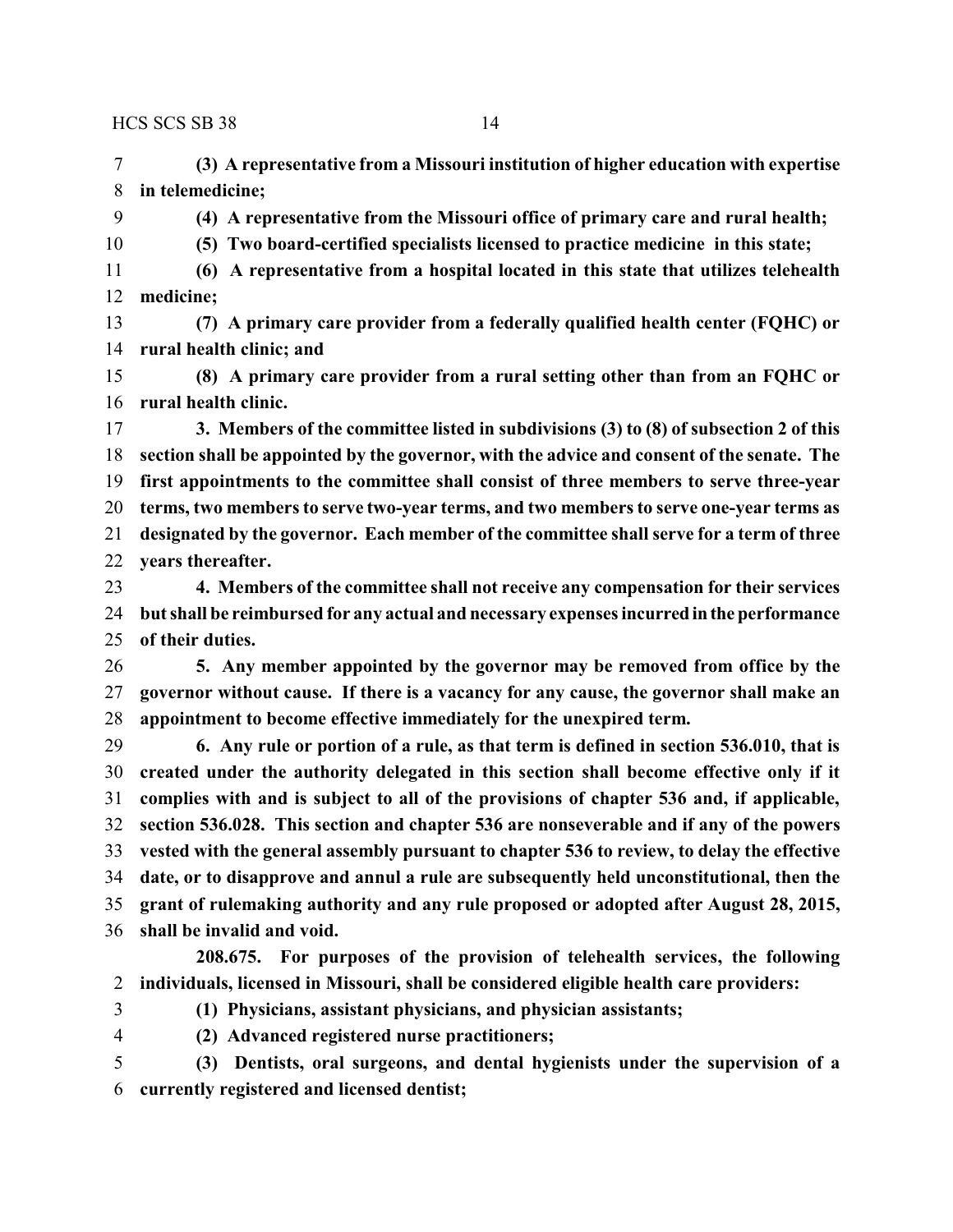- **(4) Psychologists and provisionally licensed psychologists;**
- **(5) Pharmacists;**
- **(6) Speech, occupational, or physical therapists;**
- **(7) Clinical social workers;**
- **(8) Podiatrists;**
- **(9) Licensed professional counselors; and**

 **(10) Eligible health care providers under subdivisions (1) to (9) of this section practicing in a rural health clinic or federally qualified health center or community mental health center.**

**208.677. For purposes of the provision of telehealth services, the term "originating site" shall mean a telehealth site where the MO HealthNet participant receiving the telehealth service is located for the encounter, and the term "clinical staff" shall mean any health care provider licensed in this state. The originating site shall ensure immediate availability of clinical staff during a telehealth encounter if a participant requires assistance. No originating site for services or activities provided under section 208.686 shall be required to maintain immediate availability of on-site clinical staff during the telemonitoring services or activities. An originating site shall be one of the following locations:**

- **(1) Office of a physician or health care provider;**
- **(2) Hospital;**
- **(3) Critical access hospital;**
- **(4) Rural health clinic;**
- **(5) Federally qualified health center;**
- **(6) Long-term care facility licensed under chapter 198;**
- **(7) Dialysis center;**
- **(8) Missouri state habilitation center or regional office;**
- **(9) Community mental health center;**
- **(10) Missouri state mental health facility;**
- **(11) Missouri state facility;**

 **(12) Missouri residential treatment facility licensed by and under contract with the children's division that has a contract with the children's division. Facilities shall have multiple campuses and have the ability to adhere to technology requirements. Only Missouri licensed psychiatrists, licensed psychologists, or provisionally licensed psychologists, and advanced registered nursepractitioners who are enrolled MO HealthNet providers shall be consulting providers at these locations;**

**(13) Comprehensive substance treatment and rehabilitation (CSTAR) program;**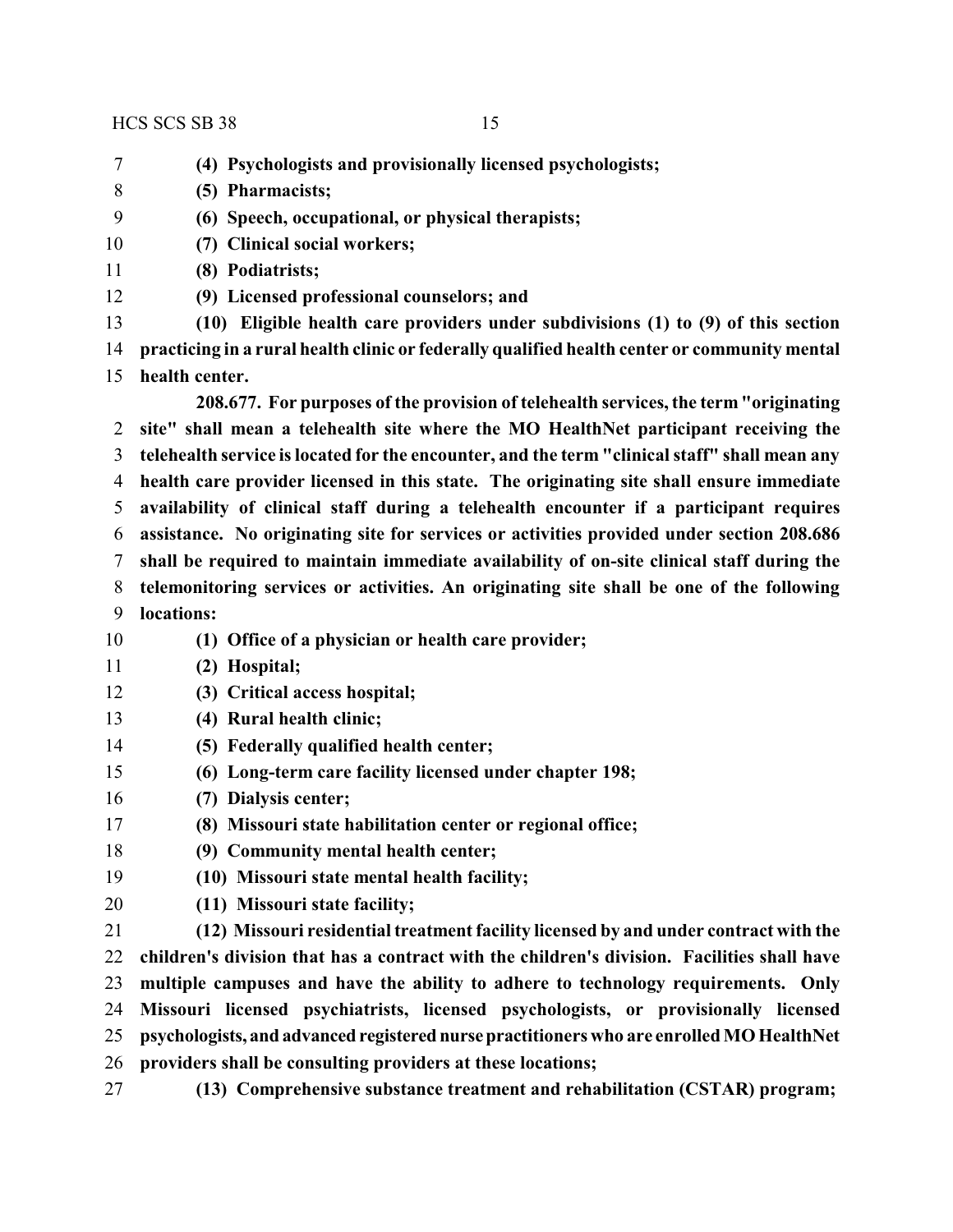**(14) School; (15) The MO HealthNet recipient's home; and (16) Clinical designated area in a pharmacy. 208.686. 1. Subject to appropriations, the department shall establish a statewide program that permits reimbursement under the MO HealthNet program for home telemonitoring services. For the purposes of this section, "home telemonitoring service" shall mean a health care service that requires scheduled remote monitoring of data related to a patient's health and transmission of the data to a Utilization Review Accreditation Commission (URAC) accredited health call center. 2. The program shall: (1) Provide that home telemonitoring services are available only to persons who: (a) Are diagnosed with one or more of the following conditions: a. Pregnancy; b. Diabetes; c. Heart disease; d. Cancer; e. Chronic obstructive pulmonary disease; f. Hypertension; g. Congestive heart failure; h. Mental illness or serious emotional disturbance; i. Asthma; j. Myocardial infarction; or k. Stroke; and (b) Exhibit two or more of the following risk factors: a. Two or more hospitalizations in the prior twelve-month period; b. Frequent or recurrent emergency department admissions; c. A documented history of poor adherence to ordered medication regimens; d. A documented history of falls in the prior six-month period; e. Limited or absent informal support systems; f. Living alone or being home alone for extended periods of time; or g. A documented history of care access challenges; (2) Ensure that clinical information gathered by a home health agency or hospital**

 **while providing home telemonitoring services is shared with the patient's physician; and (3) Ensure that the program does not duplicate any disease management program**

**services provided by MO HealthNet.**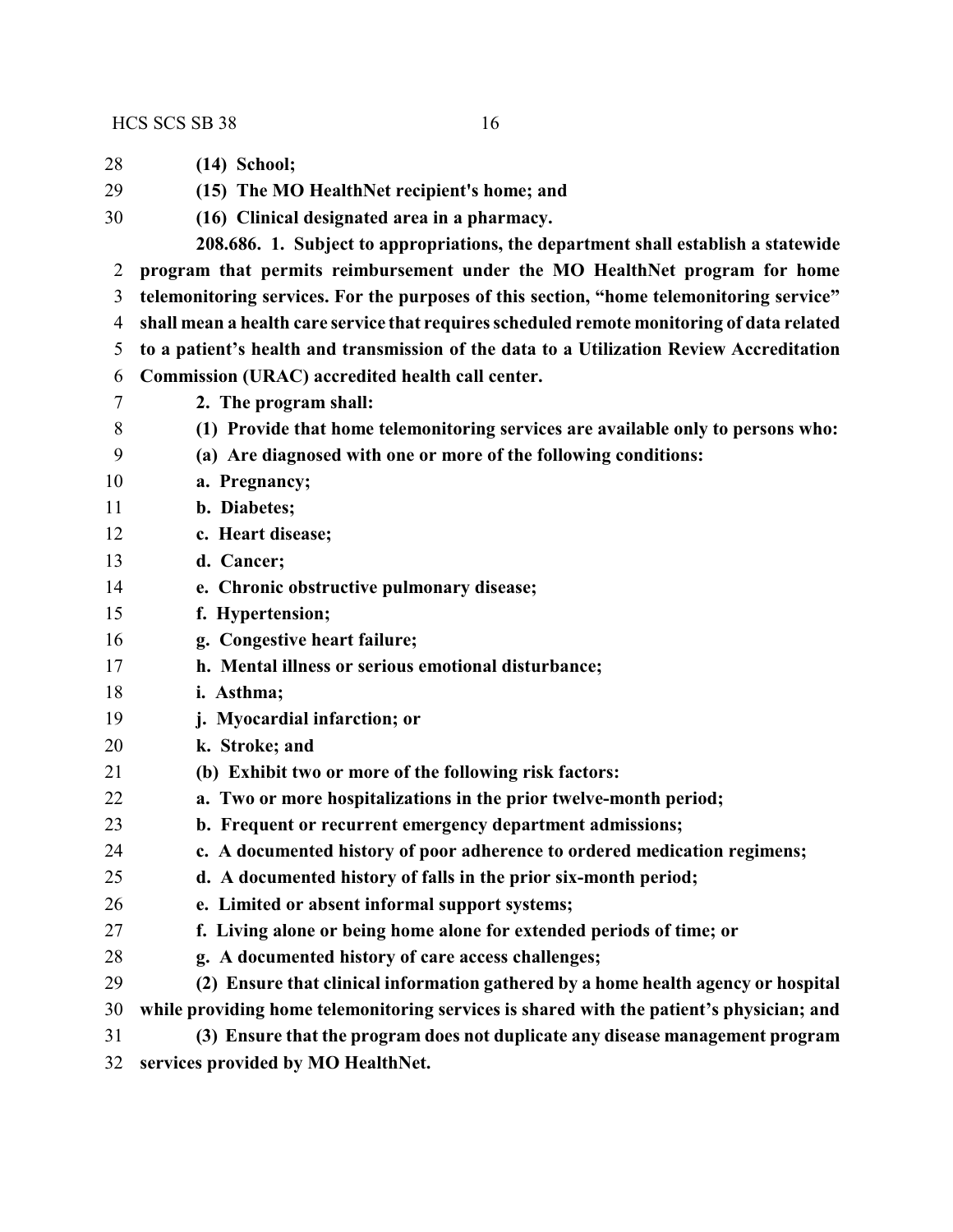**3. If, after implementation, the department determines that the program established under this section is not cost effective, the department may discontinue the program and stop providing reimbursement under the MO HealthNet program for home telemonitoring services.**

 **4. The department shall determine whether the provision of home telemonitoring services to persons who are eligible to receive benefits under both the MO HealthNet and Medicare programs achieves cost savings for the Medicare program.**

 **5. If, before implementing any provision of this section, the department determines that a waiver or authorization from a federal agency is necessary for implementation of that provision, the department shall request the waiver or authorization and may delay implementing that provision until the waiver or authorization is granted.**

 **6. The department shall promulgate rules and regulations to implement the provisions of this section. Any rule or portion of a rule, as that term is defined in section 536.010, that is created under the authority delegated in this section shall become effective only if it complies with and is subject to all of the provisions of chapter 536 and, if applicable, section 536.028. This section and chapter 536 are nonseverable, and if any of the powers vested with the general assembly pursuant to chapter 536 to review, to delay the effective date, or to disapprove and annul a rule are subsequently held unconstitutional, then the grant of rulemaking authority and any rule proposed or adopted after August 28, 2015, shall be invalid and void.**

208.952. 1. There is hereby established **[**the**] a permanent** "Joint Committee on **[**MO HealthNet**] Public Assistance**". The committee shall have **[**as its purpose the study of**]** the **following purposes:**

 **(1) Studying, monitoring, and reviewing the efficacy of the public assistance programs within the state;**

 **(2) Determining the level of** resources needed **[**to continue and improve the MO HealthNet program over time**] for the public assistance programs within the state; and**

 **(3) Developing recommendations to the general assembly on reducing dependency on the public assistance programs within the state and promoting self-sufficiency among public assistance recipients as may be appropriate**.

 **The committee shall receive and obtain information from the departments of social services, mental health, health and senior services, and elementary and secondary education, and any other department as applicable, regarding the public assistance programs within the state including, but not limited to, MO HealthNet, supplemental nutrition assistance program(SNAP), andtemporary assistance forneedy families (TANF).**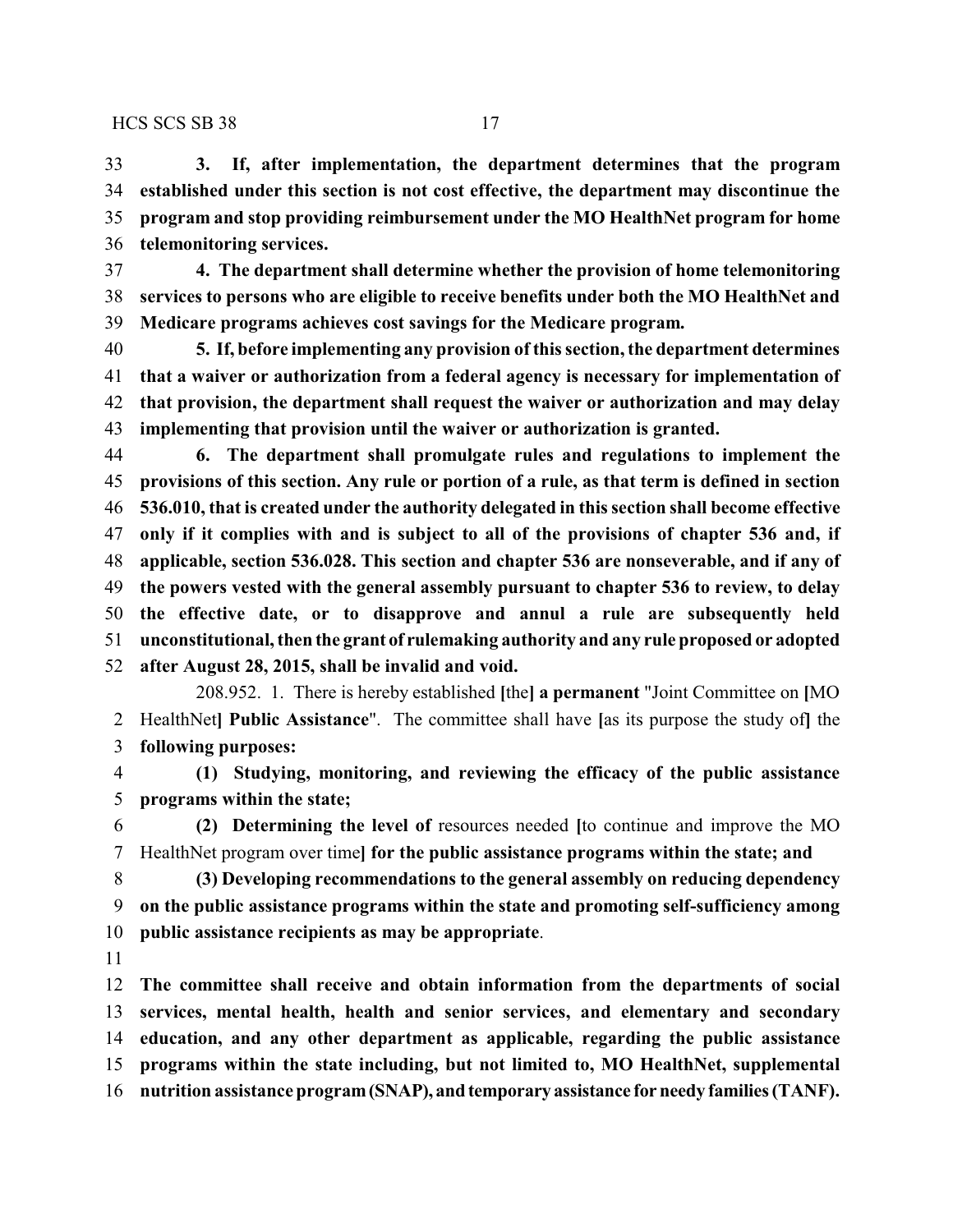- **Such information shall include projected enrollment growth, budgetary matters, and any other information deemed to be relevant to the committee's purpose.**
- **2.** The committee shall consist of ten members:
- (1) The chair and the ranking minority member of the house committee on the budget;
- (2) The chair and the ranking minority member of the senate committee on appropriations **[**committee**]**;
- (3) The chair and the ranking minority member of the house committee on appropriations **[**for health, mental health, and social services**] designated to consider public assistance legislation and matters**;
- (4) The chair and the ranking minority member of the **standing** senate committee **[**on health and mental health**] designated to consider public assistance legislation and matters**;
- 
- (5) A representative chosen by the speaker of the house of representatives; and (6) A senator chosen by the president pro **[**tem**] tempore** of the senate.
- 

No more than **[**three**] four** members from each house shall be of the same political party.

**[**2.**] 3.** A chair of the committee shall be selected by the members of the committee.

- **[**3.**] 4.** The committee shall meet **[**as necessary**] at least twice a year. A portion of the meeting shall be set aside for the purpose of receiving public testimony. The committee shall seek from recommendations from social, economic, and public assistance experts on ways to improve the effectiveness of public assistance programs, to improve program efficiency and reduce costs, and to promote self-sufficiency among public assistance recipients as may be appropriate**.
- **[**4. Nothing in this section shall be construed as authorizing the committee to hire employees or enter into any employment contracts.
- 5. The committee shall receive and study the five-year rolling MO HealthNet budget forecast issued annually by the legislative budget office.
- 6.**] 5. The committee is authorized to hire staff and enter into employment contracts including, but not limited to, an executive director to conduct special reviews or investigations of the public assistance programs within the state in order to assist the committee with its duties. Staff appointments shall be approved by the president pro tempore of the senate and the speaker of the house of representatives. The compensation of comittee staff and the expenses of the committee shall be paid from the joint contingent fund or jointly from the senate and house contingent funds until an appropriation is made therefor.**
- **6.** The committee shall **annually conduct a rolling five-year forecast of the public assistance programs within the state and** make recommendations in a report to the general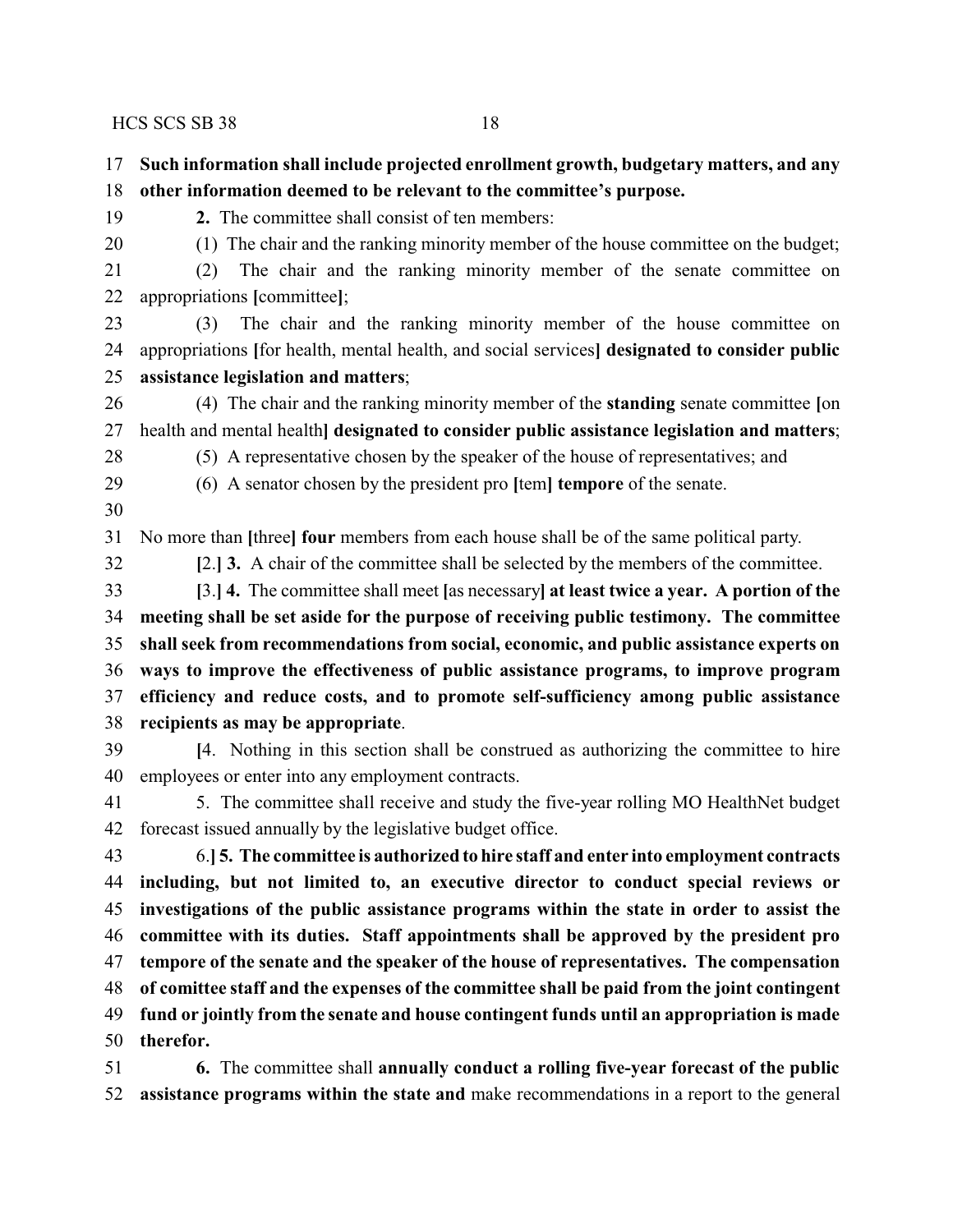- assembly by January first each year, beginning in **[**2008**] 2017**, on anticipated growth **[**in the MO
- HealthNet program**] ofthe public assistance programs within the state**, needed improvements,
- anticipated needed appropriations, and suggested strategies on ways to structure the state budget

in order to satisfy the future needs of **[**the program**] such programs**.

262.960. 1. This section shall be known and may be cited as the "**[**Farm-to-School**] Farm-to-Table** Act".

 2. There is hereby created within the department of agriculture the "**[**Farm-to-School**] Farm-to-Table** Program" to connect Missouri farmers and **[**schools**] institutions** in order to provide **[**schools**] institutions** with locally grown agricultural products for inclusion in **[**school**]** meals and snacks and to strengthen local farming economies. **The department shall establish parameters for program goals, which shall include, but not be limited to, participating institutions purchasing at least five percent of their food products locally by December 31, 2018.** The department shall designate an employee to administer and monitor the **[**farm-to-school**] farm-to-table** program and to serve as liaison between Missouri farmers and **[**schools**] institutions**.

- 3. The following agencies shall make staff available to the Missouri **[**farm-to-school**] farm-to-table** program for the purpose of providing professional consultation and staff support to assist the implementation of this section:
- (1) The department of health and senior services;
- (2) The department of elementary and secondary education; **[**and**]**
- (3) The office of administration**; and**
- 

# **(4) The department of corrections**.

 4. The duties of the department employee coordinating the **[**farm-to-school**] farm-to-table** program shall include, but not be limited to:

 (1) Establishing and maintaining a website database to allow farmers and **[**schools**] institutions** to connect whereby farmers can enter the locally grown agricultural products they produce along with pricing information, the times such products are available, and where they are willing to distribute such products;

 (2) Providing leadership at the state level to encourage **[**schools**] institutions** to procure and use locally grown agricultural products;

 (3) Conducting workshops and training sessions and providing technical assistance to **[**school**] institution** food service directors, personnel, farmers, and produce distributors and processors regarding the **[**farm-to-school**] farm-to-table** program; and

 (4) Seeking grants, private donations, or other funding sources to support the **[**farm-to-school**] farm-to-table** program.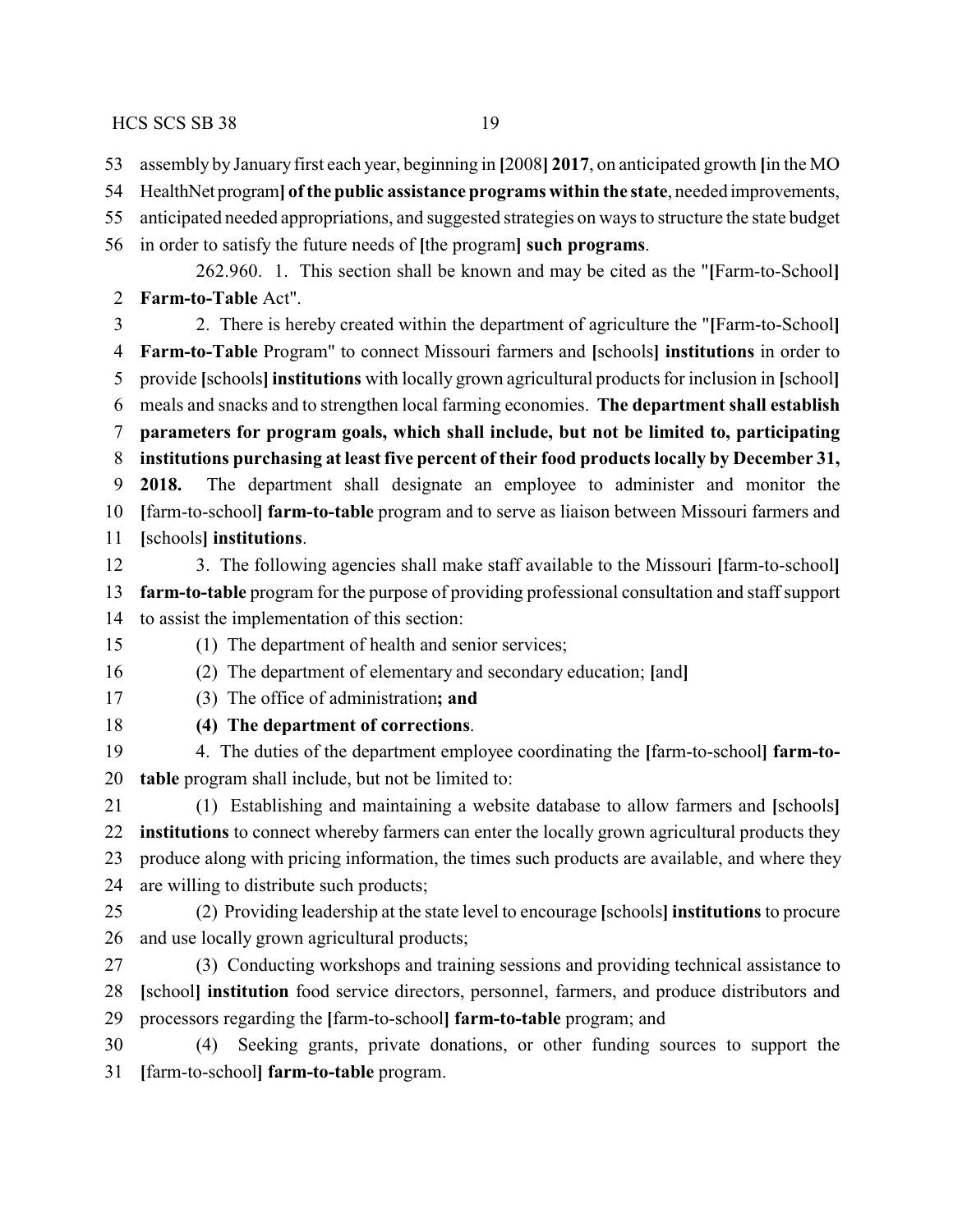262.962. 1. As used in this section, section 262.960, and subsection 5 of section 348.407, the following terms shall mean:

 (1) **"Institutions", facilities including, but not limited to, schools, correctional facilities, hospitals, nursing homes, and military bases;**

- **(2)** "Locallygrown agricultural products", food or fiber produced or processed bya small agribusiness or small farm;
- **[**(2)**] (3)** "Schools", includes any school in this state that maintains a food service program under the United States Department of Agriculture and administered by the school;

 **[**(3)**] (4)** "Small agribusiness", a qualifying agribusiness as defined in section 348.400, and located in Missouri with gross annual sales of less than five million dollars;

- **[**(4)**] (5)** "Small farm", a family-owned farm or family farm corporation as defined in section 350.010, and located in Missouri with less than two hundred fifty thousand dollars in gross sales per year.
- 2. There is hereby created a taskforce under the AgriMissouri **marketing** program established in section 261.230, which shall be known as the "**[**Farm-to-School**] Farm-to-Table** Taskforce". The taskforce shall be made up of at least one representative from each of the following **[**agencies**]**: the University of Missouri extension service, the department of agriculture, **the department of corrections, the department of health and senior services,** the department of elementary and secondary education, **[**and**]** the office of administration**, and a representative from one of the military bases in the state**. In addition, the director of the department of agriculture shall appoint **[**two persons**] one person** actively engaged in the practice of small agribusiness. In addition, the **[**director of the department of elementary and secondary**] commissioner of** education shall appoint **[**two persons**] one person** from schools within the state who direct a food service program. **The director of the department of corrections shall appoint one person employed as a correctional facility food service director. The director of the department of health and senior services shall appoint one person employed as a hospital or nursing home food service director.** One representative for the department of agriculture shall serve as the chairperson for the taskforce and shall coordinate the taskforce meetings. The taskforce shall hold at least two meetings, but may hold more as it deems necessary to fulfill its requirements under this section. Staff of the department of agriculture may provide administrative assistance to the taskforce if such assistance is required.
- 

3. The mission of the taskforce is to provide recommendations for strategies that:

 (1) Allow **[**schools**] institutions** to more easily incorporate locally grown agricultural products into their cafeteria offerings, salad bars, and vending machines; and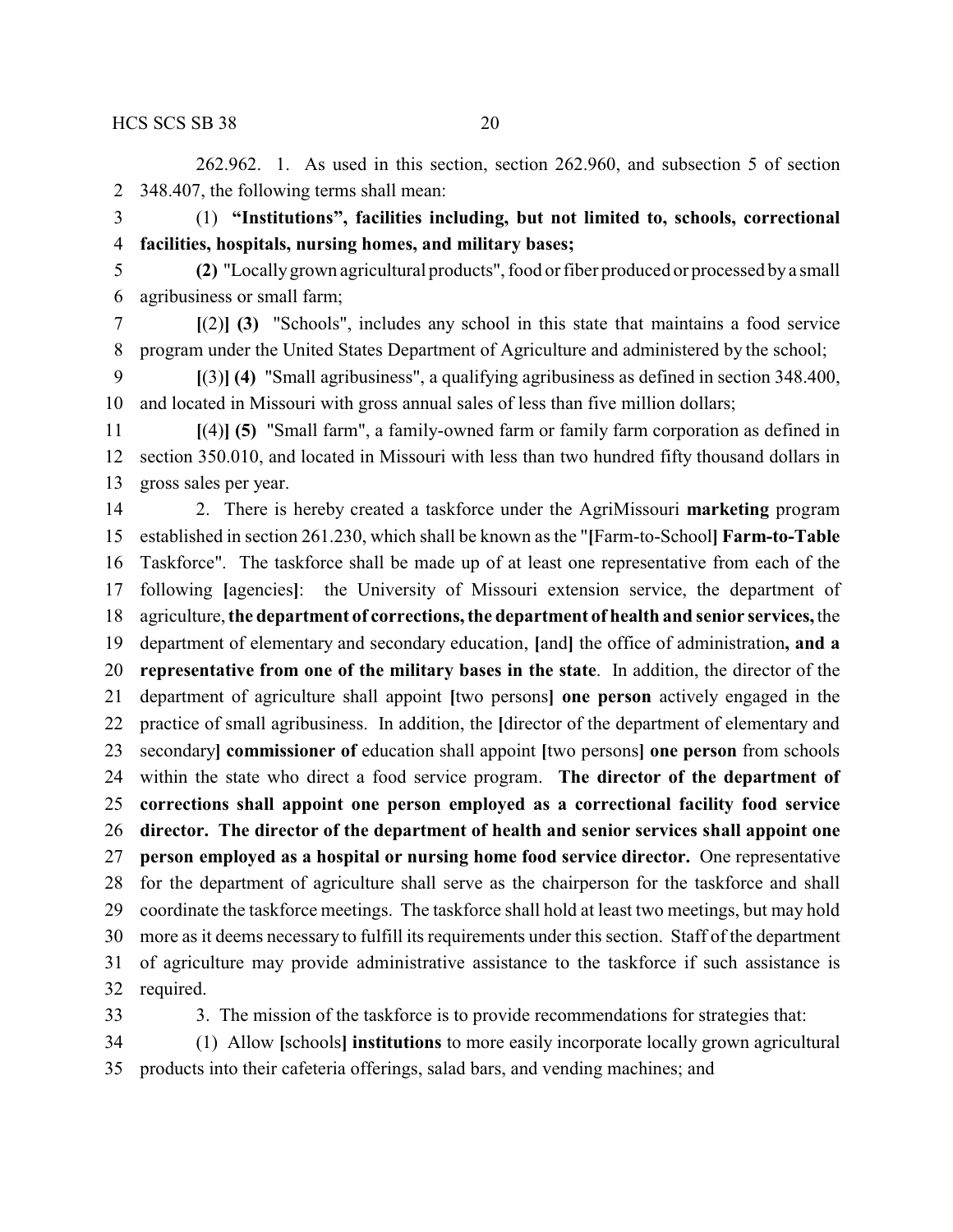(2) Allow **[**schools**] institutions** to work with food service providers to ensure greater use of locally grown agricultural products by developing standardized language for food service contracts.

 4. In fulfilling its mission under this section, the taskforce shall review various food service contracts of **[**schools**] institutions** within the state to identify standardized language that could be included in such contracts to allow **[**schools**] institutions** to more easily procure and use locally grown agricultural products.

 5. The taskforce shall prepare a report containing its findings and recommendations and shall deliver such report to the governor, the general assembly, and to the director of each **[**agency**] entity** represented on the taskforce **[**by no later than December 31, 2015**] no later than**

### **December thirty-first of each year**.

 6. In conducting its work, the taskforce may hold public meetings at which it may invite testimony from experts, or it may solicit information from any party it deems may have information relevant to its duties under this section.

**[**7. This section shall expire on December 31, 2015.**]**

301.142. 1. As used in sections 301.141 to 301.143, the following terms mean:

(1) "Department", the department of revenue;

(2) "Director", the director of the department of revenue;

 (3) "Other authorized health care practitioner" includes advanced practice registered nurses licensed pursuant to chapter 335, physician assistants licensed pursuant to chapter 334, chiropractors licensed pursuant to chapter 331, podiatrists licensed pursuant to chapter 330, **physical therapists licensed pursuant to chapter 334,** and optometrists licensed pursuant to chapter 336;

 (4) "Physically disabled", a natural person who is blind, as defined in section 8.700, or a natural person with medical disabilities which prohibits, limits, or severelyimpairs one's ability to ambulate or walk, as determined by a licensed physician or other authorized health care practitioner as follows:

 (a) The person cannot ambulate or walk fifty or less feet without stopping to rest due to a severe and disabling arthritic, neurological, orthopedic condition, or other severe and disabling condition; or

 (b) The person cannot ambulate or walk without the use of, or assistance from, a brace, cane, crutch, another person, prosthetic device, wheelchair, or other assistive device; or

 (c) Is restricted by a respiratory or other disease to such an extent that the person's forced respiratory expiratory volume for one second, when measured by spirometry, is less than one liter, or the arterial oxygen tension is less than sixty mm/hg on room air at rest; or

(d) Uses portable oxygen; or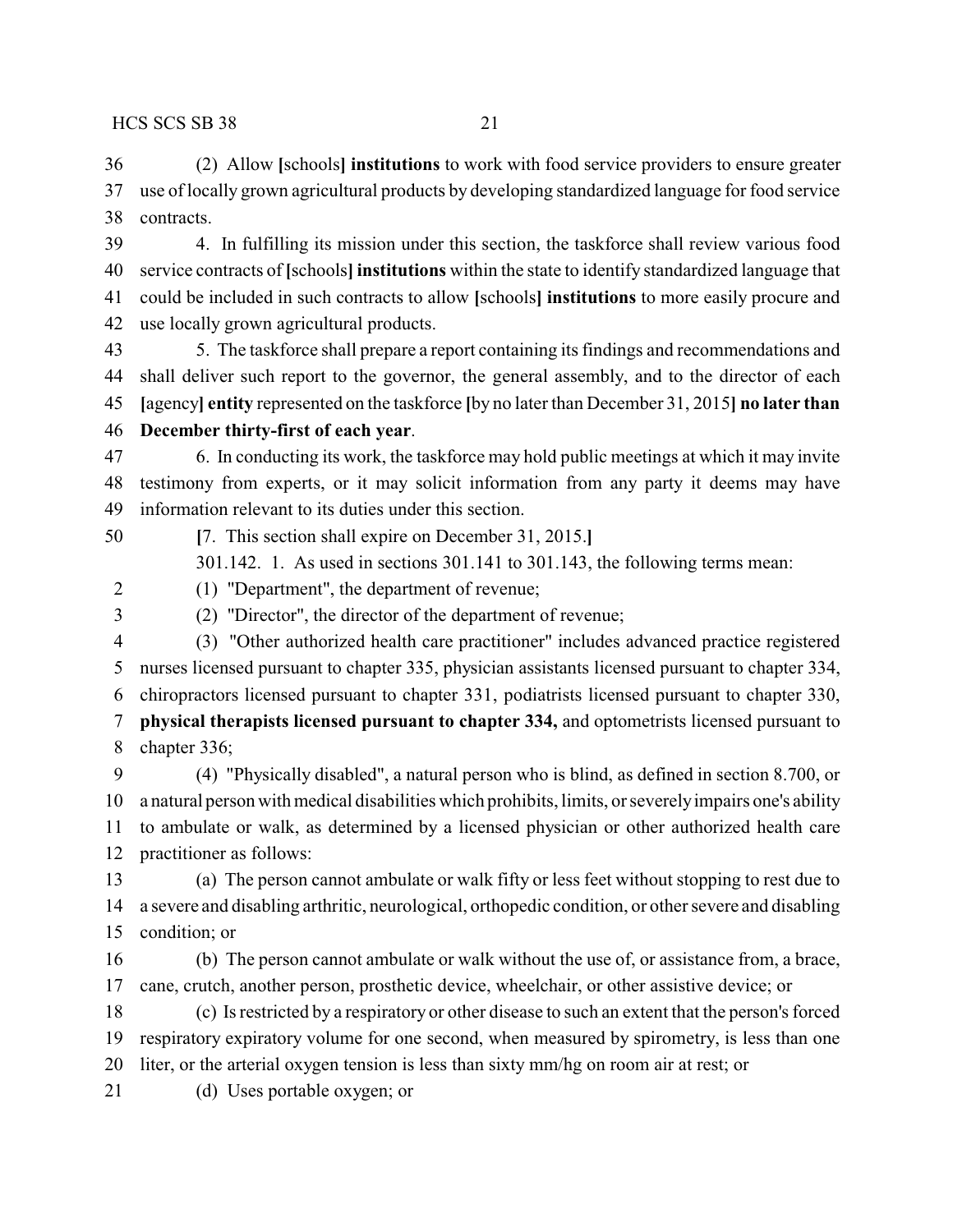(e) Has a cardiac condition to the extent that the person's functional limitations are classified in severity as class III or class IV according to standards set by the American Heart Association; or

 (f) A person's age, in and of itself, shall not be a factor in determining whether such person is physically disabled or is otherwise entitled to disabled license plates and/or disabled windshield hanging placards within the meaning of sections 301.141 to 301.143;

(5) "Physician", a person licensed to practice medicine pursuant to chapter 334;

 (6) "Physician's statement", a statement personally signed by a duly authorized person which certifies that a person is disabled as defined in this section;

 (7) "Temporarily disabled person", a disabled person as defined in this section whose disability or incapacity is expected to last no more than one hundred eighty days;

 (8) "Temporary windshield placard", a placard to be issued to persons who are temporarily disabled persons as defined in this section, certification of which shall be indicated on the physician's statement;

 (9) "Windshield placard", a placard to be issued to persons who are physically disabled as defined in this section, certification of which shall be indicated on the physician's statement.

 2. Other authorized health care practitioners may furnish to a disabled or temporarily disabled person a physician's statement for only those physical health care conditions for which such health care practitioner is legally authorized to diagnose and treat.

3. A physician's statement shall:

(1) Be on a form prescribed by the director of revenue;

 (2) Set forth the specific diagnosis and medical condition which renders the person physically disabled or temporarily disabled as defined in this section;

 (3) Include the physician's or other authorized health care practitioner's license number; and

 (4) Be personally signed by the issuing physician or other authorized health care practitioner.

 4. If it is the professional opinion of the physician or other authorized health care practitioner issuing the statement that the physical disability of the applicant, user, or member of the applicant's household is permanent, it shall be noted on the statement. Otherwise, the physician or other authorized health care practitioner shall note on the statement the anticipated length of the disability which period may not exceed one hundred eighty days. If the physician or health care practitioner fails to record an expiration date on the physician's statement, the director shall issue a temporary windshield placard for a period of thirty days.

 5. A physician or other authorized health care practitioner who issues or signs a physician's statement so that disabled plates or a disabled windshield placard may be obtained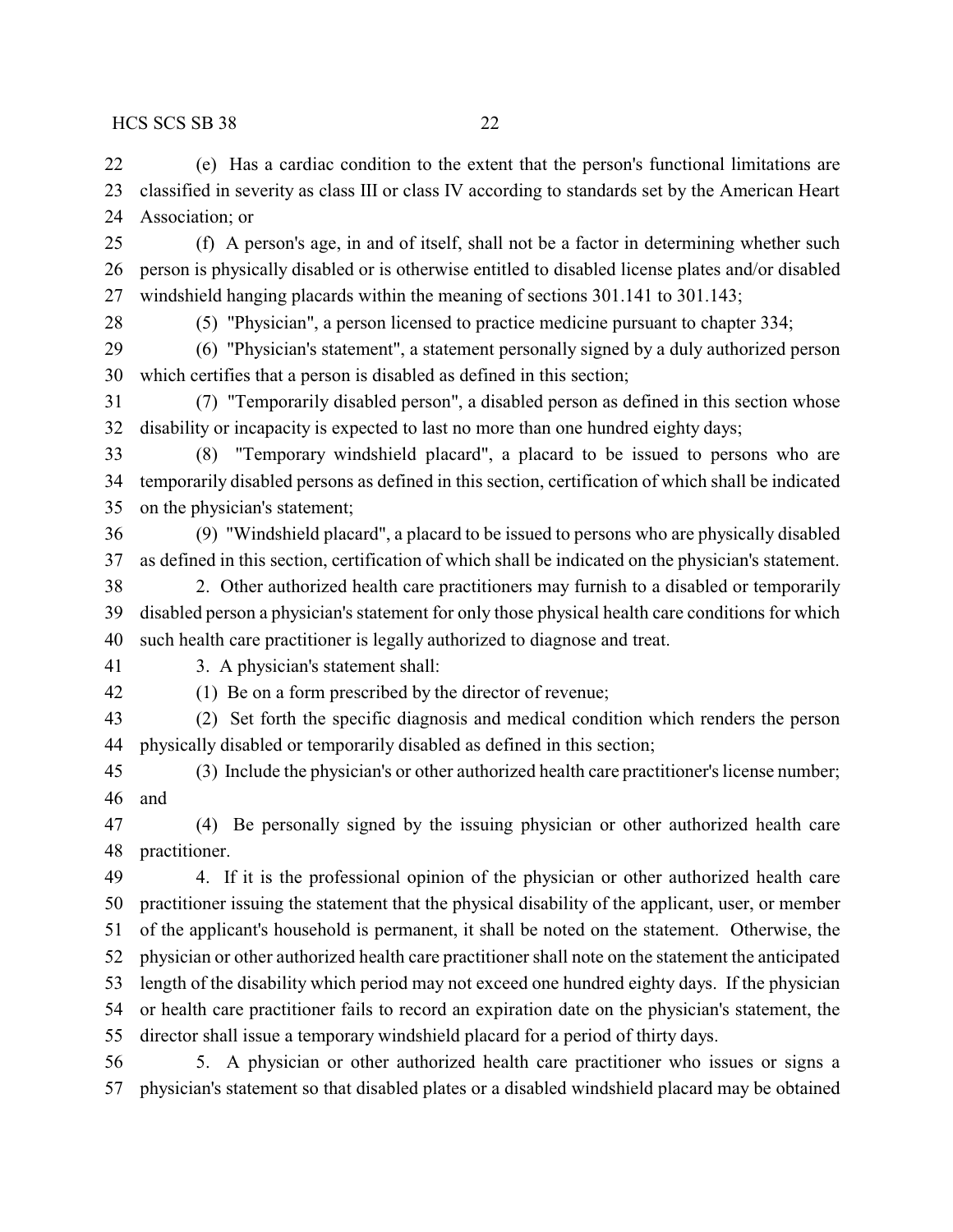shall maintain in such disabled person's medical chart documentation that such a certificate has been issued, the date the statement was signed, the diagnosis or condition which existed that

 qualified the person as disabled pursuant to this section and shall contain sufficient documentation so as to objectively confirm that such condition exists.

 6. The medical or other records of the physician or other authorized health care practitioner who issued a physician's statement shall be open to inspection and review by such practitioner's licensing board, in order to verify compliance with this section. Information contained within such records shall be confidential unless required for prosecution, disciplinary purposes, or otherwise required to be disclosed by law.

 7. Owners of motor vehicles who are residents of the state of Missouri, and who are physically disabled, owners of motor vehicles operated at least fifty percent of the time by a physically disabled person, or owners of motor vehicles used to primarily transport physically disabled members of the owner's household may obtain disabled person license plates. Such owners, upon application, accompanied by the documents and fees provided for in this section, a current physician's statement which has been issued within ninety days proceeding the date the application is made and proof of compliance with the state motor vehicle laws relating to registration and licensing of motor vehicles, shall be issued motor vehicle license plates for vehicles, other than commercial vehicles with a gross weight in excess of twenty-four thousand pounds, upon which shall be inscribed the international wheelchair accessibility symbol and the word "DISABLED" in addition to a combination of letters and numbers. Such license plates shall be made with fully reflective material with a common color scheme and design, shall be clearly visible at night, and shall be aesthetically attractive, as prescribed by section 301.130.

 8. The director shall further issue, upon request, to such applicant one, and for good cause shown, as the director may define by rule and regulations, not more than two, removable disabled windshield hanging placards for use when the disabled person is occupying a vehicle or when a vehicle not bearing the permanent handicap plate is being used to pick up, deliver, or collect the physically disabled person issued the disabled motor vehicle license plate or disabled windshield hanging placard.

 9. No additional fee shall be paid to the director for the issuance of the special license plates provided in this section, except for special personalized license plates and other license plates described in this subsection. Priority for any specific set of special license plates shall be given to the applicant who received the number in the immediately preceding license period subject to the applicant's compliance with the provisions of this section and any applicable rules or regulations issued by the director. If determined feasible by the advisory committee established in section 301.129, any special license plate issued pursuant to this section may be adapted to also include the international wheelchair accessibility symbol and the word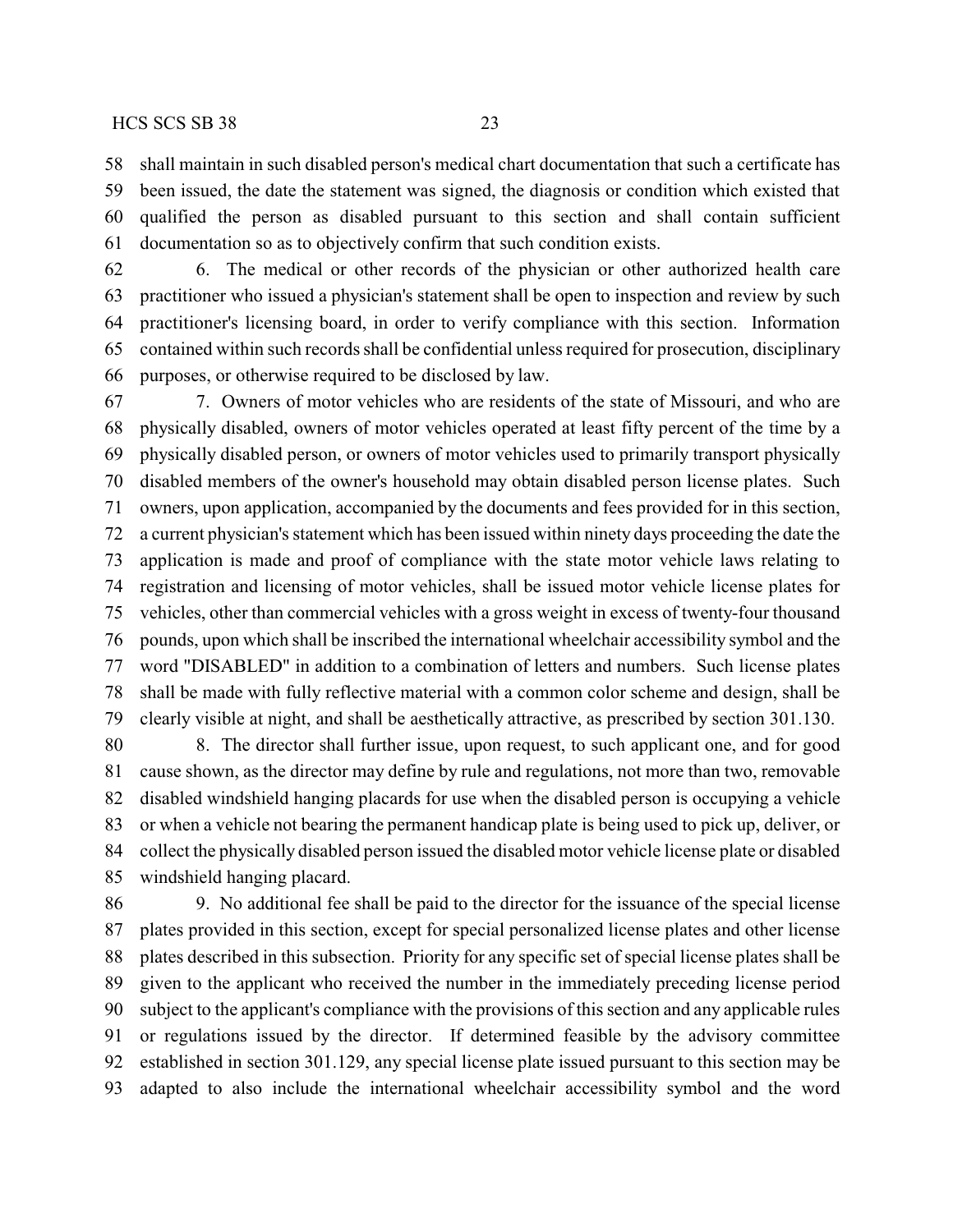"DISABLED" as prescribed in this section and such plate may be issued to any applicant who meets the requirements of this section and the other appropriate provision of this chapter, subject to the requirements and fees of the appropriate provision of this chapter.

 10. Any physically disabled person, or the parent or guardian of any such person, or any not-for-profit group, organization, or other entity which transports more than one physically disabled person, may apply to the director of revenue for a removable windshield placard. The placard may be used in motor vehicles which do not bear the permanent handicap symbol on the license plate. Such placards must be hung from the front, middle rearview mirror of a parked motor vehicle and may not be hung from the mirror during operation. These placards may only be used during the period of time when the vehicle is being used by a disabled person, or when the vehicle is being used to pick up, deliver, or collect a disabled person. When there is no rearview mirror, the placard shall be displayed on the dashboard on the driver's side.

 11. The removable windshield placard shall conform to the specifications, in respect to size, color, and content, as set forth in federal regulations published by the Department of Transportation. The removable windshield placard shall be renewed every four years. The director may stagger the expiration dates to equalize workload. Onlyone removable placard may be issued to an applicant who has been issued disabled person license plates. Upon request, one additional windshield placard may be issued to an applicant who has not been issued disabled person license plates.

 12. A temporary windshield placard shall be issued to any physically disabled person, or the parent or guardian of any such person who otherwise qualifies except that the physical disability, in the opinion of the physician, is not expected to exceed a period of one hundred eighty days. The temporary windshield placard shall conform to the specifications, in respect to size, color, and content, as set forth in federal regulations published by the Department of Transportation. The fee for the temporary windshield placard shall be two dollars. Upon request, and for good cause shown, one additional temporary windshield placard may be issued to an applicant. Temporary windshield placards shall be issued upon presentation of the physician's statement provided by this section and shall be displayed in the same manner as removable windshield placards. A person or entity shall be qualified to possess and display a temporary removable windshield placard for six months and the placard may be renewed once for an additional six months if a physician's statement pursuant to this section is supplied to the director of revenue at the time of renewal.

 13. Application for license plates or windshield placards issued pursuant to this section shall be made to the director of revenue and shall be accompanied by a statement signed by a licensed physician or other authorized health care practitioner which certifies that the applicant,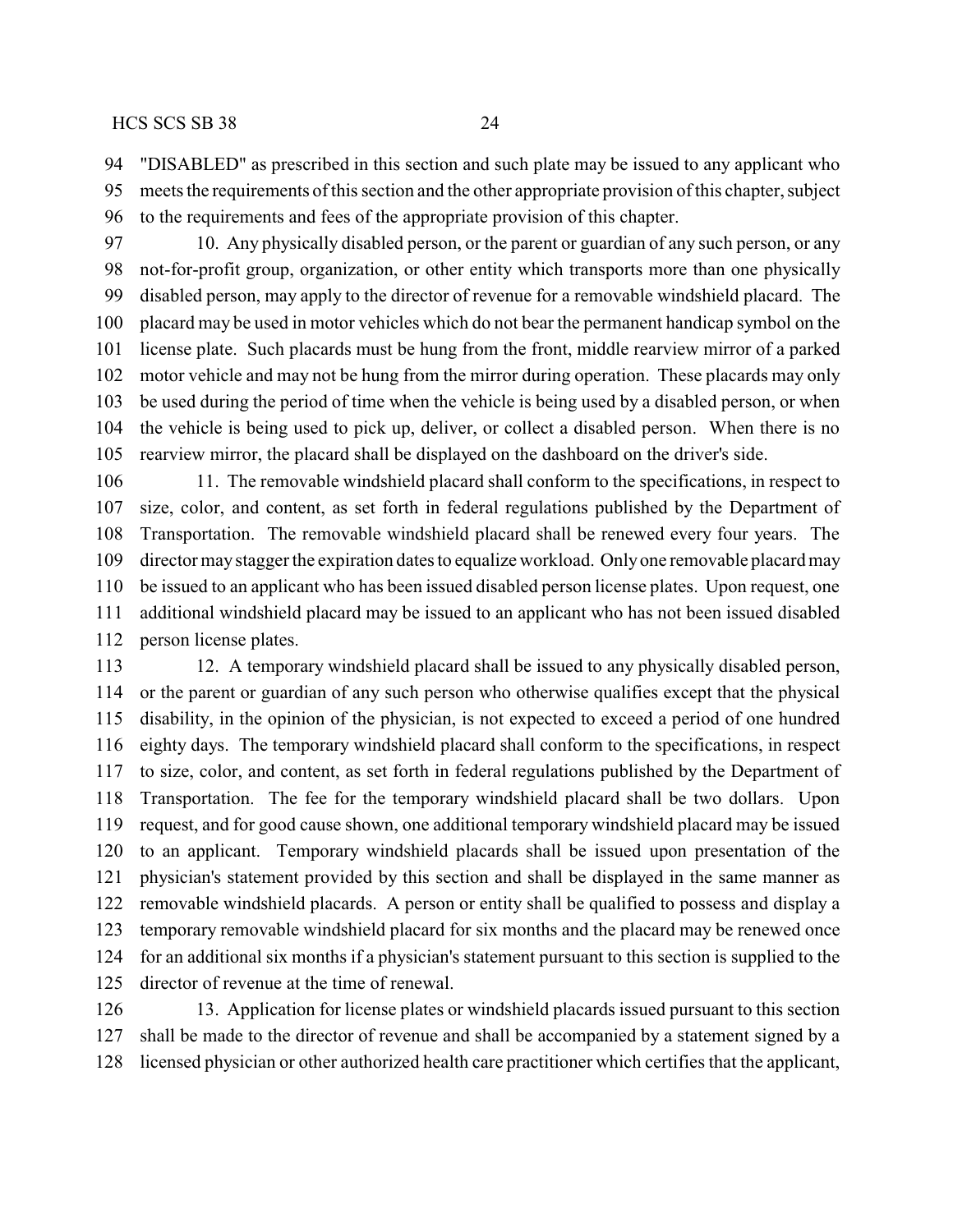user, or member of the applicant's household is a physically disabled person as defined by this section.

 14. The placard shall be renewable only by the person or entity to which the placard was originally issued. Any placard issued pursuant to this section shall only be used when the physically disabled occupant for whom the disabled plate or placard was issued is in the motor vehicle at the time of parking or when a physically disabled person is being delivered or collected. A disabled license plate and/or a removable windshield hanging placard are not transferable and may not be used by any other person whether disabled or not.

 15. At the time the disabled plates or windshield hanging placards are issued, the director shall issue a registration certificate which shall include the applicant's name, address, and other identifying information as prescribed by the director, or if issued to an agency, such agency's name and address. This certificate shall further contain the disabled license plate number or, for windshield hanging placards, the registration or identifying number stamped on the placard. The validated registration receipt given to the applicant shall serve as the registration certificate.

 16. The director shall, upon issuing any disabled registration certificate for license plates and/or windshield hanging placards, provide information which explains that such plates or windshield hanging placards are nontransferable, and the restrictions explaining who and when a person or vehicle which bears or has the disabled plates or windshield hanging placards may be used or be parked in a disabled reserved parking space, and the penalties prescribed for violations of the provisions of this act.

 17. Every new applicant for a disabled license plate or placard shall be required to present a new physician's statement dated no more than ninety days prior to such application. Renewal applicants will be required to submit a physician's statement dated no more than ninety days prior to such application upon their first renewal occurring on or after August 1, 2005. Upon completing subsequent renewal applications, a physician's statement dated no more than ninety days prior to such application shall be required every fourth year. Such physician's statement shall state the expiration date for the temporary windshield placard. If the physician fails to record an expiration date on the physician's statement, the director shall issue the temporary windshield placard for a period of thirty days. The director may stagger the requirement of a physician's statement on all renewals for the initial implementation of a four-year period.

 18. The director of revenue upon receiving a physician's statement pursuant to this subsection shall check with the state board of registration for the healing arts created in section 334.120, or the Missouri state board of nursing established in section 335.021, with respect to physician's statements signed by advanced practice registered nurses, **or the advisory commission for physical therapists established in section 334.625, with respect to**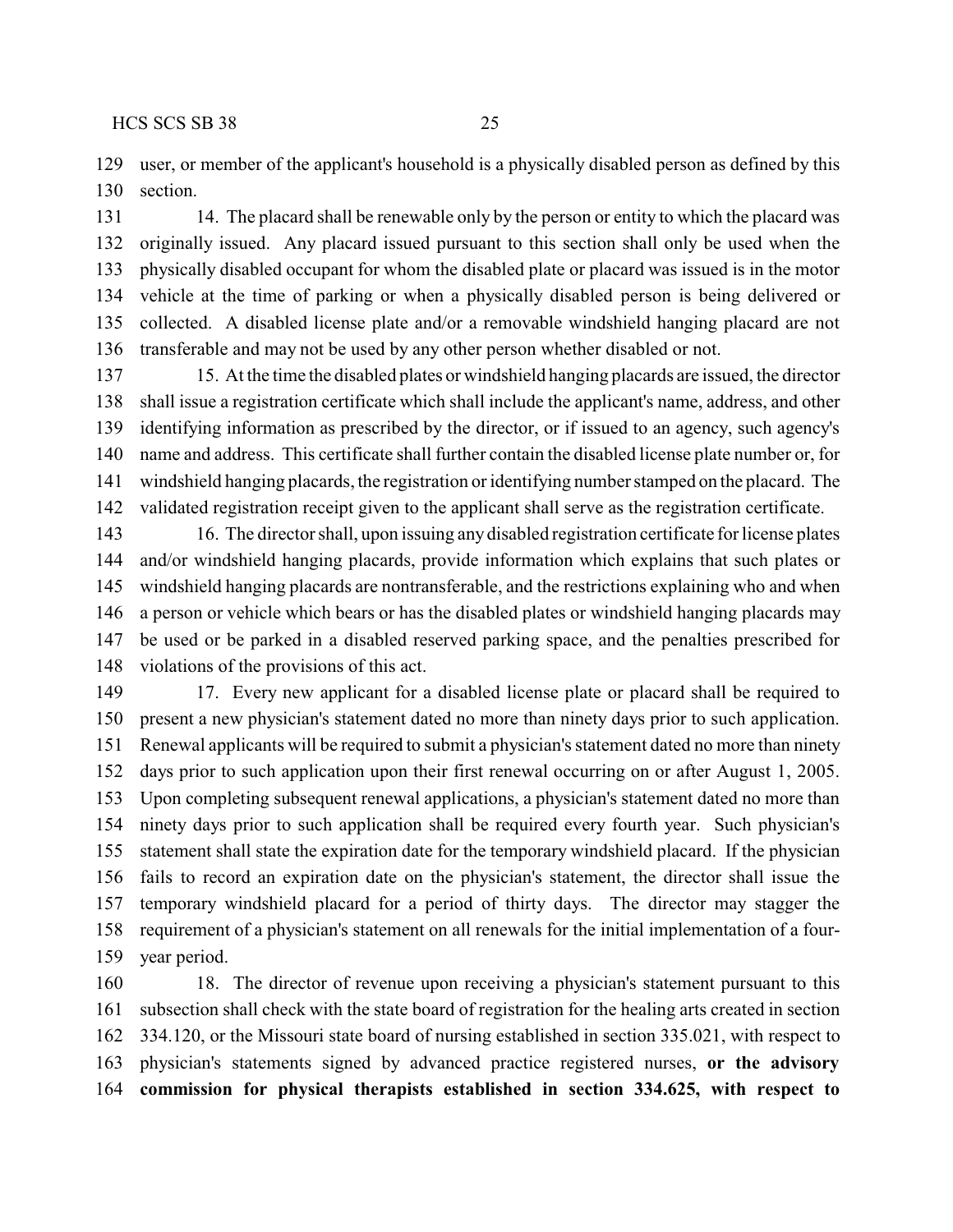**physician's statements signed by licensed physical therapists,** or the Missouri state board of chiropractic examiners established in section 331.090, with respect to physician's statements signed by licensed chiropractors, or with the board of optometry established in section 336.130, with respect to physician's statements signed by licensed optometrists, or the state board of podiatric medicine created in section 330.100, with respect to physician's statements signed by physicians of the foot or podiatrists to determine whether the physician is duly licensed and registered pursuant to law. If such applicant obtaining a disabled license plate or placard presents proof of disability in the form of a statement from the United States Veterans' Administration verifying that the person is permanently disabled, the applicant shall be exempt from the four-year certification requirement of this subsection for renewal of the plate or placard. Initial applications shall be accompanied by the physician's statement required by this section. Notwithstanding the provisions of paragraph (f) of subdivision (4) of subsection 1 of this section, any person seventy-five years of age or older who provided the physician's statement with the original application shall not be required to provide a physician's statement for the purpose of renewal of disabled persons license plates or windshield placards.

 19. The boards shall cooperate with the director and shall supply information requested pursuant to this subsection. The director shall, in cooperation with the boards which shall assist the director, establish a list of all Missouri physicians and other authorized health care practitioners and of any other information necessary to administer this section.

 20. Where the owner's application is based on the fact that the vehicle is used at least fifty percent of the time by a physically disabled person, the applicant shall submit a statement stating this fact, in addition to the physician's statement. The statement shall be signed by both the owner of the vehicle and the physically disabled person. The applicant shall be required to submit this statement with each application for license plates. No person shall willingly or knowingly submit a false statement and any such false statement shall be considered perjury and may be punishable pursuant to section 301.420.

 21. The director of revenue shall retain all physicians'statements and all other documents received in connection with a person's application for disabled license plates and/or disabled windshield placards.

 22. The director of revenue shall enter into reciprocity agreements with other states or the federal government for the purpose of recognizing disabled person license plates or windshield placards issued to physically disabled persons.

 23. When a person to whom disabled person license plates or a removable or temporary windshield placard or both have been issued dies, the personal representative of the decedent or such other person who may come into or otherwise take possession of the disabled license plates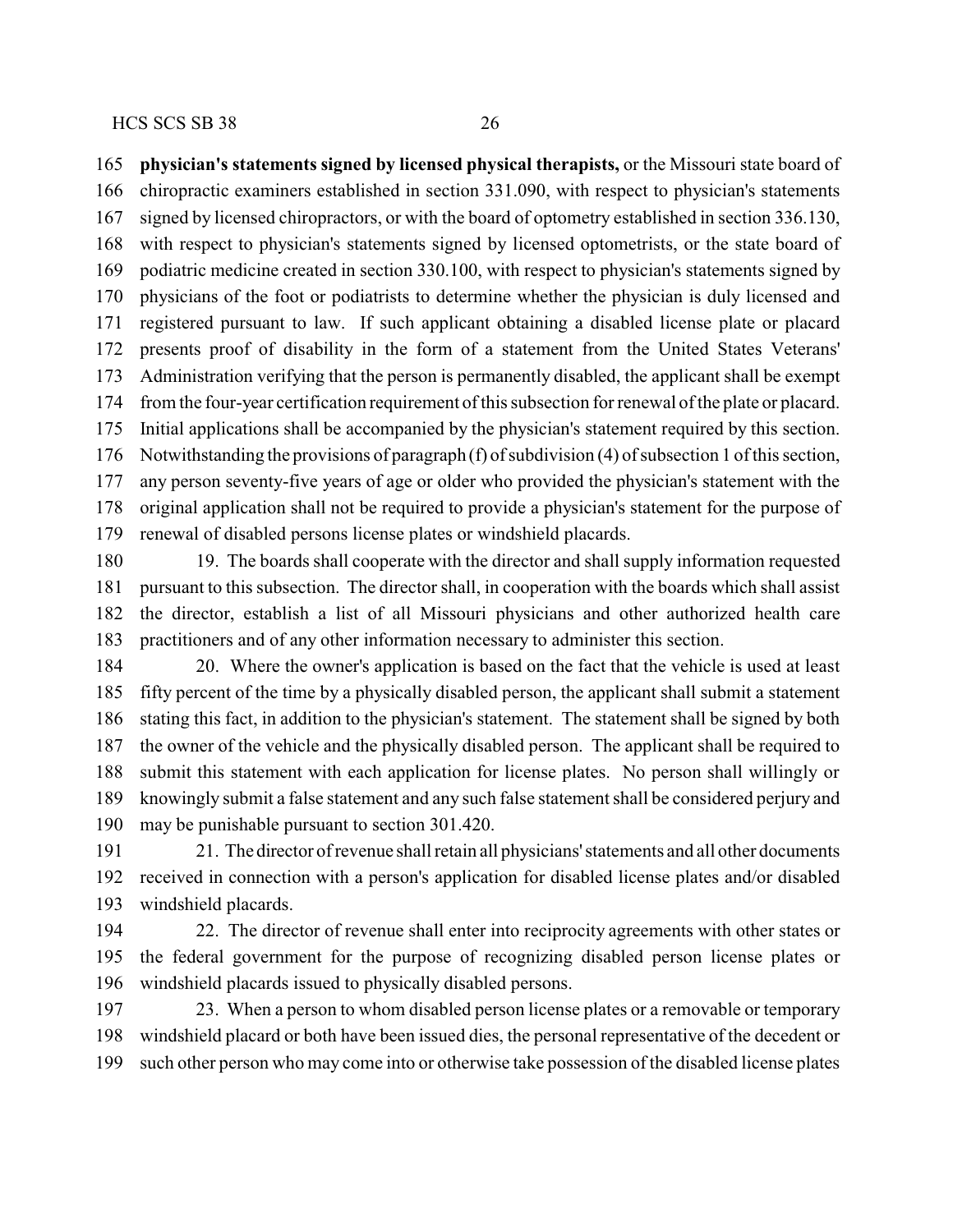or disabled windshield placard shall return the same to the director of revenue under penalty of law. Failure to return such plates or placards shall constitute a class B misdemeanor.

 24. The director of revenue may order any person issued disabled person license plates or windshield placards to submit to an examination by a chiropractor, osteopath, or physician, or to such other investigation as will determine whether such person qualifies for the special plates or placards.

 25. If such person refuses to submit or is found to no longer qualify for special plates or placards provided for in this section, the director of revenue shall collect the special plates or placards, and shall furnish license plates to replace the ones collected as provided bythis chapter.

209 26. In the event a removable or temporary windshield placard is lost, stolen, or mutilated, the lawful holder thereof shall, within five days, file with the director of revenue an application and an affidavit stating such fact, in order to purchase a new placard. The fee for the replacement windshield placard shall be four dollars.

 27. Fraudulent application, renewal, issuance, procurement or use of disabled person license plates or windshield placards shall be a class A misdemeanor. It is a class B misdemeanor for a physician, chiropractor, podiatrist or optometrist to certify that an individual or family member is qualified for a license plate or windshield placard based on a disability, the diagnosis of which is outside their scope of practice or if there is no basis for the diagnosis.

334.037. 1. A physician may enter into collaborative practice arrangements with assistant physicians. Collaborative practice arrangements shall be in the form of written agreements, jointly agreed-upon protocols, or standing orders for the delivery of health care services. Collaborative practice arrangements, which shall be in writing, may delegate to an assistant physician the authority to administer or dispense drugs and provide treatment as long as the delivery of such health care services is within the scope of practice of the assistant physician and is consistent with that assistant physician's skill, training, and competence and the skill and training of the collaborating physician.

 2. The written collaborative practice arrangement shall contain at least the following provisions:

 (1) Complete names, home and business addresses, zip codes, and telephone numbers of the collaborating physician and the assistant physician;

 (2) A list of all other offices or locations besides those listed in subdivision (1) of this subsection where the collaborating physician authorized the assistant physician to prescribe;

 (3) A requirement that there shall be posted at every office where the assistant physician is authorized to prescribe, in collaboration with a physician, a prominently displayed disclosure statement informing patients that they may be seen by an assistant physician and have the right to see the collaborating physician;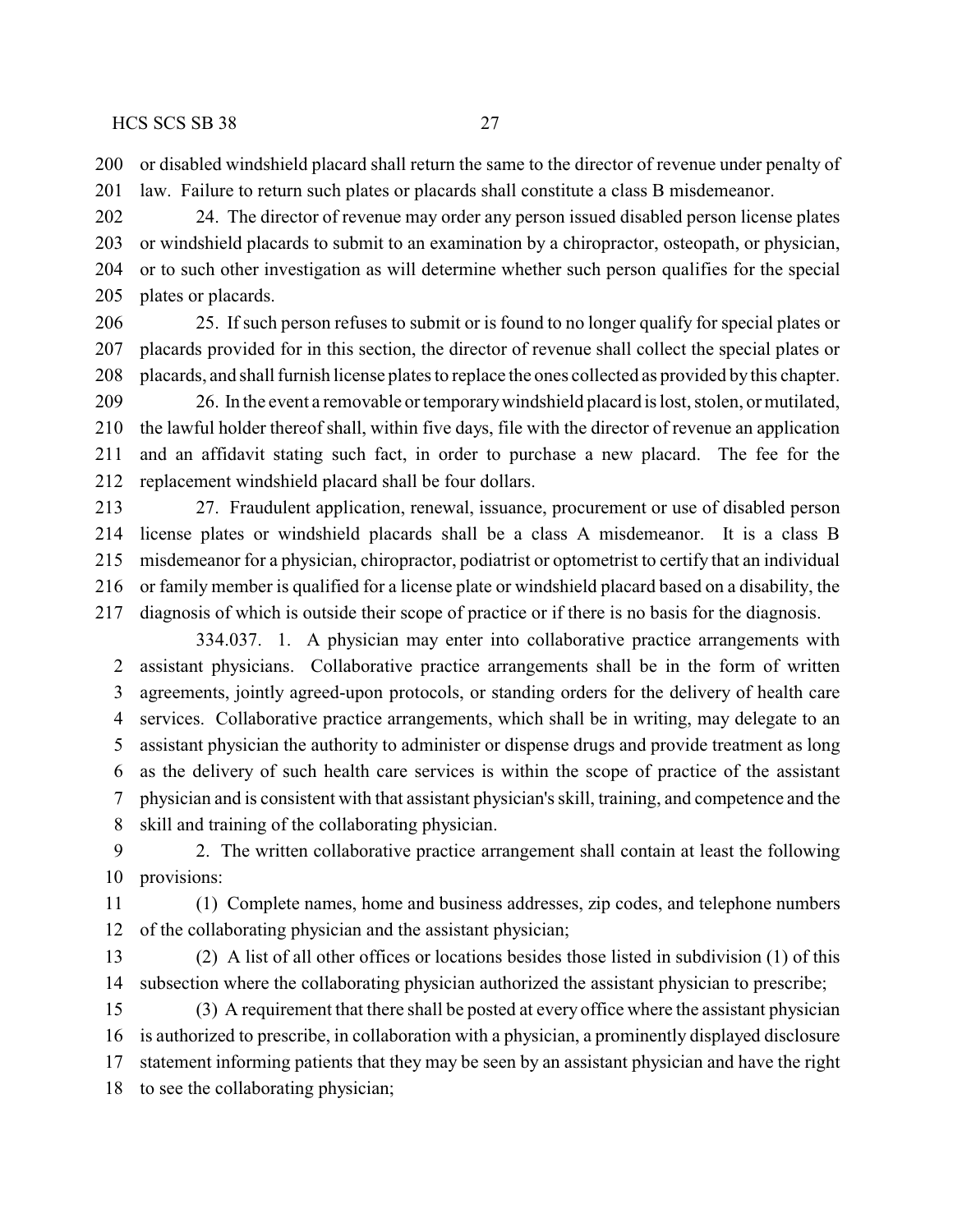(4) All specialty or board certifications of the collaborating physician and all certifications of the assistant physician;

 (5) The manner of collaboration between the collaborating physician and the assistant physician, including how the collaborating physician and the assistant physician shall:

 (a) Engage in collaborative practice consistent with each professional's skill, training, education, and competence;

 (b) Maintain geographic proximity; except, the collaborative practice arrangement may allow for geographic proximity to be waived for a maximum of twenty-eight days per calendar year for rural health clinics as defined by P.L. 95-210, as long as the collaborative practice arrangement includes alternative plans as required in paragraph (c) of this subdivision. Such exception to geographic proximity shall apply only to independent rural health clinics, provider- based rural health clinics if the provider is a critical access hospital as provided in 42 U.S.C. Section 1395i-4, and provider-based rural health clinics if the main location of the hospital sponsor is greater than fifty miles from the clinic. The collaborating physician shall maintain documentation related to such requirement and present it to the state board of registration for the healing arts when requested; and

 (c) Provide coverage during absence, incapacity, infirmity, or emergency by the collaborating physician;

 (6) A description of the assistant physician's controlled substance prescriptive authority in collaboration with the physician, including a list of the controlled substances the physician authorizes the assistant physician to prescribe and documentation that it is consistent with each professional's education, knowledge, skill, and competence;

 (7) A list of all other written practice agreements of the collaborating physician and the assistant physician;

 (8) The duration of the written practice agreement between the collaborating physician and the assistant physician;

 (9) A description of the time and manner of the collaborating physician's review of the assistant physician's delivery of health care services. The description shall include provisions that the assistant physician shall submit a minimum of ten percent of the charts documenting the assistant physician's delivery of health care services to the collaborating physician for review by the collaborating physician, or any other physician designated in the collaborative practice arrangement, every fourteen days; and

 (10) The collaborating physician, or any other physician designated in the collaborative practice arrangement, shall review every fourteen days a minimum of twenty percent of the charts in which the assistant physician prescribes controlled substances. The charts reviewed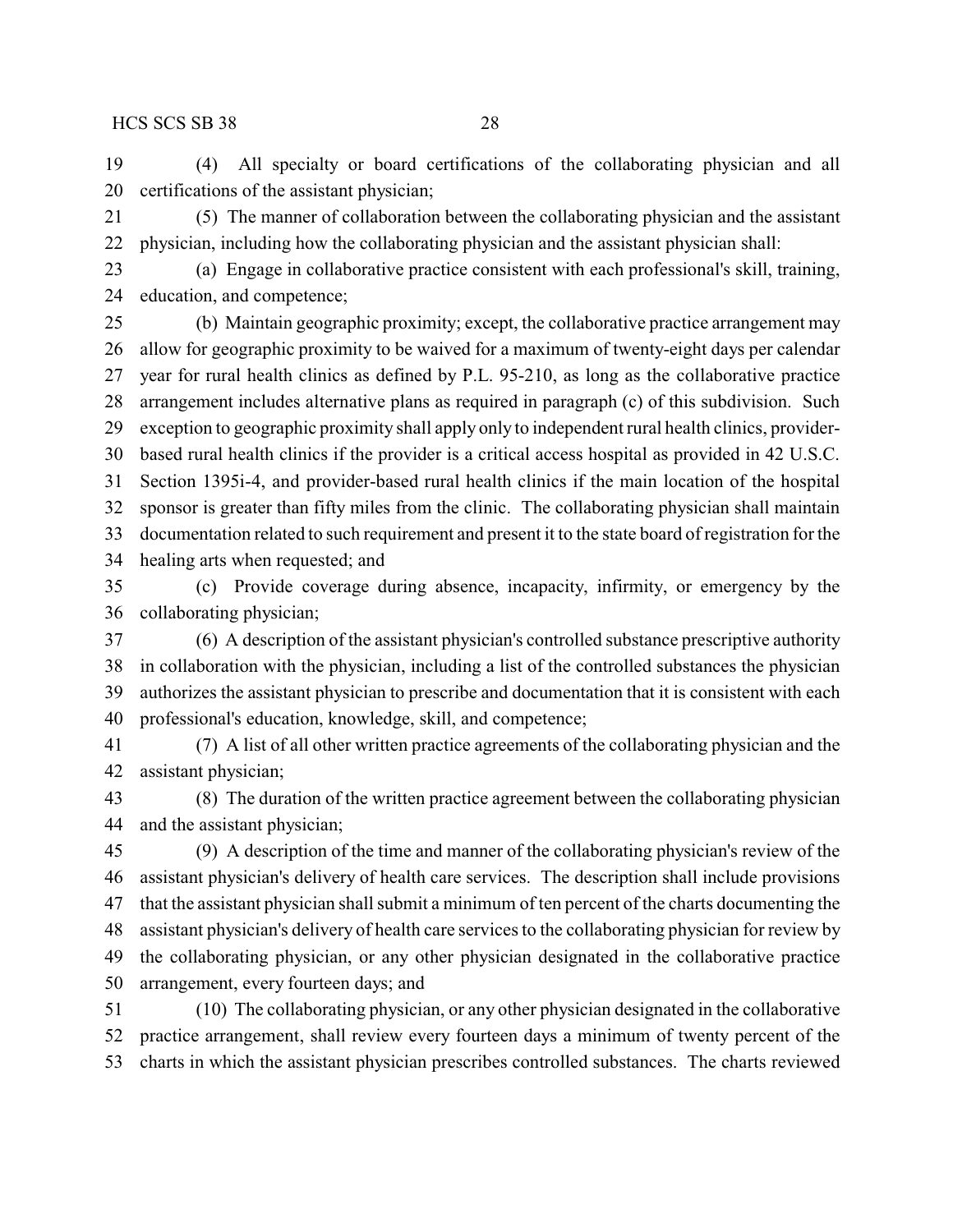under this subdivision may be counted in the number of charts required to be reviewed under subdivision (9) of this subsection.

 3. The state board of registration for the healing arts under section 334.125 shall promulgate rules regulating the use of collaborative practice arrangements for assistant physicians. Such rules shall specify:

(1) Geographic areas to be covered;

 (2) The methods of treatment that may be covered by collaborative practice arrangements;

 (3) In conjunction with deans of medical schools and primary care residency program directors in the state, the development and implementation of educational methods and programs undertaken during the collaborative practice service which shall facilitate the advancement of the assistant physician's medical knowledge and capabilities, and which may lead to credit toward a future residency program for programs that deem such documented educational achievements acceptable; and

 (4) The requirements for review of services provided under collaborative practice arrangements, including delegating authority to prescribe controlled substances.

 Any rules relating to dispensing or distribution of medications or devices by prescription or prescription drug orders under this section shall be subject to the approval of the state board of pharmacy. Any rules relating to dispensing or distribution of controlled substances by prescription or prescription drug orders under this section shall be subject to the approval of the department of health and senior services and the state board of pharmacy. The state board of registration for the healing arts shall promulgate rules applicable to assistant physicians that shall be consistent with guidelines for federally funded clinics. The rulemaking authority granted in this subsection shall not extend to collaborative practice arrangements of hospital employees providing inpatient care within hospitals as defined in chapter 197 or population-based public health services as defined by 20 CSR 2150-5.100 as of April 30, 2008.

 4. The state board of registration for the healing arts shall not deny, revoke, suspend, or otherwise take disciplinary action against a collaborating physician for health care services delegated to an assistant physician provided the provisions of this section and the rules promulgated thereunder are satisfied.

 5. Within thirty days of any change and on each renewal, the state board of registration for the healing arts shall require every physician to identify whether the physician is engaged in anycollaborative practice arrangement, including collaborative practice arrangements delegating the authority to prescribe controlled substances, and also report to the board the name of each assistant physician with whom the physician has entered into such arrangement. The board may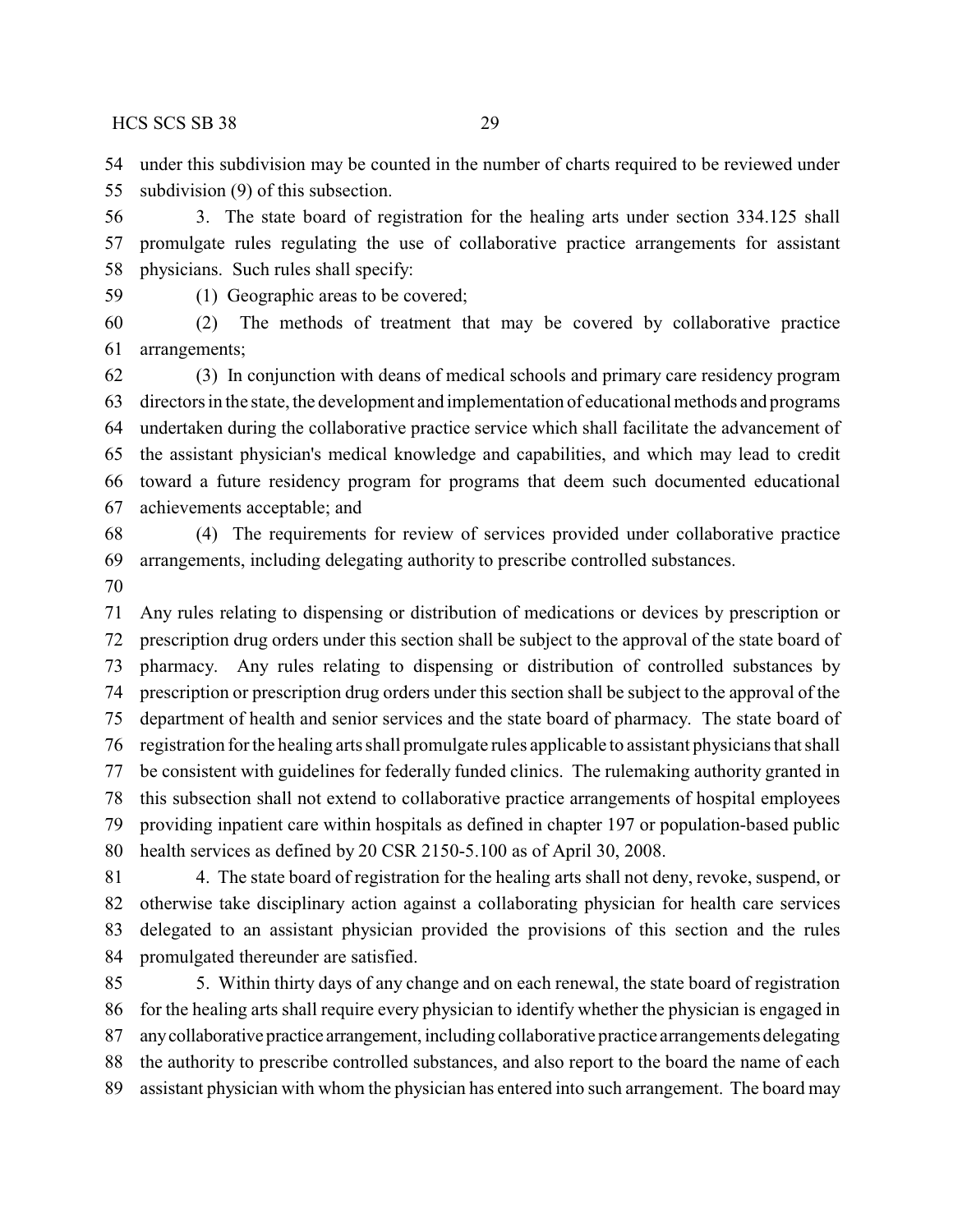make such information available to the public. The board shall track the reported information and may routinely conduct random reviews of such arrangements to ensure that arrangements

are carried out for compliance under this chapter.

 6. A collaborating physician shall not enter into a collaborative practice arrangement with more than three full-time equivalent assistant physicians. Such limitation shall not apply to collaborative arrangements of hospital employees providing inpatient care service in hospitals as defined in chapter 197 or population-based public health services as defined by 20 CSR 2150- 5.100 as of April 30, 2008.

 7. The collaborating physician shall determine and document the completion of at least a one-month period of time during which the assistant physician shall practice with the collaborating physician continuously present before practicing in a setting where the collaborating physician is not continuously present. Such limitation shall not apply to collaborative arrangements of providers of population-based public health services as defined by 20 CSR 2150-5.100 as of April 30, 2008.

 8. No agreement made under this section shall supersede current hospital licensing regulations governing hospital medication orders under protocols or standing orders for the purpose of delivering inpatient or emergencycare within a hospital as defined in section 197.020 if such protocols or standing orders have been approved by the hospital's medical staff and pharmaceutical therapeutics committee.

 9. No contract or other agreement shall require a physician to act as a collaborating physician for an assistant physician against the physician's will. A physician shall have the right to refuse to act as a collaborating physician, without penalty, for a particular assistant physician. No contract or other agreement shall limit the collaborating physician's ultimate authority over any protocols or standing orders or in the delegation of the physician's authority to any assistant physician, but such requirement shall not authorize a physician in implementing such protocols, standing orders, or delegation to violate applicable standards for safe medical practice established by a hospital's medical staff.

 10. No contract or other agreement shall require any assistant physician to serve as a collaborating assistant physician for any collaborating physician against the assistant physician's will. An assistant physician shall have the right to refuse to collaborate, without penalty, with a particular physician.

 11. All collaborating physicians and assistant physicians in collaborative practice arrangements shallwearidentification badges while acting within the scope of their collaborative practice arrangement. The identification badges shall prominently display the licensure status of such collaborating physicians and assistant physicians.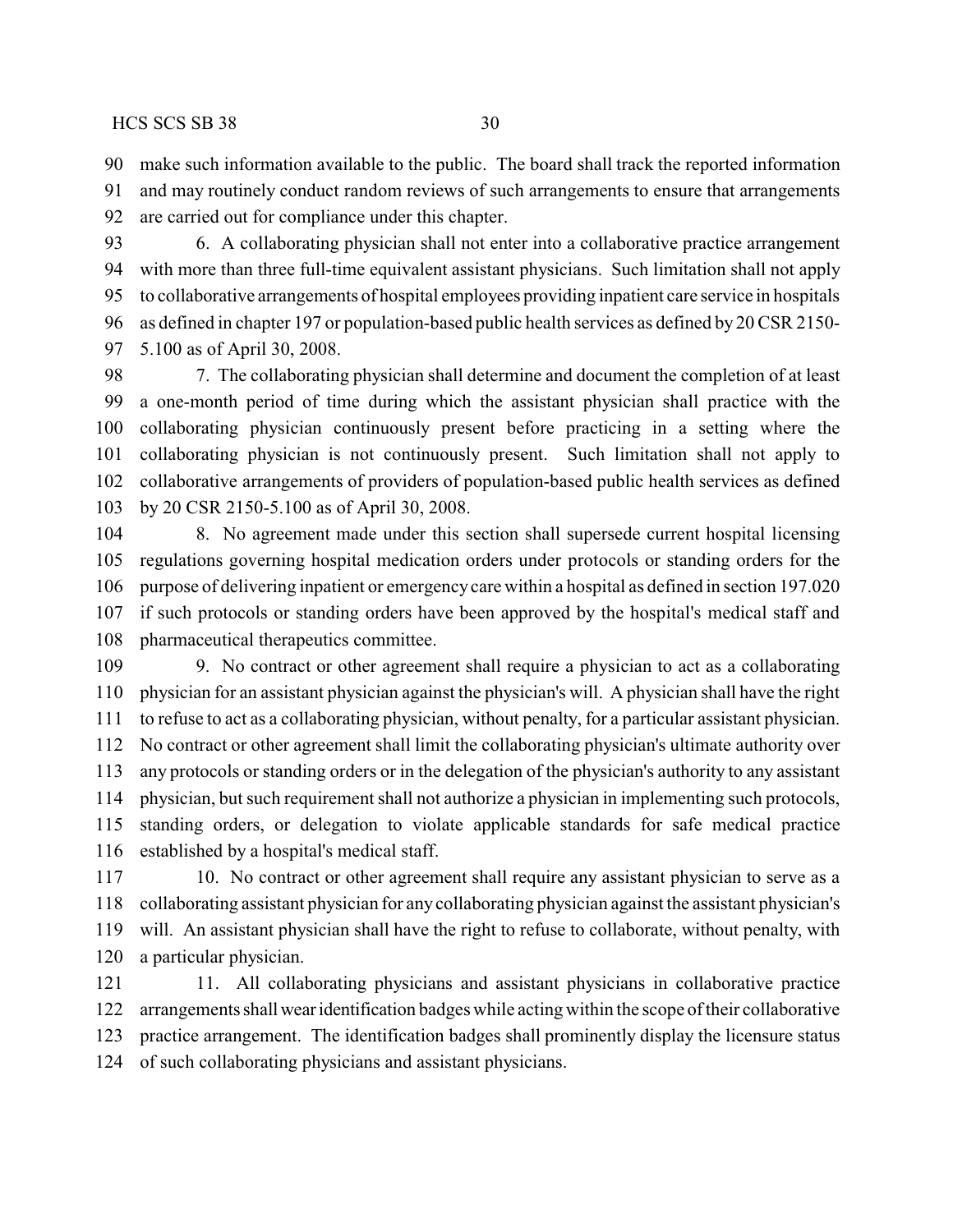12. (1) An assistant physician with a certificate of controlled substance prescriptive authority as provided in this section may prescribe any controlled substance listed in Schedule III, IV, or V of section 195.017**, and may have restricted authority in Schedule II,** when delegated the authorityto prescribe controlled substances in a collaborative practice arrangement. **Prescriptions for Schedule II medications prescribed by an assistant physician who has a certificate of controlled substance prescriptive authority are restricted to only those medications containing hydrocodone.** Such authority shall be filed with the state board of registration for the healing arts. The collaborating physician shall maintain the right to limit a specific scheduled drug or scheduled drug category that the assistant physician is permitted to prescribe. Any limitations shall be listed in the collaborative practice arrangement. Assistant physicians shall not prescribe controlled substances for themselves or members oftheir families. Schedule III controlled substances **and Schedule II - hydrocodone prescriptions** shall be limited to a five-day supply without refill. Assistant physicians who are authorized to prescribe controlled substances under this section shall register with the federal Drug Enforcement Administration and the state bureau of narcotics and dangerous drugs, and shall include the Drug Enforcement Administration registration number on prescriptions for controlled substances.

 (2) The collaborating physician shall be responsible to determine and document the completion of at least one hundred twenty hours in a four-month period bythe assistant physician during which the assistant physician shall practice with the collaborating physician on-site prior to prescribing controlled substances when the collaborating physician is not on-site. Such limitation shall not apply to assistant physicians of population-based public health services as defined in 20 CSR 2150-5.100 as of April 30, 2009.

 (3) An assistant physician shall receive a certificate of controlled substance prescriptive authority from the state board of registration for the healing arts upon verification of licensure under section 334.036.

334.104. 1. A physician may enter into collaborative practice arrangements with registered professional nurses. Collaborative practice arrangements shall be in the form of written agreements, jointly agreed-upon protocols, or standing orders for the delivery of health care services. Collaborative practice arrangements, which shall be in writing, may delegate to a registered professional nurse the authority to administer or dispense drugs and provide treatment as long as the delivery of such health care services is within the scope of practice of the registered professional nurse and is consistent with that nurse's skill, training and competence.

 2. Collaborative practice arrangements, which shall be in writing, may delegate to a registered professional nurse the authorityto administer, dispense or prescribe drugs and provide treatment if the registered professional nurse is an advanced practice registered nurse as defined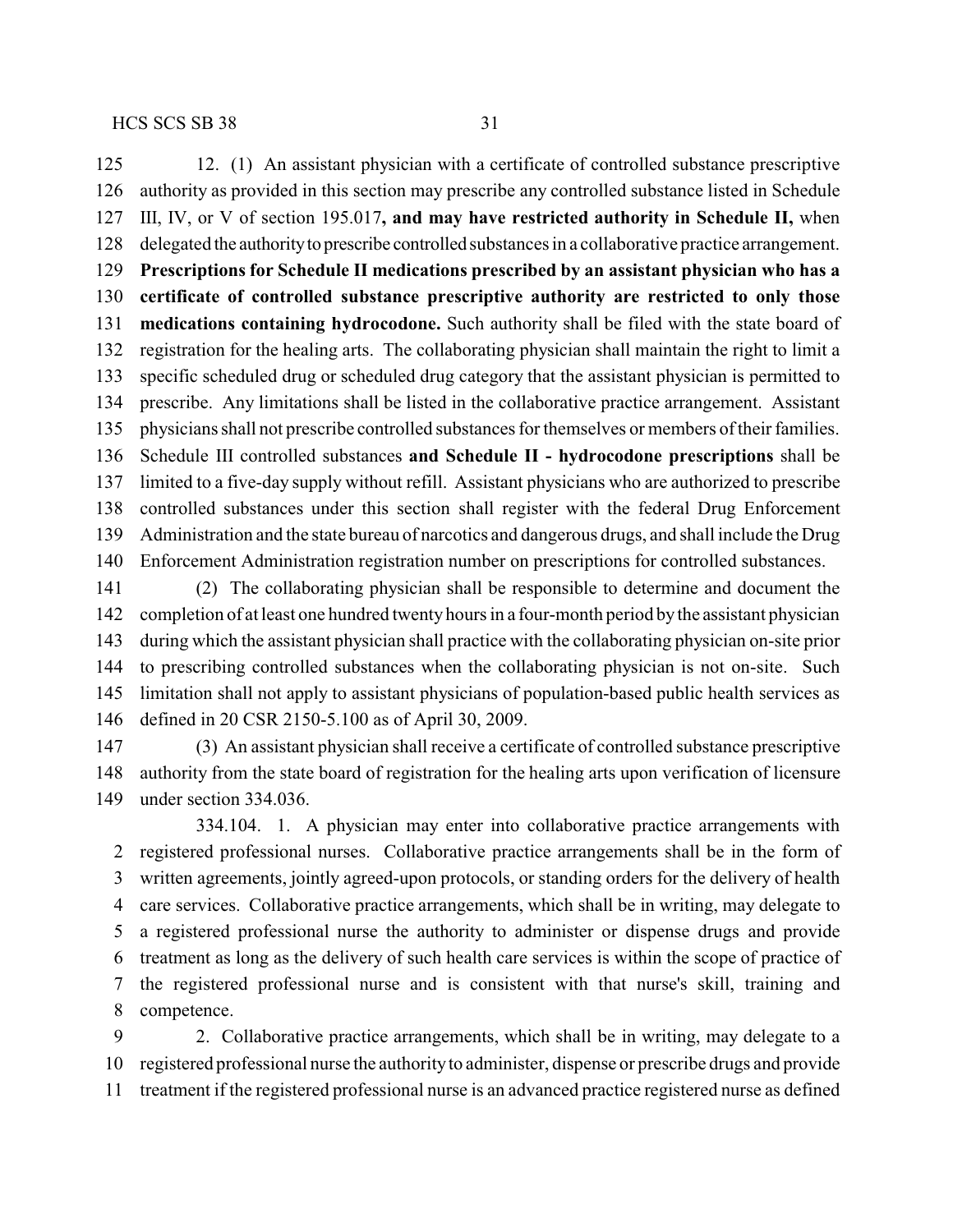in subdivision (2) of section 335.016. Collaborative practice arrangements may delegate to an advanced practice registered nurse, as defined in section 335.016, the authority to administer, dispense, or prescribe controlled substances listed in Schedules III, IV, and V of section 195.017**, and Schedule II - hydrocodone**; except that, the collaborative practice arrangement shall not delegate the authority to administer any controlled substances listed in schedules III, IV, and V of section 195.017**, or Schedule II - hydrocodone** for the purpose of inducing sedation or general anesthesia for therapeutic, diagnostic, or surgical procedures. Schedule III narcotic controlled substance **and Schedule II - hydrocodone** prescriptions shall be limited to a one hundred twenty-hour supply without refill. Such collaborative practice arrangements shall be in the form of written agreements, jointly agreed-upon protocols or standing orders for the delivery of health care services. 3. The written collaborative practice arrangement shall contain at least the following provisions: (1) Complete names, home and business addresses, zip codes, and telephone numbers of the collaborating physician and the advanced practice registered nurse; (2) A list of all other offices or locations besides those listed in subdivision (1) of this subsection where the collaborating physician authorized the advanced practice registered nurse to prescribe; (3) A requirement that there shall be posted at every office where the advanced practice registered nurse is authorized to prescribe, in collaboration with a physician, a prominently displayed disclosure statement informing patients that theymay be seen by an advanced practice registered nurse and have the right to see the collaborating physician; (4) All specialty or board certifications of the collaborating physician and all certifications of the advanced practice registered nurse; (5) The manner of collaboration between the collaborating physician and the advanced practice registered nurse, including how the collaborating physician and the advanced practice registered nurse will: (a) Engage in collaborative practice consistent with each professional's skill, training, education, and competence; (b) Maintain geographic proximity, except the collaborative practice arrangement may allow for geographic proximity to be waived for a maximum of twenty-eight days per calendar year for rural health clinics as defined by P.L. 95-210, as long as the collaborative practice arrangement includes alternative plans as required in paragraph (c) of this subdivision. This exception to geographic proximity shall apply only to independent rural health clinics, provider- based rural health clinics where the provider is a critical access hospital as provided in 42 U.S.C. 1395i-4, and provider-based rural health clinics where the main location of the hospital sponsor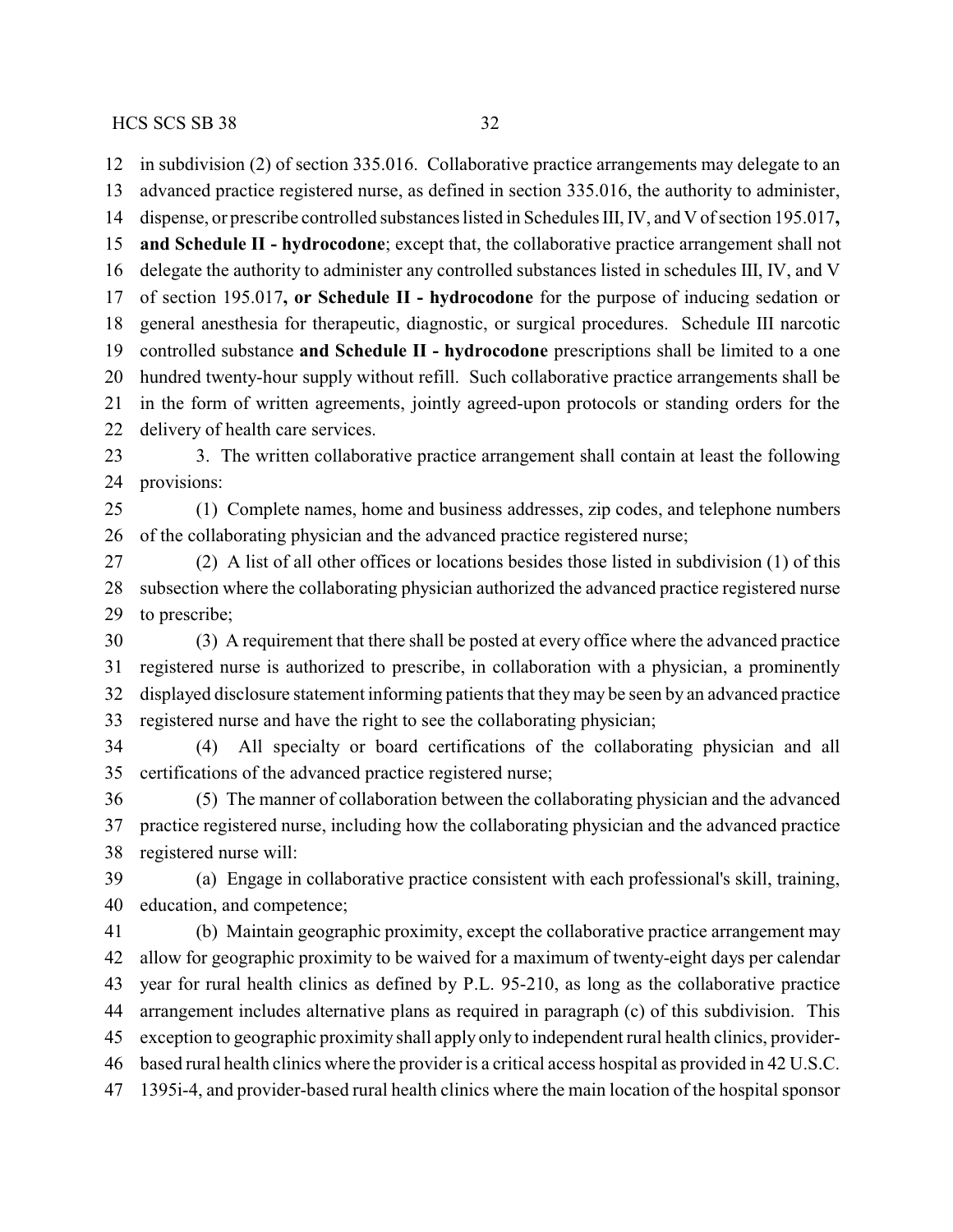is greater than fifty miles from the clinic. The collaborating physician is required to maintain

documentation related to this requirement and to present it to the state board of registration for

the healing arts when requested; and

 (c) Provide coverage during absence, incapacity, infirmity, or emergency by the collaborating physician;

 (6) A description of the advanced practice registered nurse's controlled substance prescriptive authority in collaboration with the physician, including a list of the controlled substances the physician authorizes the nurse to prescribe and documentation that it is consistent with each professional's education, knowledge, skill, and competence;

 (7) A list of all other written practice agreements of the collaborating physician and the advanced practice registered nurse;

 (8) The duration of the written practice agreement between the collaborating physician and the advanced practice registered nurse;

 (9) A description of the time and manner of the collaborating physician's review of the advanced practice registered nurse's delivery of health care services. The description shall include provisions that the advanced practice registered nurse shall submit a minimum of ten percent of the charts documenting the advanced practice registered nurse's deliveryof health care services to the collaborating physician for review by the collaborating physician, or any other physician designated in the collaborative practice arrangement, every fourteen days**. In performing the review, the collaborating physician need not be present at the health care practitioner's site**; and

 (10) The collaborating physician, or any other physician designated in the collaborative practice arrangement, shall review every fourteen days a minimum of twenty percent of the charts in which the advanced practice registered nurse prescribes controlled substances. The charts reviewed under this subdivision may be counted in the number of charts required to be reviewed under subdivision (9) of this subsection.

 4. The state board of registration for the healing arts pursuant to section 334.125 and the board of nursing pursuant to section 335.036 may jointly promulgate rules regulating the use of collaborative practice arrangements. Such rules shall be limited to specifying geographic areas to be covered, the methods of treatment that may be covered by collaborative practice arrangements and the requirements for review of services provided pursuant to collaborative practice arrangements including delegating authority to prescribe controlled substances. Any rules relating to dispensing or distribution of medications or devices by prescription or prescription drug orders under this section shall be subject to the approval of the state board of pharmacy. Any rules relating to dispensing or distribution of controlled substances by prescription or prescription drug orders under this section shall be subject to the approval of the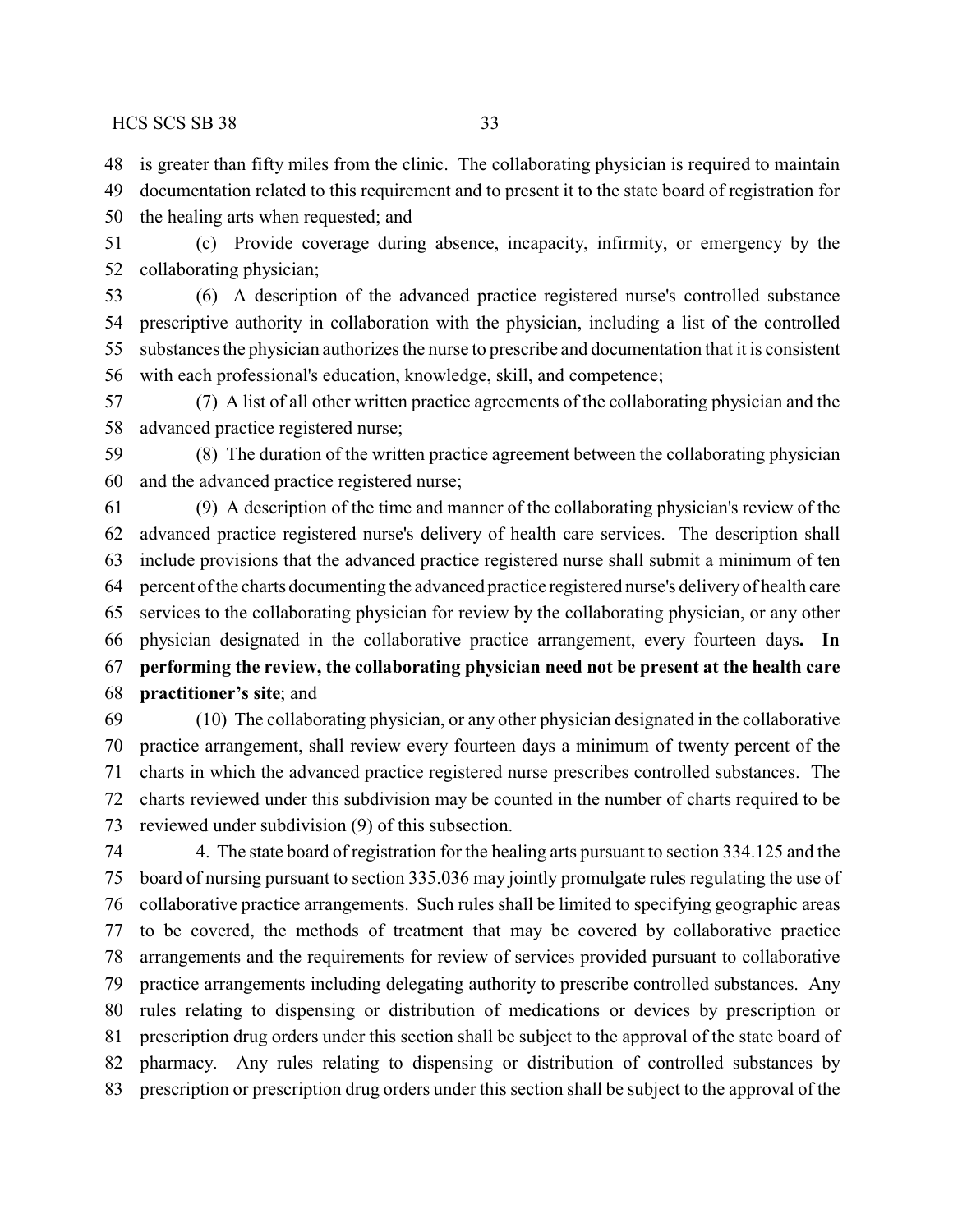department of health and senior services and the state board of pharmacy. In order to take effect, such rules shall be approved by a majority vote of a quorum of each board. Neither the state board of registration for the healing arts nor the board of nursing may separately promulgate rules relating to collaborative practice arrangements. Such jointly promulgated rules shall be consistent with guidelines for federally funded clinics. The rulemaking authority granted in this subsection shall not extend to collaborative practice arrangements of hospital employees providing inpatient care within hospitals as defined pursuant to chapter 197 or population-based public health services as defined by 20 CSR 2150-5.100 as of April 30, 2008.

 5. The state board of registration for the healing arts shall not deny, revoke, suspend or otherwise take disciplinary action against a physician for health care services delegated to a registered professional nurse provided the provisions of this section and the rules promulgated thereunder are satisfied. Upon the written request of a physician subject to a disciplinary action imposed as a result of an agreement between a physician and a registered professional nurse or registered physician assistant, whether written or not, prior to August 28, 1993, all records of such disciplinary licensure action and all records pertaining to the filing, investigation or review of an alleged violation of this chapter incurred as a result of such an agreement shall be removed from the records of the state board of registration for the healing arts and the division of professional registration and shall not be disclosed to any public or private entity seeking such information from the board or the division. The state board of registration for the healing arts shall take action to correct reports of alleged violations and disciplinary actions as described in this section which have been submitted to the National Practitioner Data Bank. In subsequent applications or representations relating to his medical practice, a physician completing forms or documents shall not be required to report any actions of the state board of registration for the healing arts for which the records are subject to removal under this section.

 6. Within thirty days of any change and on each renewal, the state board of registration for the healing arts shall require every physician to identify whether the physician is engaged in anycollaborative practice agreement, including collaborative practice agreements delegating the authority to prescribe controlled substances, or physician assistant agreement and also report to the board the name of each licensed professional with whom the physician has entered into such agreement. The board may make this information available to the public. The board shall track the reported information and may routinely conduct random reviews of such agreements to ensure that agreements are carried out for compliance under this chapter.

 7. Notwithstanding any law to the contrary, a certified registered nurse anesthetist as defined in subdivision (8) of section 335.016 shall be permitted to provide anesthesia services without a collaborative practice arrangement provided that he or she is under the supervision of an anesthesiologist or other physician, dentist, or podiatrist who is immediately available if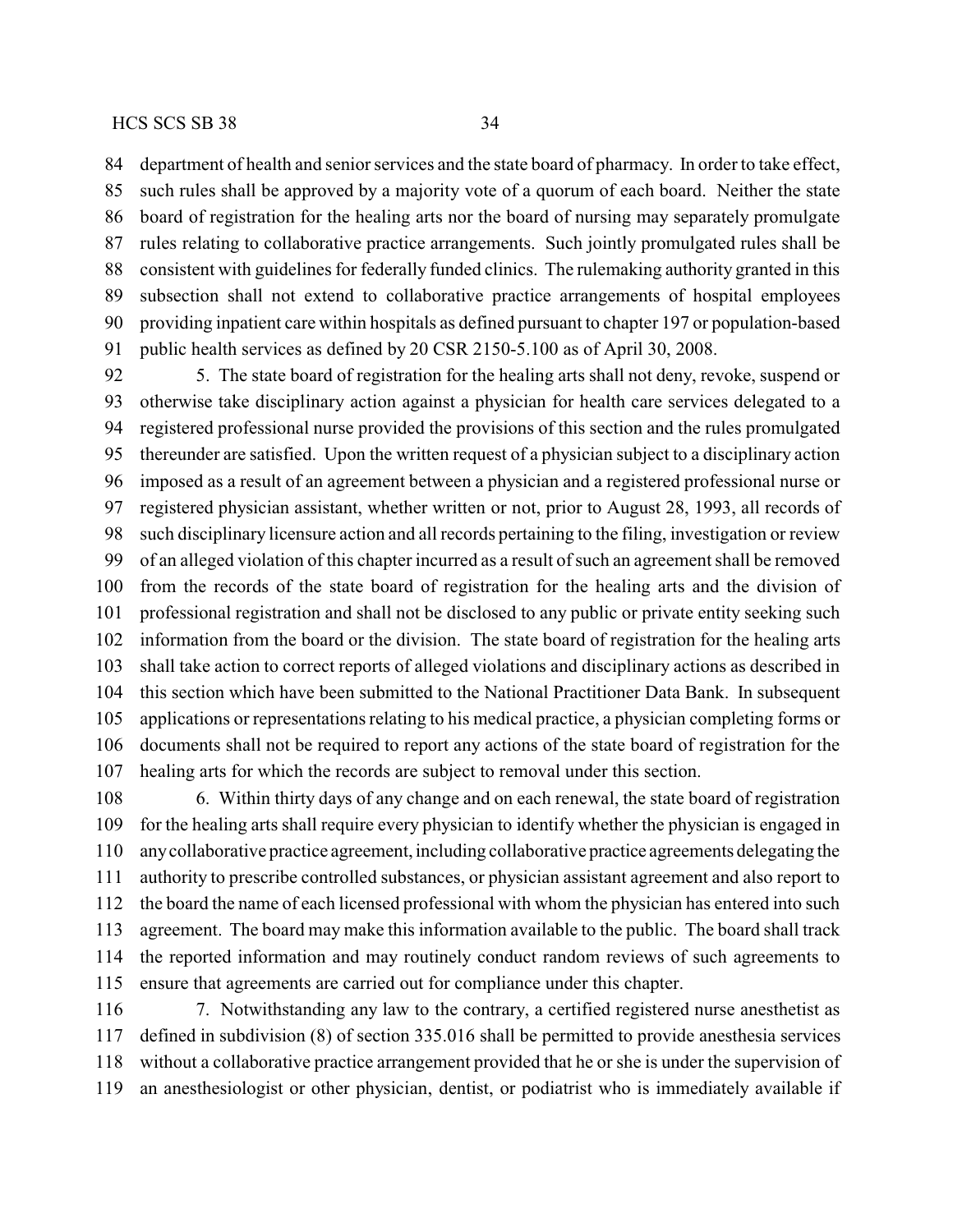needed. Nothing in this subsection shall be construed to prohibit or prevent a certified registered

 nurse anesthetist as defined in subdivision (8) of section 335.016 from entering into a collaborative practice arrangement under this section, except that the collaborative practice arrangement may not delegate the authority to prescribe any controlled substances listed in Schedules III, IV, and V of section 195.017.

 8. A collaborating physician shall not enter into a collaborative practice arrangement with more than three full-time equivalent advanced practice registered nurses. This limitation shall not apply to collaborative arrangements of hospital employees providing inpatient care service in hospitals as defined in chapter 197 or population-based public health services as defined by 20 CSR 2150-5.100 as of April 30, 2008.

 9. It is the responsibility of the collaborating physician to determine and document the completion of at least a one-month period of time during which the advanced practice registered nurse shall practice with the collaborating physician continuously present before practicing in a setting where the collaborating physician is not continuously present. This limitation shall not apply to collaborative arrangements of providers of population-based public health services as defined by 20 CSR 2150-5.100 as of April 30, 2008, **nor to collaborative arrangements between a physician and an advanced practice registered nurse, if the collaborative physician is new to a patient population with which the collaborating advanced practice registered nurse, assistant physician, or assistant physician is already familiar.**

 10. No agreement made under this section shall supersede current hospital licensing regulations governing hospital medication orders under protocols or standing orders for the purpose of delivering inpatient or emergencycare within a hospital as defined in section 197.020 if such protocols or standing orders have been approved by the hospital's medical staff and pharmaceutical therapeutics committee.

 11. No contract or other agreement shall require a physician to act as a collaborating physician for an advanced practice registered nurse against the physician's will. A physician shall have the right to refuse to act as a collaborating physician, without penalty, for a particular advanced practice registered nurse. No contract or other agreement shall limit the collaborating physician's ultimate authority over any protocols or standing orders or in the delegation of the physician's authority to any advanced practice registered nurse, but this requirement shall not authorize a physician in implementing such protocols, standing orders, or delegation to violate applicable standards for safe medical practice established by hospital's medical staff.

 12. No contract or other agreement shall require any advanced practice registered nurse to serve as a collaborating advanced practice registered nurse for any collaborating physician against the advanced practice registered nurse's will. An advance practice registered nurse shall have the right to refuse to collaborate, without penalty, with a particular physician.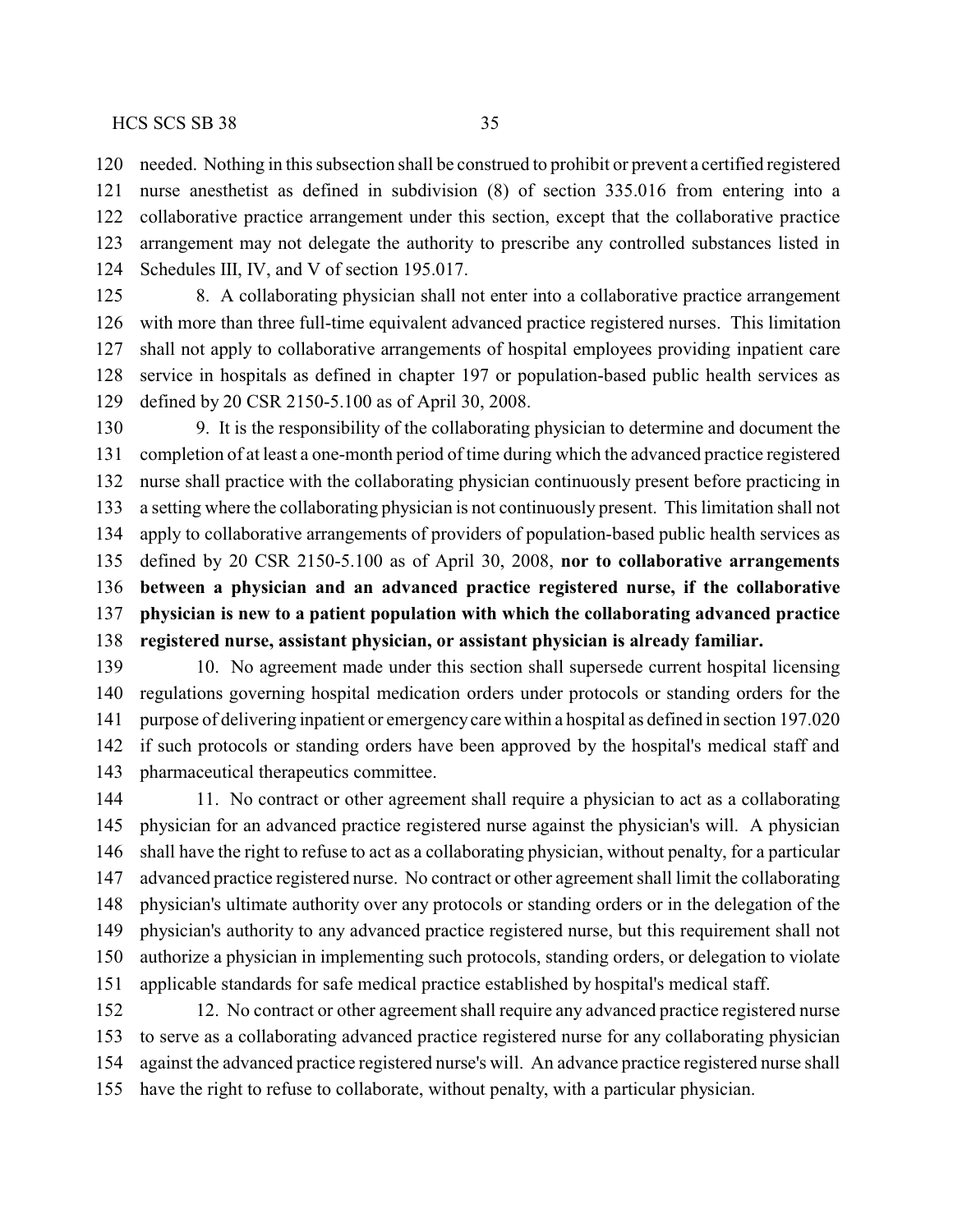348.407. 1. The authority shall develop and implement agricultural products utilization grants as provided in this section.

2. The authority may reject any application for grants pursuant to this section.

 3. The authority shall make grants, and may make loans or guaranteed loans from the grant fund to persons for the creation, development and operation, for up to three years from the time of application approval, of rural agricultural businesses whose projects add value to agricultural products and aid the economy of a rural community.

 4. The authority may make loan guarantees to qualified agribusinesses for agricultural business development loans for businesses that aid in the economy of a rural community and support production agriculture or add value to agricultural products by providing necessary products and services for production or processing.

 5. The authority may make grants, loans, or loan guarantees to Missouri businesses to access resources for accessing and processing locally grown agricultural products for use in **[**schools**] institutions, as defined in section 262.962,** within the state.

 6. The authority may, upon the provision of a fee by the requesting person in an amount to be determined by the authority, provide for a feasibility study of the person's rural agricultural business concept.

 7. Upon a determination by the authority that such concept is feasible and upon the provision of a fee by the requesting person, in an amount to be determined by the authority, the authority may then provide for a marketing study. Such marketing study shall be designed to determine whether such concept may be operated profitably.

 8. Upon a determination by the authority that the concept may be operated profitably, the authority may provide for legal assistance to set up the business. Such legal assistance shall include, but not be limited to, providing advice and assistance on the form of business entity, the availability of tax credits and other assistance for which the business may qualify as well as helping the person apply for such assistance.

 9. The authority may provide or facilitate loans or guaranteed loans for the business including, but not limited to, loans from the United States Department of Agriculture Rural Development Program, subject to availability. Such financial assistance may only be provided to feasible projects, and for an amount that is the least amount necessary to cause the project to occur, as determined by the authority. The authority may structure the financial assistance in a waythat facilitates the project, but also provides for a compensatoryreturn on investment or loan payment to the authority, based on the risk of the project.

 10. The authority may provide for consulting services in the building of the physical facilities of the business.

11. The authority may provide for consulting services in the operation of the business.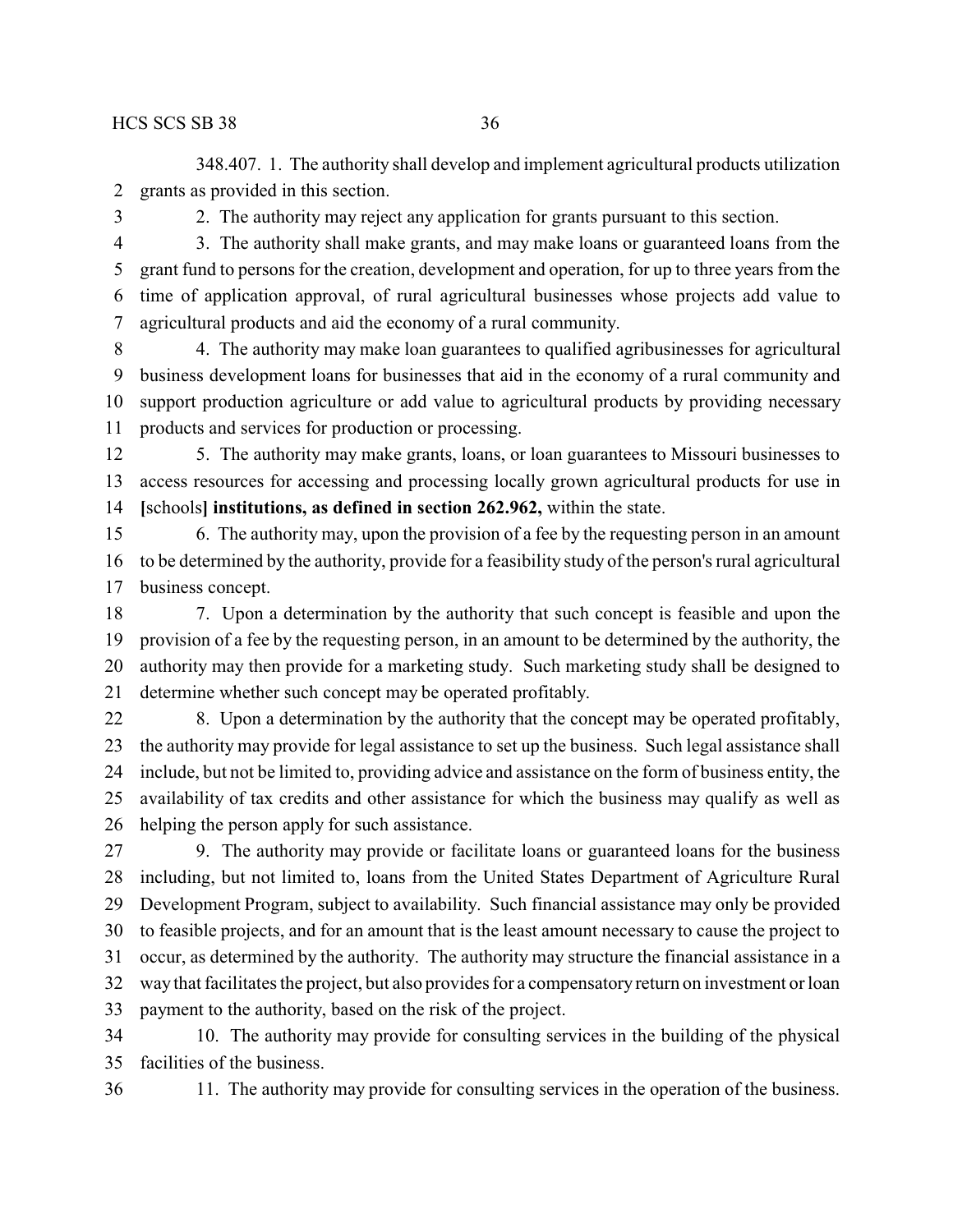12. The authority may provide for such services through employees of the state or by contracting with private entities.

13. The authority may consider the following in making the decision:

(1) The applicant's commitment to the project through the applicant's risk;

(2) Community involvement and support;

(3) The phase the project is in on an annual basis;

(4) The leaders and consultants chosen to direct the project;

(5) The amount needed for the project to achieve the bankable stage; and

 (6) The project's planning for long-term success through feasibility studies, marketing plans**,** and business plans.

 14. The department of agriculture, the department of natural resources, the department of economic development and the University of Missouri may provide such assistance as is necessary for the implementation and operation of this section. The authority may consult with other state and federal agencies as is necessary.

 15. The authority may charge fees for the provision of any service pursuant to this section.

16. The authority may adopt rules to implement the provisions of this section.

 17. Any rule or portion of a rule, as that term is defined in section 536.010, that is created under the authority delegated in sections 348.005 to 348.180 shall become effective only if it complies with and is subject to all of the provisions of chapter 536 and, if applicable, section 536.028. All rulemaking authority delegated prior to August 28, 1999, is of no force and effect and repealed. Nothing in this section shall be interpreted to repeal or affect the validity of any rule filed or adopted prior to August 28, 1999, if it fully complied with all applicable provisions of law. This section and chapter 536 are nonseverable and if any of the powers vested with the general assembly pursuant to chapter 536 to review, to delay the effective date or to disapprove and annul a rule are subsequently held unconstitutional, then the grant of rulemaking authority and any rule proposed or adopted after August 28, 1999, shall be invalid and void.

**376.379. 1. A health carrier or managed care plan offering a health benefit plan in this state that provides prescription drug coverage shall offer, as part of the plan, medication synchronization services developed by the health carrier or managed care plan that allow for the alignment of refill dates for an enrollee's prescription drugs that are covered benefits.**

 **2. Under its medication synchronization services, a health carrier or managed care plan shall:**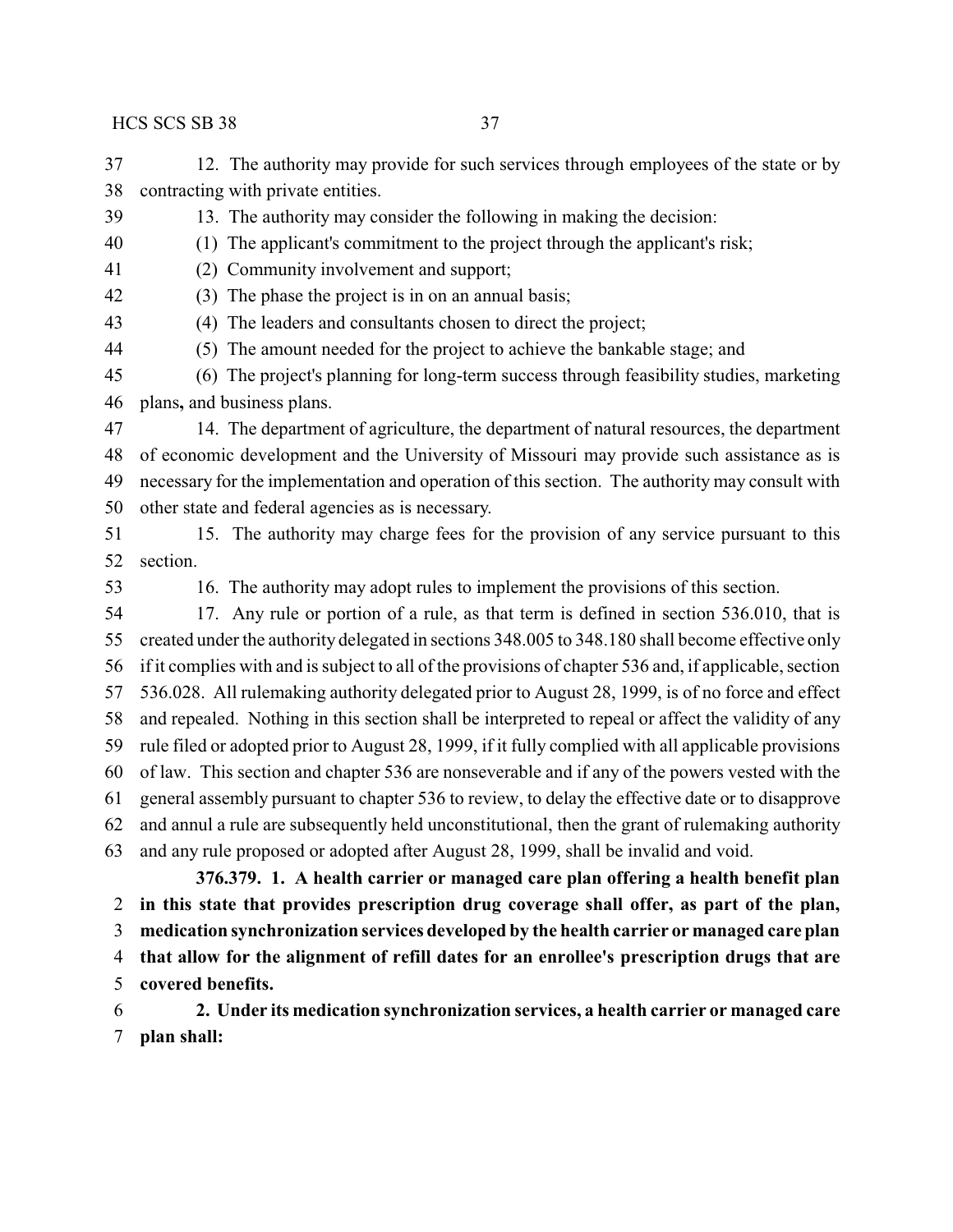**(1) Not charge an amount in excess of the otherwise applicable co-payment amount under the health benefit plan for dispensing a prescription drug in a quantity that is less than the prescribed amount if:**

 **(a) The pharmacy dispenses the prescription drug in accordance with the medication synchronization services offered under the health benefit plan. However, a pharmacy shall not be required to process the claims through the health benefit plan if the result is less cost to the patient; and**

**(b) A participating provider dispenses the prescription drug;**

 **(2) Provide a full dispensing fee to the pharmacy that dispenses the prescription drug to the covered person.**

 **3. For the purposes of this section the terms "health carrier", "managed care plan", "health benefit plan", "enrollee", and "participating provider" shall have the same meaning as defined in section 376.1350.**

**376.388. 1. As used in this section, unless the context requires otherwise, the following terms shall mean:**

 **(1) "Contracted pharmacy" or "pharmacy", a pharmacy located in Missouri participating in the network of a pharmacy benefit manager through a direct or indirect contract;**

 **(2) "Health carrier", an entity subject to the insurance laws and regulations of this state that contracts or offers to contract to provide, deliver, arrange for, pay for, or reimburse any of the costs of health care services, including a sickness and accident insurance company, a health maintenance organization, a nonprofit hospital and health service corporation, or any other entity providing a plan of health insurance, health benefits, or health services, except that such plan shall not include any coverage pursuant to a liability insurance policy, workers' compensation insurance policy, or medical payments insurance issued as a supplement to a liability policy;**

 **(3) "Maximum allowable cost", the per unit amount that a pharmacy benefits manager reimburses a pharmacist for a prescription drug, excluding a dispensing or professional fee;**

 **(4) "Maximum allowable cost list" or "MAC list", a listing of drug products that meet the standard described in this section;**

**(5) "Pharmacy", as such term is defined in chapter 338;**

 **(6) "Pharmacy benefits manager", an entity that contracts with pharmacies on behalf of health carriers or any health plan sponsored by the state or a political subdivision of the state.**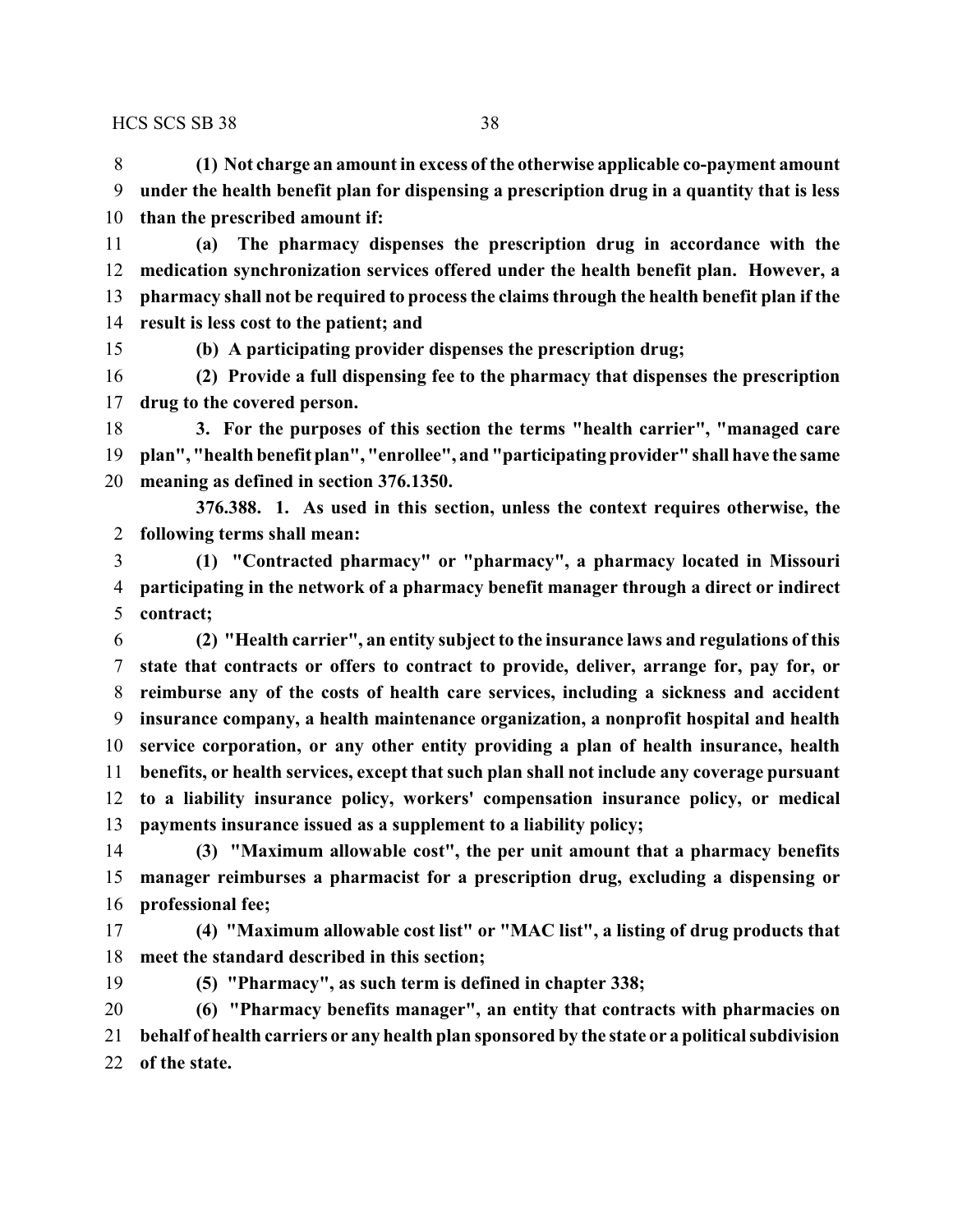**2. Upon each contract execution or renewal between a pharmacy benefit manager and a pharmacy or between a pharmacy benefits manager and a pharmacy's contracting representative or agent, such as a pharmacy services administrative organization, a pharmacy benefits manager shall, with respect to such contract or renewal:**

 **(1) Include in such contract or renewal the sources utilized to determine maximum allowable cost and update such pricing information at least every seven days; and**

 **(2) Maintain a procedure to eliminate products from the maximum allowable cost list of drugs subject to such pricing or modify maximum allowable cost pricing within seven days if such drugs do not meet the standards and requirements of this section in order to remain consistent with pricing changes in the marketplace.**

 **3. A pharmacy benefits manager shall reimburse pharmacies for drugs subject to maximum allowable cost pricing based upon pricing information which has been updated within seven days as set forth in subdivision (1) of subsection 2 of this section.**

 **4. A pharmacy benefits manager shall not place a drug on a maximum allowable cost list unless there are at least two therapeutically equivalent multi-source generic drugs, or at least one generic drug available from only one manufacturer, generally available for purchase by network pharmacies from national or regional wholesalers.**

 **5. All contracts between a pharmacy benefits manager and a contracted pharmacy or between a pharmacy benefits manager and a pharmacy's contracting representative or agent, such as a pharmacy services administrative organization, shall include a process to internally appeal, investigate, and resolve disputes regarding maximum allowable cost pricing. The process shall include the following:**

 **(1) The right to appeal shall be limited to fourteen calendar days following the reimbursement of the initial claim; and**

 **(2) A requirement that the health carrier or pharmacy benefits manager shall respond to an appeal described in this subsection no later than fourteen calendar days after the date the appeal was received by such health carrier or pharmacy benefits manager.**

 **6. For appeals that are denied, the pharmacy benefits manager shall provide the reason for the denial and identify the national drug code of a drug product that may be purchased by contracted pharmacies at a price at or below the maximum allowable cost.**

 **7. If the appeal is successful, the health carrier or pharmacy benefits manager shall:**

 **(1) Adjust the maximum allowable cost price that is the subject of the appeal effective on the day after the date the appeal is decided;**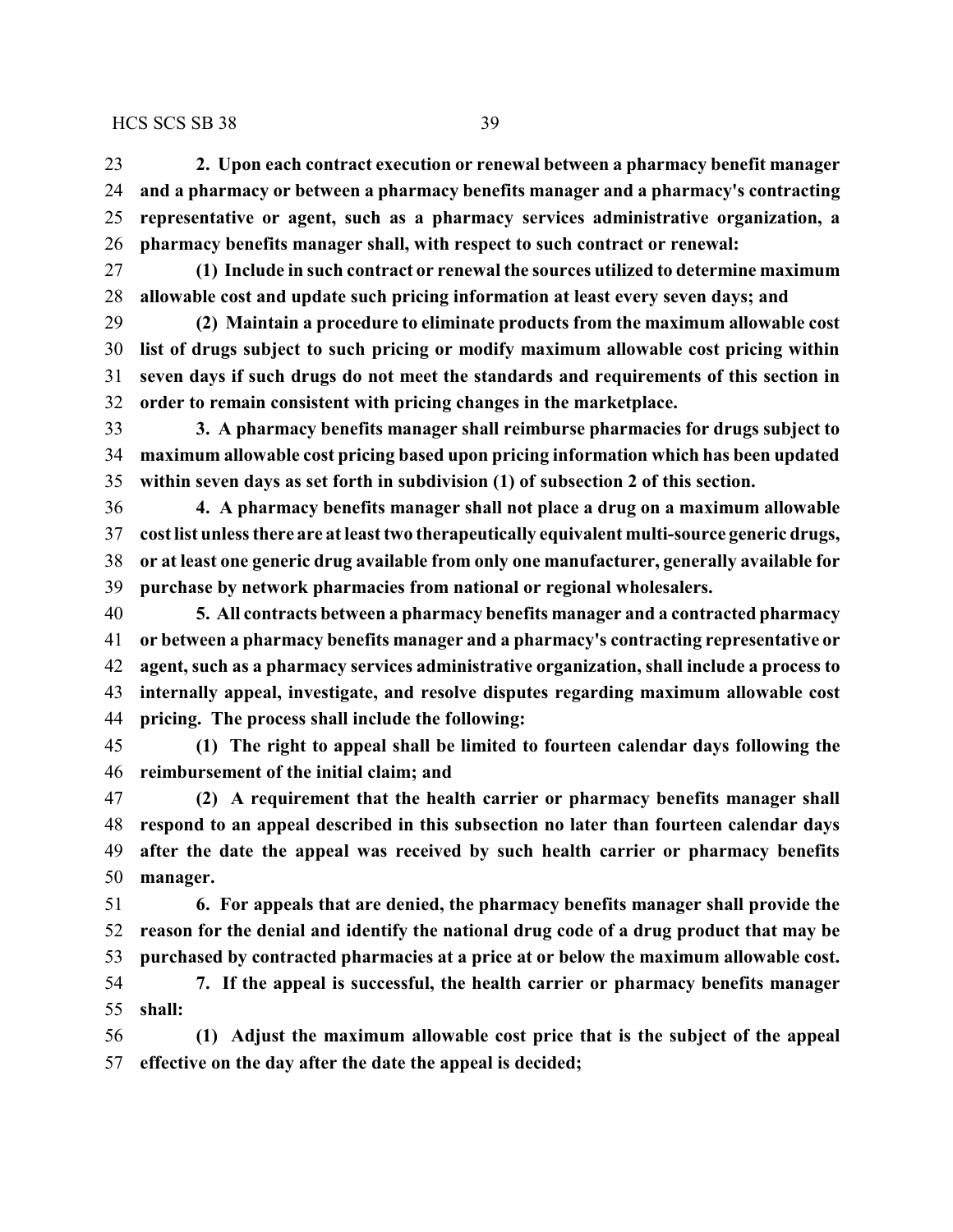**(2) Apply the adjusted maximum allowable cost price to all similarly situated pharmacies as determined by the health carrier or pharmacy benefits manager; and**

 **(3) Allow the pharmacy that succeeded in the appeal to reverse and rebill the pharmacy benefits claim giving rise to the appeal.**

**8. Appeals shall be upheld if:**

 **(1) The pharmacy being reimbursed for the drug subjectto themaximum allowable cost pricing in question was not reimbursed as required in subsection 3 of this section; or**

 **(2) The drug subject to the maximum allowable cost pricing in question does not meet the requirements set forth in subsection 4 of this section.**

 **9. This section shall not apply to any plans administered by a pharmacy benefits manager that are not Health Carriers as defined by this statute or to a health plan sponsored by the state or a political subdivision of the state, including, but not limited to, plans covering federal employees and plans governed under the Employee Retirement Income Security Act of 1974.**

**376.685. 1. No agreement between a health carrier or other insurer that writes vision insurance and an optometrist for the provision of vision services on a preferred or in-network basis to plan members or insurance subscribers in connection with coverage under a stand-alone vision plan, medical plan, health benefit plan, or health insurance policy shall require that an optometrist provide optometric or ophthalmic services or materials at a fee limited or set by the plan or health carrier unless the services or materials are reimbursed as covered services under the contract.**

 **2. No provider shall charge more for services or materials that are not covered under a health benefit or vision plan than his or her usual and customary rate for those services or materials.**

 **3. Reimbursement paid by the health benefit or vision plan for covered services or materials shall be reasonable and shall not provide nominal reimbursement in order to claim that services or materials are covered services. No health carrier shall provide de minimis reimbursement or coverage in an effort to avoid the requirements of this section.**

 **4. No vision care insurance policy or vision care discount plan that provides covered services for materials shall have the effect, directly or indirectly, of limiting the choice of sources and suppliers of materials by a patient of a vision care provider.**

**5. For the purposes of this section, the following terms shall mean:**

 **(1) "Covered services", optometric or ophthalmic services or materials for which reimbursement from the health benefit or vision plan is provided for by an enrollee's plan contract, or for which a reimbursement would be available but for the application of the enrollee's contractual limitations of deductibles, co-payments, coinsurance, waiting**